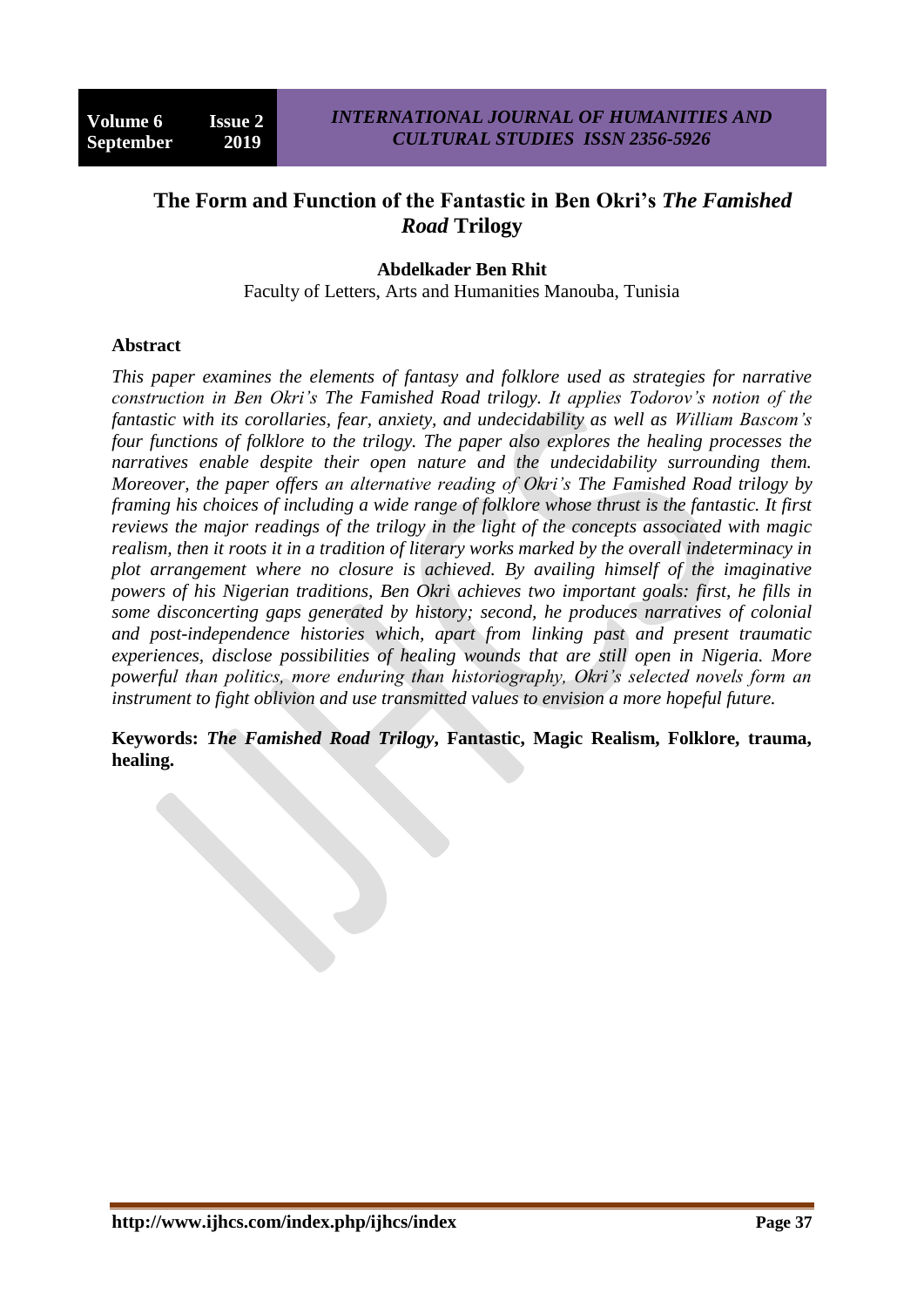### **1. Introduction**

The paper argues that in the construction of the literary narrative, Ben Okri, in his magnum opus *The Famished Road Trilogy,* appropriates "an indigenous cultural resourcebase."(Maurice O'Connor 187) Okri"s abiku trilogy encompasses *The Famished Road*, *Songs of Enchantment*, and *Infinite Riches*. 1 The construction of the written narrative is a blending of the elements taken from the "oral" and the "literary" thereby creating a new framework for novel writing. According to Chinua Achebe, "both novel and short story in Africa have undoubtedly drawn from a common oral heritage. But each has also achieved distinctiveness in the hands of its best practitioners." (*African Short Stories* vii) There is evidence that the major Nigerian writers have drawn on their traditional cultural heritage to write literary works that distinguished themselves from influential western types and modes, especially in a much-favored genre: the novel. Achebe is one of them and so is Ben Okri.

The beginning of "literacy" does not suggest the end of "oral culture." With reference to the African societies it could be said that the latter is a vital force in shaping the literary. The written narrative is a continuation of the oral narrative under changed circumstances in a different form and shape with different nuances. The expression "oral heritage" should not be taken to mean just "orality" which has been well explored in relation to writers like Amos Tutoala, Achebe, or others. The work of writers such as Tutuola had a dynamic effect on the developing literary tradition."The most successful of the early African writers knew what could be done with the oral tradition; they understood how its structures and images could be transposed to a literary mode." (*Encyclopedia Britannica*2) Indeed, their works have been examined in relation to distinctive linguistic features like the use of proverbs, translated oral sentence structures, turn taking in dialogue, and the use of translated figures of speech. By oral heritage, a whole world view is made to surface in the literary works and is made to impart a singular touch to a western genre like the novel. This heritage is made up of beliefs, values, and codes that go by a variety of names like myth, magic, fantasy, oral lore or folklore, to name but the most common attributes.

This paper is devoted to the innovative uses of this heritage, its functions and its forms in Okri"s *The Famished Road* trilogy. While it recognizes the efforts of researchers in delineating a possible postmodernist orientation in Okri"s trilogy towards the use of what has become known as "Magical Realism", the "fantastic" as delineated by Tzvetan Todorov remains the guiding principle by which Okri"s trilogy is approached as it offers an openended array of possibilities and undermines any fixity in the potential of meanings generated by the narrative strategies adopted by the novelist.

The paper reviews the basic readings of Okri's trilogy in the light of the concepts associated with magic realism before framing the examination of the writer's choices in matters of including a wide range of folklore whose thrust is the fantastic. It then reads the trilogy in the light of the function and form of the narratives structuring Okri's trilogy. It seeks to root the selected novels in a tradition of literary works marked by the overall indeterminacy in plot arrangement where no closure is achieved. Following Baldick, indeterminacy is taken to mean "a principle of uncertainty invoked to deny the existence of any final or determinate meaning that could bring to an end the play of meaning between the elements of a text." (*The*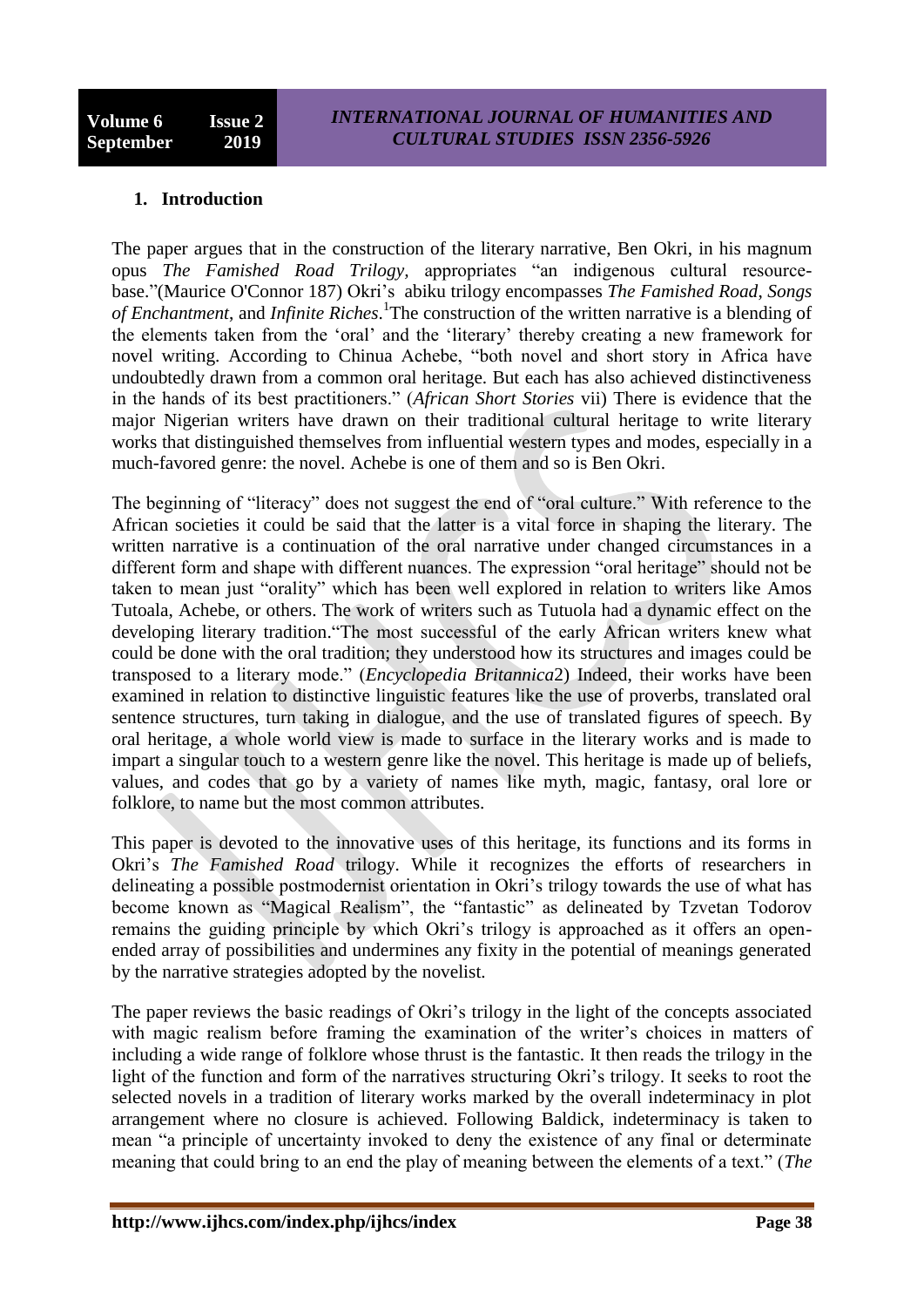*Oxford Dictionary of Literary Terms* 125) The paper ends with the healing nature of storytelling associated with the fantastic.

### **2. Magical Realism: A Contested Concept**

Stephen Slemon argues that Franz Roh was the first person to have coined the term "magical realism" in 1925 in connection with post expressionist art:

> The Concept of Magic Realism is a troubled one for literary theory.<sup>1</sup> Since Franz Roh first coined the term in 1925 in connection with Post-Expressionist art, it has been most closely associated, at least in terms of literary practice, with two major periods inLatin-American and Caribbean culture, the first being that of the 1940's and 1950's, in which the concept was closely aligned with that of the "marvelous" as something ontologically necessary to the regional population's "vision of everyday reality;<sup>5</sup> and the second being that of the "boom" period of the Latin-American novel in the late 1950's and 1960's, where the term was applied to works varying widely in genre and discursive strategy. In none of its applications to literature has the concept of magic realism ever successfully differentiated between itself and neighboring genres such as fabulation, metafiction, the baroque, the fantastic, the uncanny, or the marvelous, and consequently it is not surprising that some critics have chosen to abandon the term altogether. ("Magic Realism as Postcolonial Discourse" 9)

What is of interest for the purposes of this paper is the fact that the issue of drawing on the magical has to do with the attempt by novelists to cater not only for peoples" worldviews by representing the ways in which they apprehend the world(s), their vision of the life and the environment in which they interact, not just with other fellow humans, but also with their ancestors. Another question raised by Slemon and which is at the heart of the theoretical narrative considerations this paper undertakes to deal with is the slippery nature of the concept. As a concept, Magical Realism gets drowned in related synonyms and related associations with terms such as the fantastic, myth, fabulation, and legend.

The tendency among critics to read Okri"s trilogy in terms of Magical Realism has become an established critical tradition that it seems to have left no room outside this binarism. Everything is so locked in the two-sided relation that the potential of exploration of the novels gets stifled when the effect sought by the multimodal representation is that of fluidity, of indeterminacy, and endless possibilities. Before moving to sample readings aligned on this connection between the so-called real and magical in Okri"s trilogy, an examination of what is meant by the binarism imposes itself.

The first phase of theorizing the concept is associated by Marisa Bortollussi with formalist approaches in the Canadian Review of Comparative Literature. According to her, the "theorizing of and criticism associated with the term was formalist in the beginning of 1940s till 1980s with works like Flores and Amaryll Chanady." She argues that "those critics […] sought to elaborate a poetics of the genre by locating the features of Magical Realism within literary texts." ("Why We Need Another Study of Magic Realism" 282). Formalists concern was to elaborate a corpus of texts sharing the same features of causing the two modes to exist and to establish generic boundaries. That some works do have similar features is not contested by Bortolussi who sees a problem with a confusion in the field of taxonomies that oversee features of the same nature existing in totally different genres. (284-85)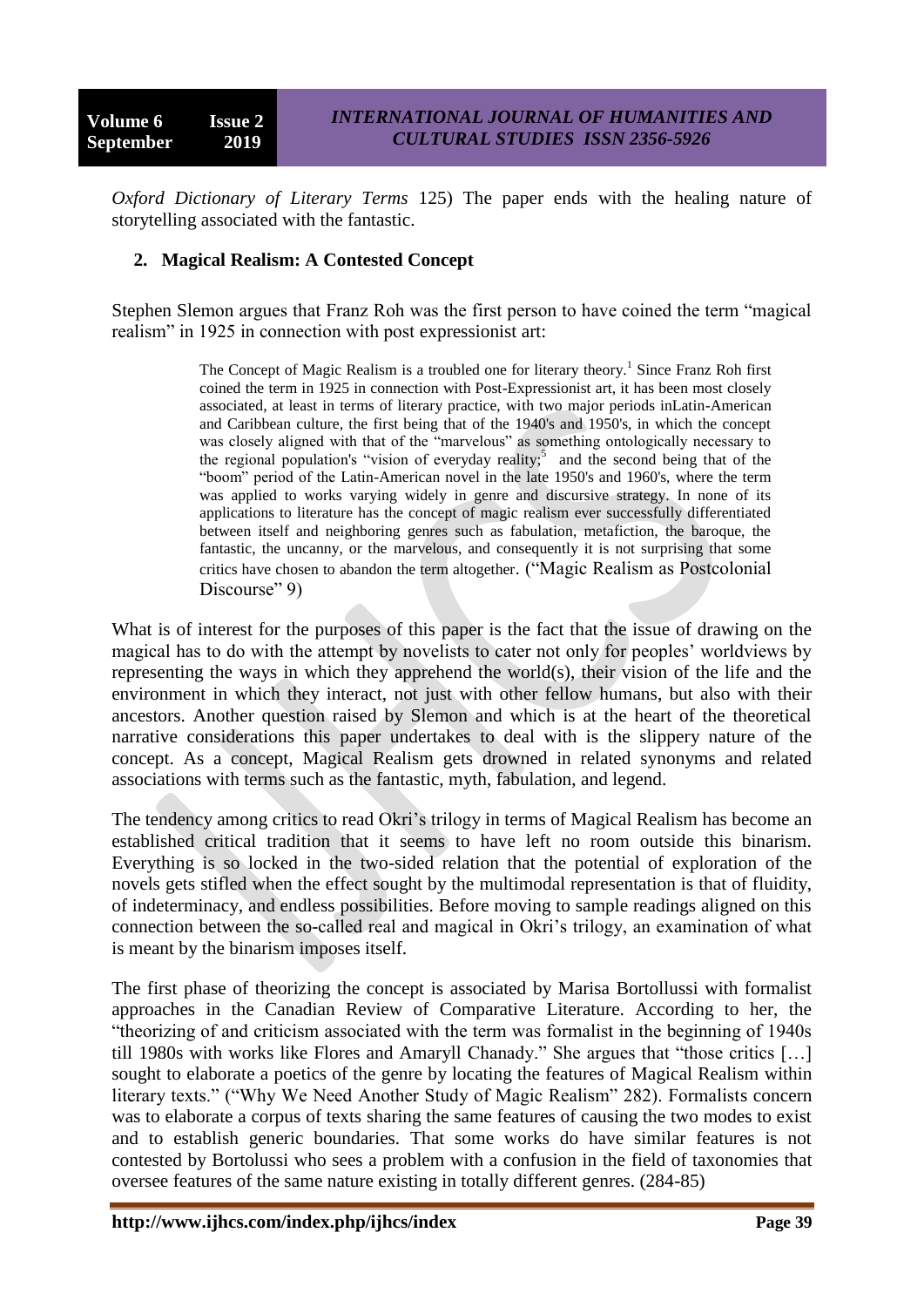Those early studies, being formalist, have absented context which returns with "poststructuralist, post-modern, and post-colonial approaches which seek to articulate the relationship between Magic Realism on the one hand, and either the aesthetics of postmodernism, or post-colonial contexts, on the other." (285) According to Bortolussi, context returns with overgeneralizing and lack of methodological precision as the tendency is to lump together texts out of dissimilar contexts affirming that "one of the most serious conceptual problems ensues from the tenuous methodological assumption that there exists a homologous correlations between cultural and textual products, and that this correlation can successfully describe the properties and functions of a set of literary texts."("Why We Need Another Study of Magic Realism" 285) When a literary mode is said to have originated in South American fiction, then travels to a postcolonial environment, it certainly has to take into consideration the very context it yielded it.

An approach that works against the binarism mentioned above does not consider the two terms as opposites striving for prominence but envisages them as a whole none excluding the other. This is the view held by Frederic Jameson regarding the film industry where, according to him, magic realism is "not a realism to be transfigured by the "supplement" of a magical perspective but a reality which is already in and of itself magical or fantastic." ("On Magic Realism in Film" 311). Realism is in no position of superiority over the magical and the latter cannot be considered that "dangerous supplement" to use Derrida"s phrase.

# **3. Critical Readings of Ben Okri's "Magical Realism"**

An examination of the literature on Okri's so-called use of magic realism is likely to strike the reader as odd in two opposed instances, where one denies the mode any relation to the imaginary and the metaphorical while the other stresses the display of the strong imaginary and metaphorical nature of the narratives in the trilogy. The major proponent of the first is Appiah whose review of *The Famished Road* asserts that "for Okri, in a curious way, the world of the spirits is not metaphorical or imaginary; rather it is more real than that of the everyday." ("Spiritual Realism" 147)

In "Postmodernism as Realism: Magic History in Recent West African Fiction" Derek Wright singles Okri out as a true realist, denying him any use of the metaphorical, as if being metaphorical cannot be equated with realistic: "Okri does not envisage his world as an imaginary mythic, metaphorical or parabolic construct, after the fashion of the magic realists, or as a surrealist fantasy, as in the folkloric dream-narratives of Amos Tutuola, where the fantastic events occur only in a hallucinated esoteric real sharply differentiated from the real world. The novel"s spirit realm is not an approximation to reality but a reality in its own right." (182) Wright complicates the issue by arguing that whatever is presented by Okri has nothing to do with a particular mode that is just extraordinary in comparison with the daily, common and ordinary experiences. A reading in such lines purports to view the content offered in the trilogy as a reality of some sort of an order. If so, one may ask what kind of order does this other reality belong to, and if such an order existed what name could we give to it?

Binarism is still at work under a different guise. It collapses different orders into a totality that rejects one of its parts and claims to bring forth a new mode that is made up of two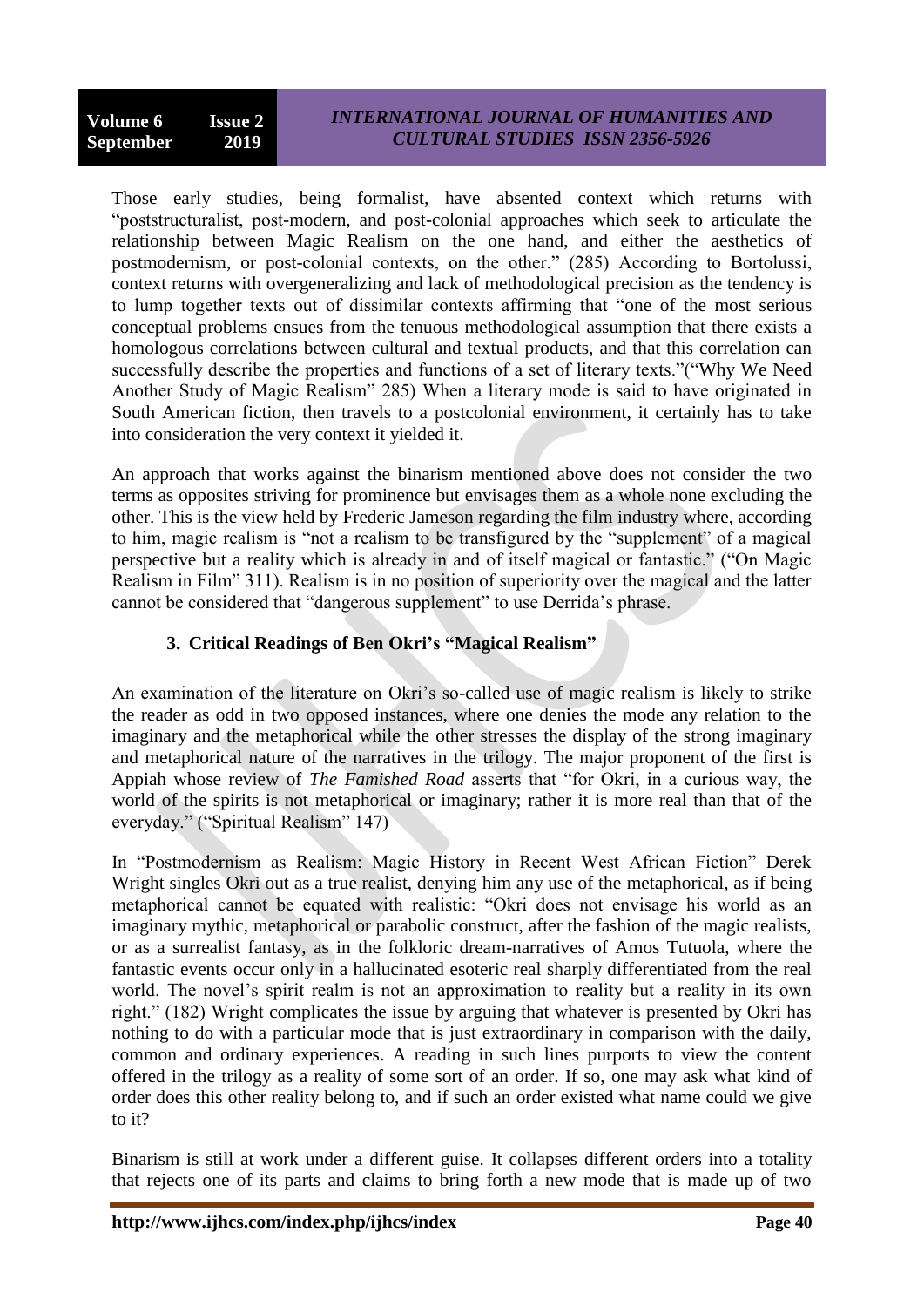otherwise opposed orders into an impossible amalgamation. Rather than denying the existence of the metaphorical which is inherent in the very nature of the language people use to make sense of the world, it would have been much more fruitful to consider the abundance of the metaphorical and the fantastic to counter balance the lack that characterizes the realistic mode.

While Appiah and Wright deny Okri the use of metaphors and imagination on grounds that his writing is realistic in some sort (which they do not explicit), ChristopherWarnes sees Okri as a magical realist writer. The critic resorts to a new concept which he calls"multidimensional realism." Obviously, this is a new sub-category of magical realism which he attempts to explain as follows:

> It is my argument in this chapter that it is exactly this feature of the narrative project behind *The Famished Road* that qualifies the novel as a magical realist text, and that thereby connects Okri with a number of writers specifically affiliated to magical realist modes of narration. The caveat in this observation is that we need to be clear that Okri's is a faithbased, ontological magical realism quite different from the irreverent, discourse-oriented magical realism of a writer like Salman Rushdie. (*Magical Realism and the Postcolonial Novel* 129)

To the already complicated labelling, Warnes adds different types of magical realism(s), which are defined by the specificities of the space and time of their production. In addition to the multiple forms of the mode, there seems to be an effort at distinguishing Okri"s use of the mode from other novelists. William Spindler is one advocate of this separation as in an article entitled "Magical Realism: A Typology", he puts forward three different types of magical realism, "Metaphysical Magic Realism" (Roh"s ideas and the original definition of the term), "Anthropological Magic Realism", and "Ontological Magic Realism" (79-82).

Regarding the first "form", he considers it not so much as a form, even though he uses the word form, but as an effect saying that "depictions of real objects produce a "magical" effect." ("Magical Realism: A Typology" 79) There is confusion in the terms form and function which he sees as effects produced or generated by the production of the unfamiliar. "Anthropological Magic realism" has to do with a choice of the mythical that is specific to a community and blending it with a "rational point of view" which is a realist aspect, for the critic. ("Magical Realism: A Typology" 80) Spindler"s third term "Ontological Magic Realism" requires a systematic use of the "magic" without having to provide a logical explanation. ("Magical Realism: A Typology" 82) As mentioned above, there is confusion in the use of the terms "form" and "effect" as the intended should be mode and function. In addition to this debatable approach to the labelling, the reader is still left with unresolved paradox, which does not need to be resolved, as it may still float as a deliberate paradoxical mode having a specific form and a specific function.

Regarding the readings of Okri"s novels in line with magical realism, a number of critics have written about the mode of writing and the political considerations in the aftermath of the wave of independence or the "wind of change" announced by Harold McMillan's speech in 1960 concerning the transfer of power to African newly independent nations, chief among them present Nigeria. Abiodun Adeniji, offers an analysis of Okri"s "Interface of Myth and Realism" when he writes: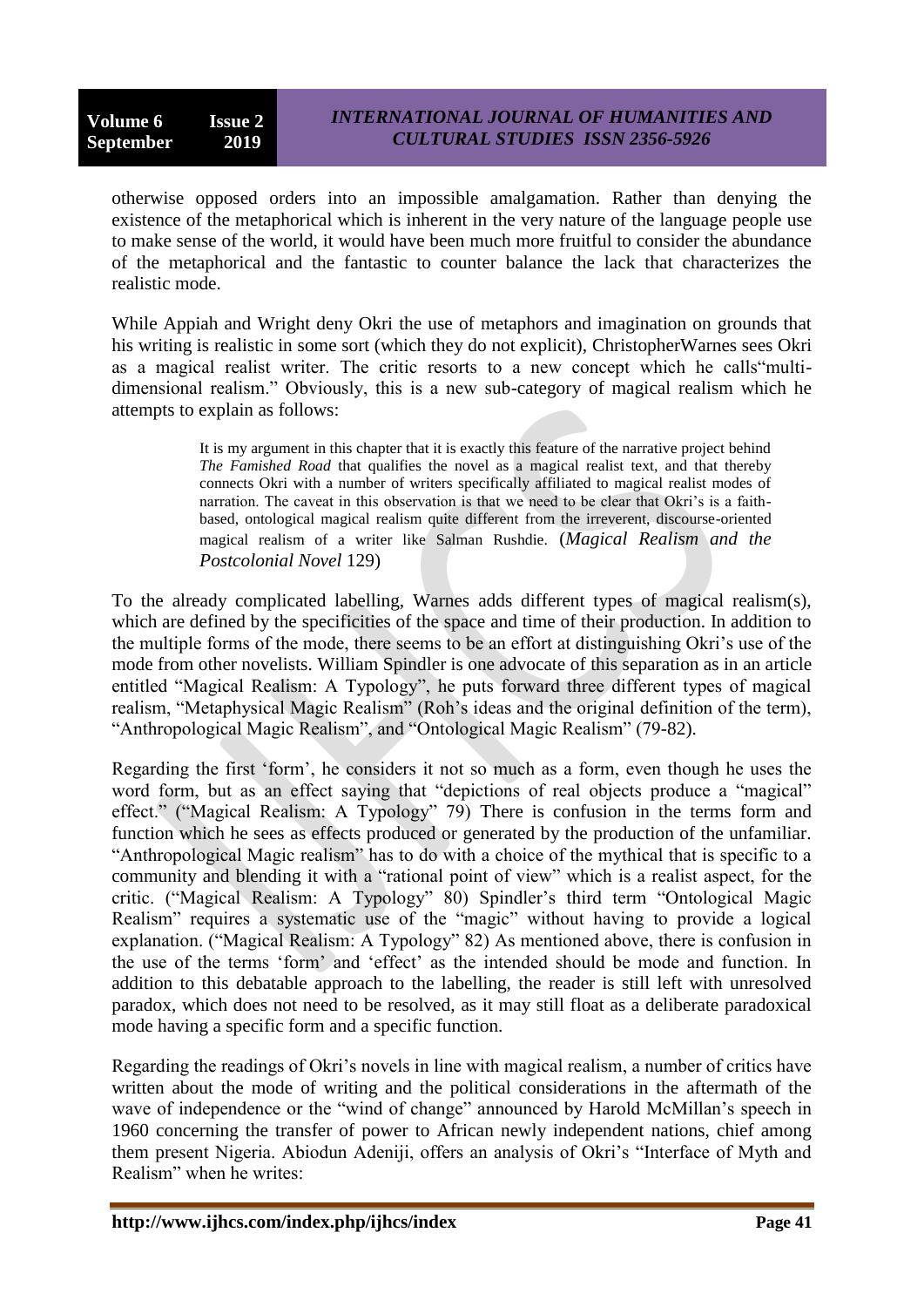The interface of myth and realism in Okri's setting is an authentic vehicle for his thematic preoccupations. Through the interface of myth and realism in his setting, comprising the physical locale and the temporal dimensions, Okri condemns the neglect and oppression of the common man by post-independence African leaders. Okri"s main argument seems to be that the kind of physically debilitating and spiritually nauseating socio-economic environment deliberately created by self-serving Nigerian leaders can only foster the birth of many abikus, and only the rich benefit when the poor continually give birth to abiku children because the phenomenon extinguishes any kind of competition that the children of the poor might give to the children of the rich. ("The Interface of Myth and Realism" 217)

Adeniji's first premise articulates the function of the mode which he sees as 'vehicle' for a political content which articulates the rich-poor binarism in the society after or on the eve of independence. While this may be considered as a function of the mode in that it offers a critique of social stratification, corruption, and inequalities, the critic does not explain how the mode works to convey such conditions in Nigeria.

Another critic maintains that Adeniji"s views "corroborate" [his] argument that the abiku myth in the novel is a parable of postcolonial African condition. The abiku symbolizes the back and forth between hope and despair in the social and political life of the masses in postcolonial Africa." He adds that "the setting of *The Famished Road* between two contradictory worlds is informed by Okri"s desire to capture the incomprehensible realities in postcolonial Nigeria, where the living conditions are comparable to the conditions dreaded by all the abikus who refuse to be born or remain in the real world," (Issifou, Moussa 148) and offers as his justification Azaro's explanation: "There was not one amongst us who looked forward to being born. We dislike the rigors of existence, the unfulfilled longings, the enshrined injustices of the world, the labyrinths of love, the ignorance of parents, the fact of dying, and the amazing indifference of the Living in the midst of the simple beauties of the universe. We feared the heartlessness of human beings, all of whom are born blind, few of whom ever learn to see." (*TFR* 3) So far, the two critics agree on considering the use of magical realism in *The Famished Road* as a critique of flawed politics. Content for them is positioned as the primary goal and form, that is the use of non-realist modes, comes as second in labels like aesthetics or poetics. The creation of such hierarchies is likely to produce the mode of the non-real as ornamental rather than inherent in the novels" worldview and organic, something added rather than partaking in a whole artistic production. The approach articulates another binarism of form vs content similar to that of real vs non-real.

Another generalizing that is likely to fix Okri"s rich works has to do with the lumping together of postcolonial writers in a group whose use of the so-called magic realism is a form of writing back to the center from an aesthetic and political stance. 2 It consists in a rejection of realism. The critic strongly affirms that such use "serves to capture what may seem unbelievable to Western sensibilities but real to indigenous understanding." (Issifou 6) The argument is not pursued any further and sounds like thrown in the debate of the postcolonial strategies in general. Femi Osofisan returns to the idea of the close link between the use of magic realism and the function assigned to it as one "aesthetic response to West Africa"s recent experience of civil war, dictatorship, drought, famine, and economic failure." ("Warriors of a Failed Utopia" 25) The idea about the function may sound attractive as purpose and method at the same time but remains vague and not demonstrated. He adds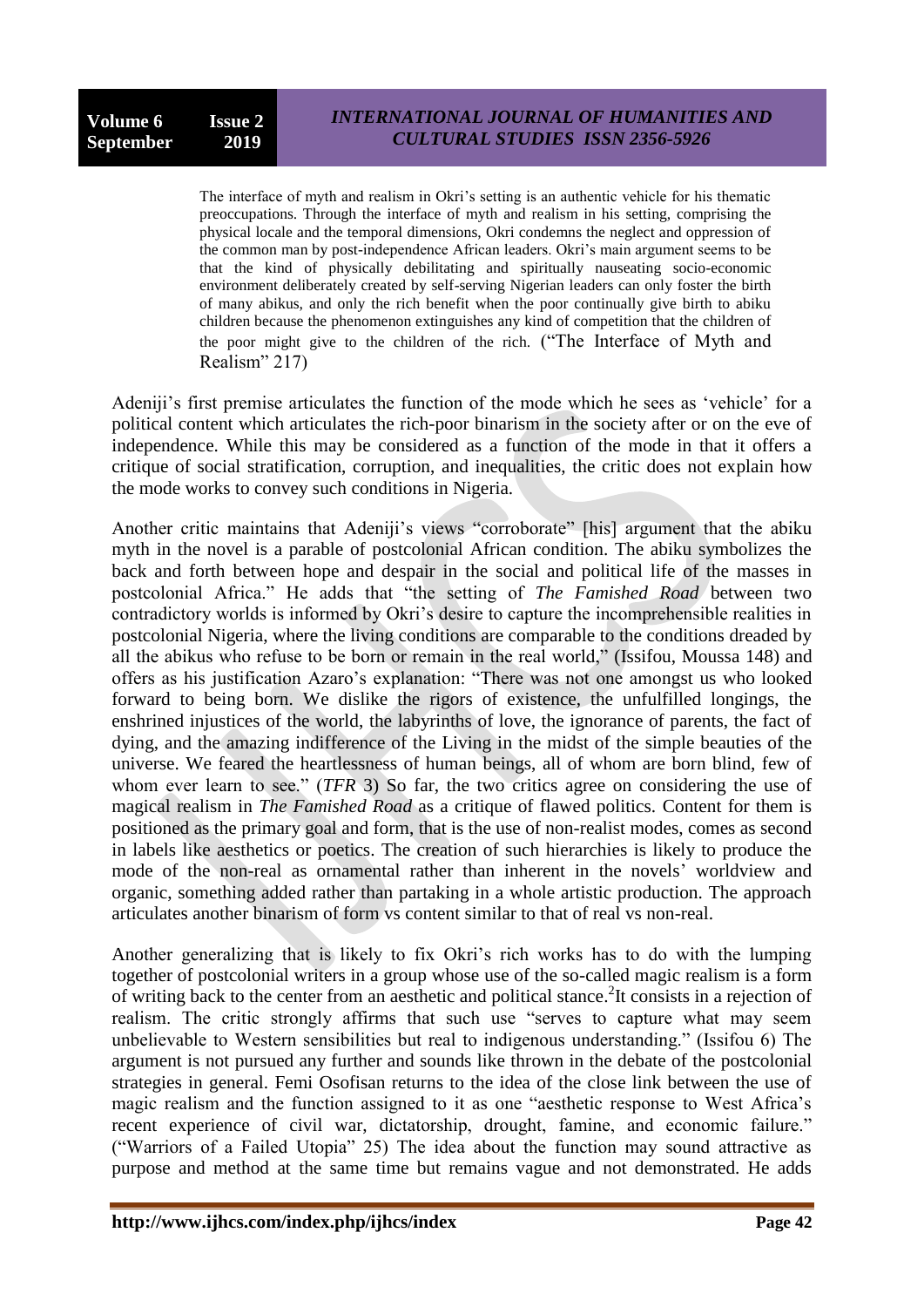another oppositional stance to the first one opposing western realism by arguing that such recent opting for magic realism comes as a reaction to previous literary trends among African writers adopting realism as mode in their representation of African realities saying that "all these misfortunes require a narrative mode that provides both a powerful condemnation and room to dream again.

Magic realism is "a break away from the modes that had characterized African literature for decades." (Issifou 12) What might have objected to such generalizing is that it seeks to fit works whose range is so varied and whose modes are so multiple that becomes very reductive. It creates a clear-cut division between imagined literary eras in African literature and ignores the existing continuities between earlier literary productions and current experimentations. A more balanced attitude is put forward by Wendy B. Faris who considers the use of magic realism as convenient for African writers to come to terms with the aftermath of decolonization, on the one hand, and to produce a poetics of their own that would help "question that dominant discourse constitutes a kind of liberating poetics." ("The Question of Other" 103) The use of the mode offers alternatives to representations that are political, historical or sociological rather than poetic.

Adnan Mahmutovic takes the metaphor of the road as an example when he argues that the "road" trope in the novel is history, one with a sense of infinity looming large into the past and stretching into a distant future: "there are never really any beginnings or endings." (*TFR*  488) The road and other concepts are used in a unique way by Okri to signal the singularity of his approach. They remain metaphorical, imagined, and drawn from a cultural heritage that mingles easily with lived experience.

A useful concept that is used in Okri"s novels is fabulation, which critics of *The Famished Road* hardly wrote about so far. Robert Scholes uses "fabulation" which "tends away from direct representation of the surface reality but returns toward actual human life by way of ethically controlled fantasy." The characteristics of fabulation, according to him, trigger pleasure in form (*Fabulation and Metafiction*3)and offer the didacticism one finds in traditional fables (3). They are akin to romance by producing certain allegorizing which crude realism cannot offer (*Fabulation and Metafiction* 25). "[O]ur fictions are real enough in themselves, but, as signs pointing to any world outside the fiction or the dream, they have no factual status. [...] We may think about reality all we please, but we shall never reach it in thought. [...] Reality is too subtle for realism to catch it. It cannot be transcribed directly. But by invention, by fabulation, we may open a way toward reality that will come as close to it as human ingenuity may come." (*Fabulation and Metafiction* 13). What may be gathered from Scholes's view on fabulation is the fact that there are two orders of reality: one is superficial and the other is deep. As a result, the down-to-earth ordinary experiences will belong in the first order, that of the surface reality, and the one more sophisticated, because they are deeper mental and even physical sensations and experiences, belong to another invisible, yet existing reality. However, fabulation is not so much an order of things as it is a device that represents that which does not belong in the order of surface reality.

In their readings of Okri's trilogy, most critics explored his texts in terms of magic realism. As demonstrated above, the trends vary from reading the texts as allegorical or not. To those who deny any metaphorical and imaginary dimension, some oppose these views by stressing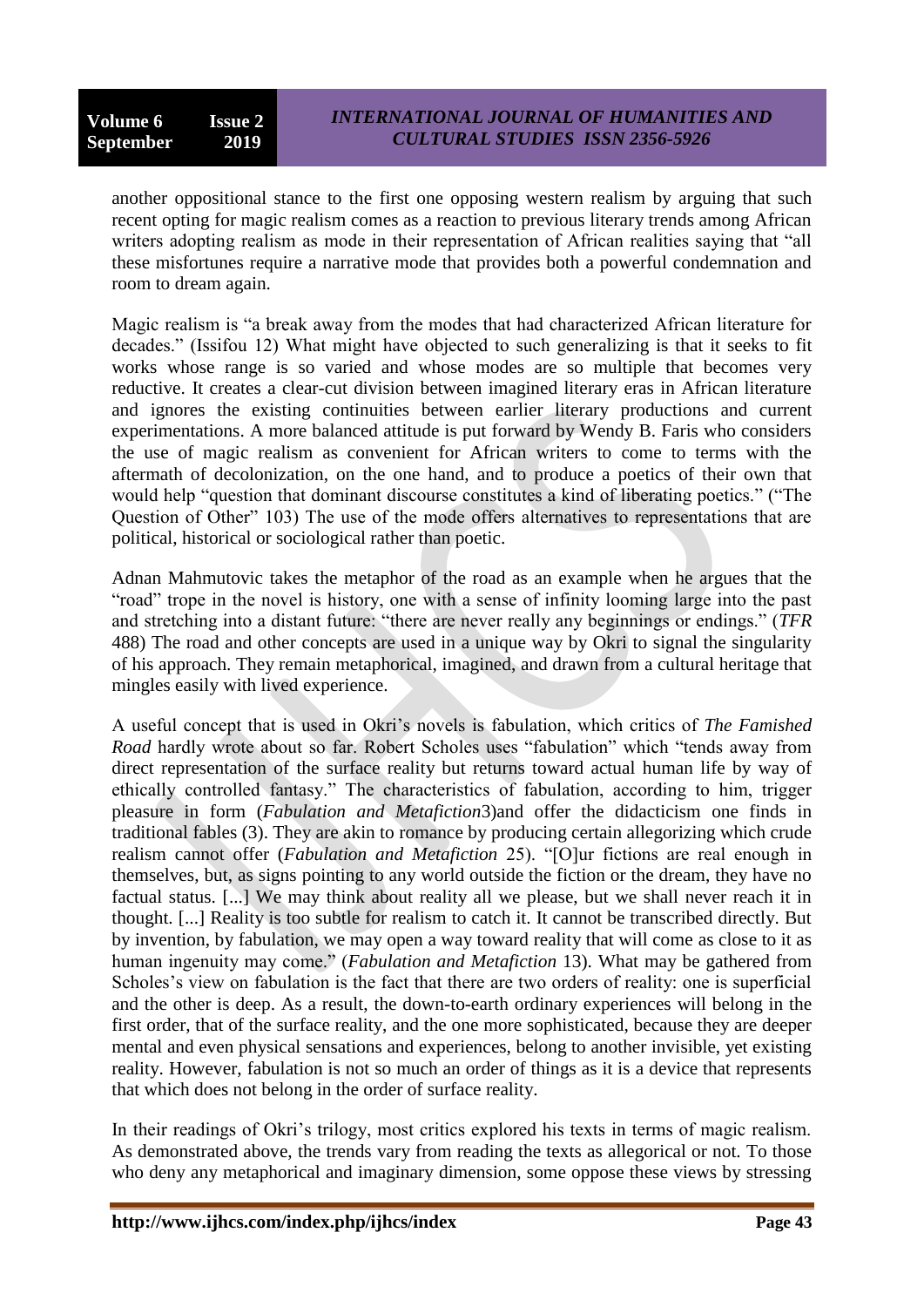the imaginary and the magical. It is a starting point for a binarism that seeks to root Okri"s works into an either-or container. The binarism does not disappear in works that attempt to locate the use of magic in opposition to traditional western realistic works or even earlier African ones.

In most cases, the form is rather vague, ill-defined or confused with the mode. As to the function of the peculiar uses of the fantastic mode, it is limited to an oppositional political stance whereby, magic is a means to represent a gloomy political reality to better critique it without providing alternatives or explaining the sense of "totality" that Lukacs has always associated with the novel as a genre.<sup>3</sup>In dealing with the mode of representation, one may be tempted to think in generic terms, too. If folklore is not an established genre, but rather a "creation of peoples" primitive and civilized," stories as Jonas balys says (Qtd in *SDFML* 397) a more generic term is "myth" which is defined as follows: "From the Greek mythos, myth means story or word. […] The term myth has come to refer to a certain genre (or category) of stories that share characteristics that make this genre distinctly different from other genres of oral narratives, such as legends and folktales." (Magoulickn.p.n) The definition establishes story as a generic label for 'myth' which accommodates an understanding of the various stories in the selected novels.

Magoulick adds that there are several definitions of myth but they share the following in common and "may be summarized thus: Myths are symbolic tales of the distant past (often primordial times) that concern cosmogony and cosmology (the origin and nature of the universe), may be connected to belief systems or rituals, and may serve to direct social action and values." (Magoulickn.p.n) The key concepts that may best serve the purposes of this paper are "symbol" and "usefulness". William Bascom"s article "The Forms of Folklore: Prose Narratives" offers a definition where myths are defined as "tales believed as true, usually sacred, set in the distant past or other worlds or parts of the world, and with extrahuman, inhuman, or heroic characters. Such myths, often described as "cosmogonic," or "origin" myths, function to provide order or cosmology, based on "cosmic" from the Greek kosmos meaning order" (Leeming 3, 13; Bascom13).

In *The Famished Road* Okri uses myths from his native land as much as those from the Western world. This trend seeks to identify a number of myths in the trilogy and its findings are illuminating. The findings classify the myths in terms of numbers and naming as follows: "Being a novel on the birth of a nation, myths of origins are justly integrated. From Adam and Eve (*TFR* 140) to floods (*TFR* 140, 186-188, 286, 311-318, 377, 423-424) the novel emanates a feeling of beginnings that are, nevertheless, repeatedly delayed. The study spots other myths and references of non-African origin such as Erisicton (*TFR* 258-261), the prophet Jeremiah after whom the photographer is named and whose pictures also work as a warning against the immoral state of the world (*TFR* 45), Sisyphus in Azaro's father's strenuous but vain labour since the family remains constantly threatened by hunger and eviction, the tortoise, both a well-known figure in African tales (appearing in one of Azaro"s dreams and in the shape of Madame Koto"s car) but also recalling in the mind of the Western reader Alice in Wonderland (*TFR* 16-17, 379, *SOE* 92), the female vampire (*TFR* 496), the Christian paradise (*TFR* 4), Pandora (*TFR* 450), Nostradamus (*SOE* 5), Pythagoras (*SOE* 5), Oedipus (*SOE* 188), and the Sphinx which is shared by African myths too (*TFR* 461 and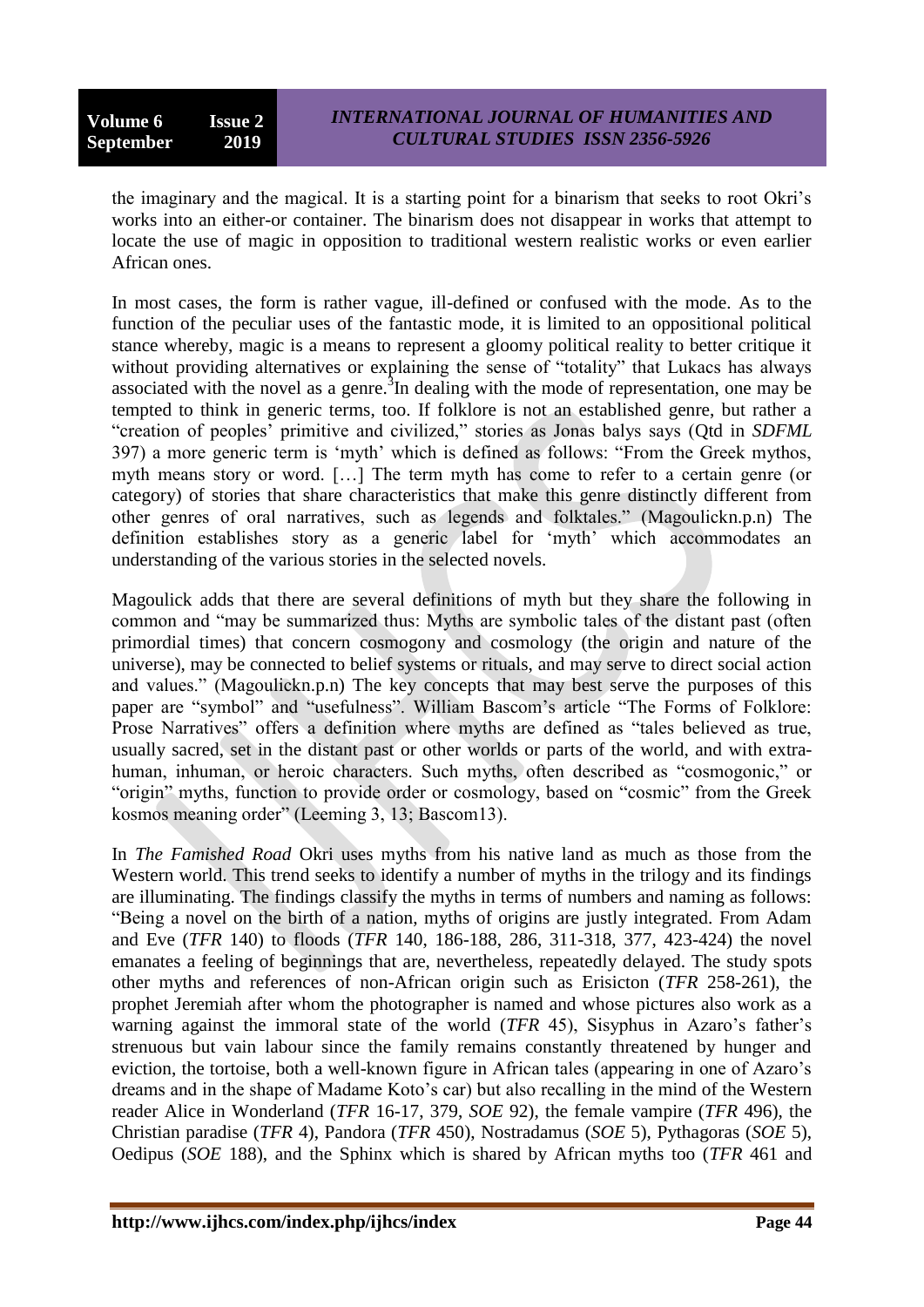479)." The study concludes with the fact that some of the myths are named while others are suggested.

Finally, whether it is a matter of magic realism, fabulation, myth or any other form of the imaginary as opposed to the concrete down to earth everyday life, reality in Africa and in Nigeria particularly, Irele and Jeyiefo argue, is not "only physical but also metaphysical". They see Africa as "a world in which everything is interconnected in an arrangement in vibration." (*The Oxford Encyclopedia of African Thought* 313) The vibration is for them an "interactionism" meaning an interaction between two worlds, the physical and the spiritual. The survey of readings of Okri"s works in terms of the imaginary demonstrates that to the already ambiguous status of magic realism, critics have added sub-categories like ontological, anthropological, and metaphysical forms of magic realism which confuse the reader as the threads separating them are either hazy or inexistent.

That Okri uses some traditional forms of narratives this is evident. The dominant ones remain the recounting of stories, dreams, visions, fabulations, prophecies and what is called wanderings in realms that sound strange, akin to traditional beliefs in the supernatural and the uncanny. What the paper seeks to explore is not just thesubject-matter of the oral traditions in use, but most importantly their functions, forms, and the contexts in which they are used, and what these entail. In this respect Ruth Finnegan"s *Oral Literature in Africa* presents a useful direction in the exploration of the selected novels as she stresses the importance of context over subject-matter when she writes: "[I]n trying to distinguish different categories of African oral narrations, in particular potential "myths", it may be more fruitful to look not primarily at subject-matter but at context. Questions about the circumstances in which the narrations take place, their purpose and tone, the type of narrator and audience, the publicity or secrecy of the event, and, finally, even the style of narration may be more crucial than questions about content and characters." (355) Oral traditions comprise the traditions of a people, their constructions of the past and their apprehensions of the present in a sense of continuity. As a concept, it is general and can accommodate terms like "folklore" or the lore of the people, a term coined in 1846 by an Englishman, William John Thoms and defined as "the loving study of manners, customs, observances, superstitions, ballads, proverbs, etc. of the olden time." ("Folklore" Emrich 155)

In *Living Folklore*, Martha Sims and Martine Stephens explain the meaning of folklore and how it operates:

> The term folklore refers to the knowledge we have about our world and ourselves that we don't learn in school or textbooks- we learn folklore from each other. It's the informally learned, unofficial knowledge we share without peers, families and other groups we belong to. […] Folklore is informally learned, unofficial knowledge about the world, ourselves, our communities, our beliefs, our cultures and our traditions, that is expressed creatively through words, music, customs, actions, behaviors and materials. It is also the interactive, dynamic process of creating, communicating, and performing as we share that knowledge with other people.  $(3-8)$

What is at stake here is the formal aspect (style, narration, structure) in the contribution of Finnegan and communicative considerations as put forward by Sims and Stephens. What the authors add is of significant relevance to an understanding of the function and the form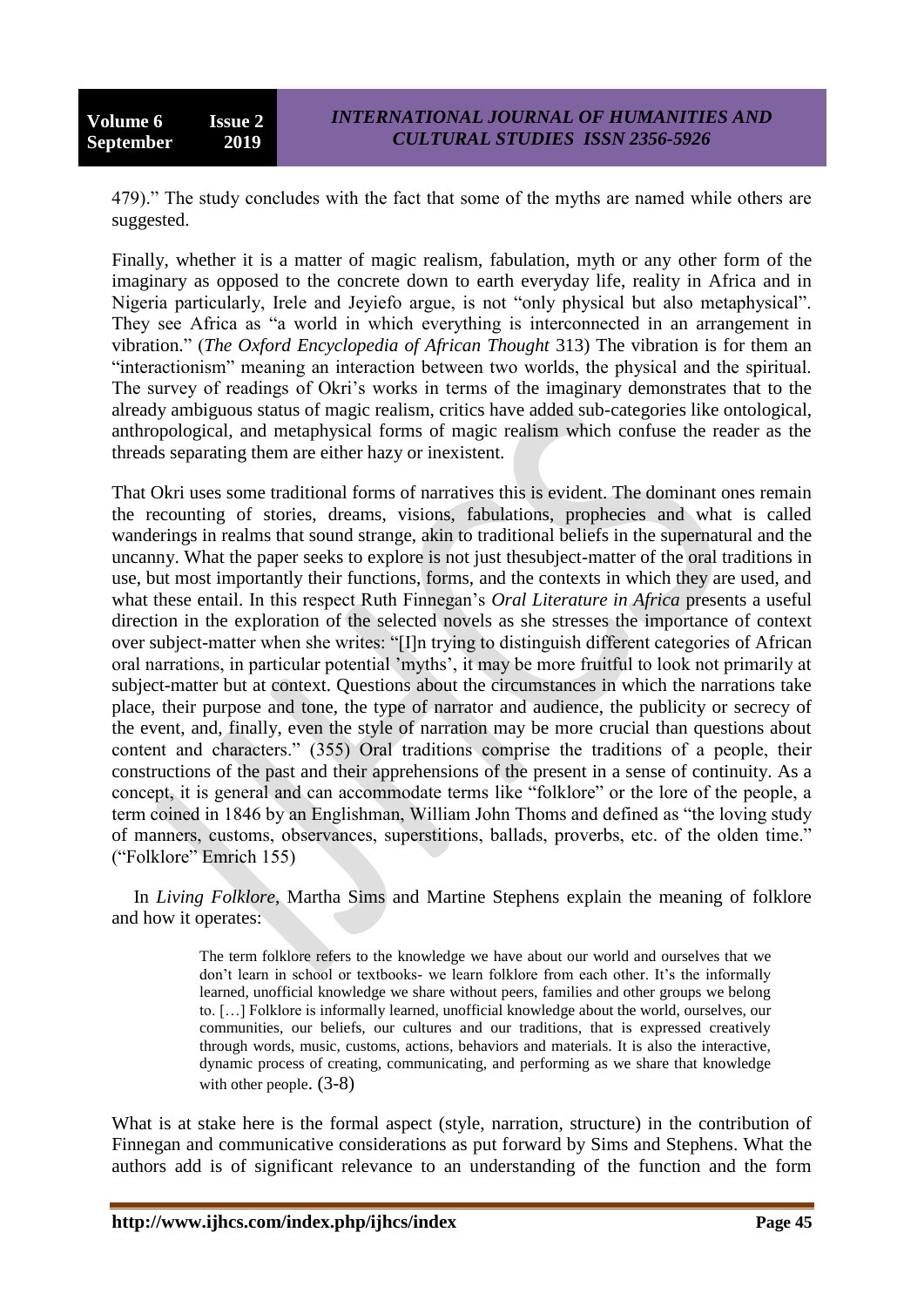behind Okri's choices in matters of narrative techniques. The whole issue has to do with the relevance of his choices about sharing with others that which no written book has taught formally.

Folklore can be used to explore the channels of communication whenever a story, a dream, or a vision is recounted. It can cover the form of narrating and the purposes behind such discursive practices as delineated by William Bascom"s four functions: "educating; escaping accepted limitations of our culture; maintaining cultural identity; and validating existing claims." "folklore is an important mechanism in maintaining the stability of culture." Bascom adds that "folklore is a collection of cultural traditions that functions to provide a traditional form of schooling within a given society that transmits knowledge and wisdom from one generation to the next." ("Four Functions of Folklore" 298) Alan Dundes explains that "folklore educates children, encourages kinship and family unity, provides a code of conduct, and creates alternative ways to deal with daily issues." (*The Study of Folklore* 279)

When it comes to the nature of the narratives rather than their forms, the so-called sacredness of the myth or some of the myths is dispelled in Okri"s trilogy. Whatever folklore one can gather from the novels may be said, after Todorov, to be fantastic. As far as the substance of the narratives is concerned, they touch on and are inspired by the fantastic so that their form is folkloric while their substance remains fantastic the way Todorov delineated the concept:

> Some critics offer a thematic approach, focusing on the content of the fantastic story, and others look at the story from a structural and semiotic perspective, outlining strategies used by the writer to produce a fantastic effect. Some have attempted to situate it historically, linking it to a shift in thinking associated with European Enlightenment or romanticism, while others have approached it philosophically, showing how it reflects a metaphysical angst rooted in the modern world. Beyond these simple contours, it becomes very difficult to speak about the fantastic with any authority, since there is so much disagreement about the meaning of the term and how it can be used. There has also been, over the past fifty years, a tendency to conflate all kinds of imaginary fiction into a single broad category with a variety of names proposed for it, and an equally strong push to distinguish between different kinds of imaginary fiction and give each one its own clear identity. My purpose here is not to put an end to the debate, which would be an exercise in futility, but to look at the debate as emblematic of the fantastic itself. What is it about the genre that makes it so impossible to pin down? (Todorov 3)

What may be retained from the above overview is that philosophically, the fact that the fantastic is equated with angst or anxiety and fear is a fruitful area of investigation in the function of the fantastic. The equation points to the appeasing nature of the fantastic and its healing power as when invoked, it does not merely functions as a representation of apprehensions only, but as therapy to relieve the haunting fears of the present and the future.

Another adequate use of the fantastic lies in the difficulty in fixing it in any given social role or any given poetic dimension as it remains slippery and marked by indeterminacy which Todorov sees as "emblematic" of the phenomenon. In what follows, the functions and forms of folklore and the fantastic and their social and aesthetic driving forces are tested through Bascom"s four functions to better assess their functional and structural features before highlighting their indeterminate and unstable nature and projecting their healing potential.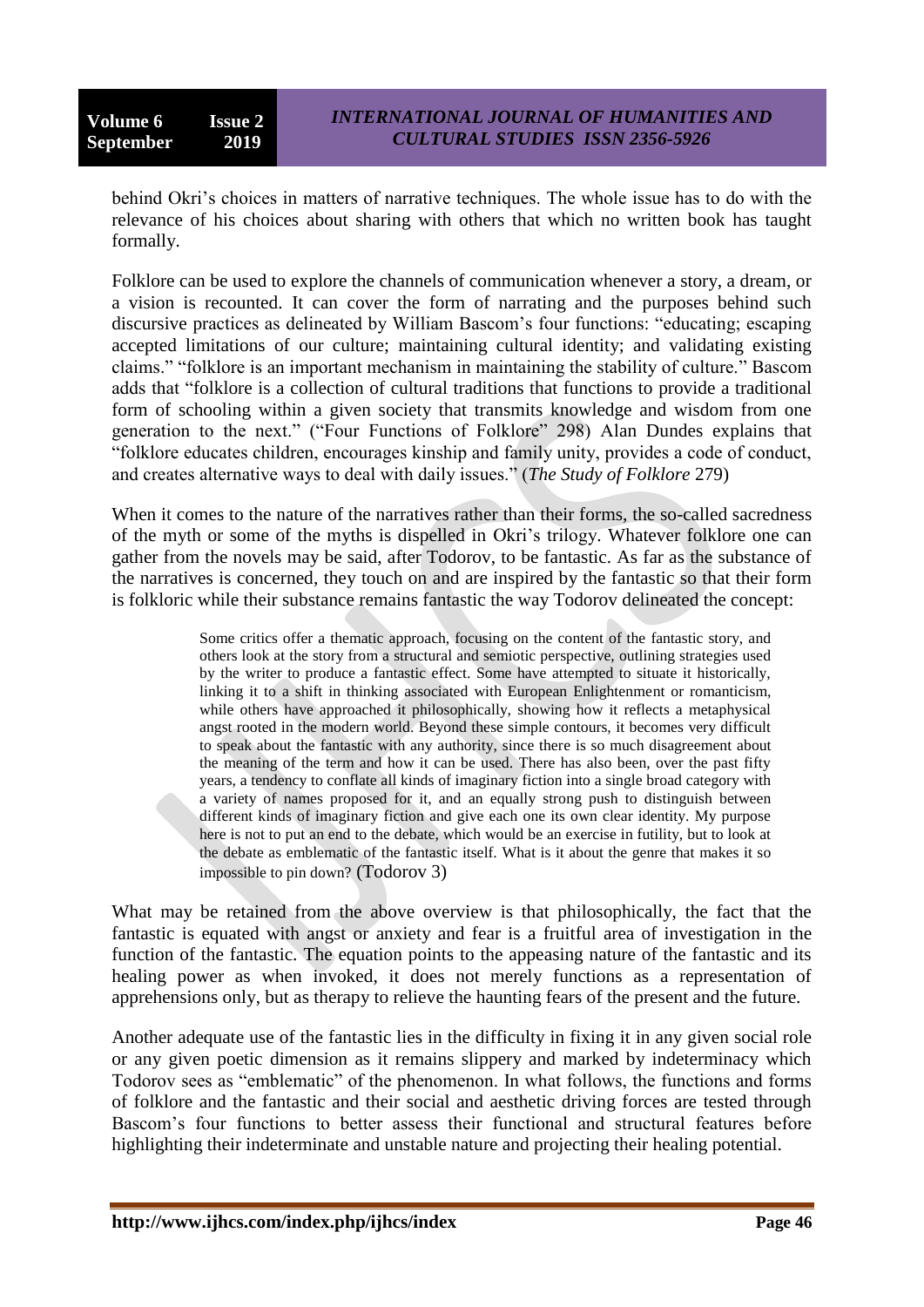Bascom"s view is that a common concern with common problems rather than with a common body of subject matter is what matters for him. He argues that there are four functions:

> Finally, anthropologists are becoming increasingly concerned with the functions of folklore-what it does for the people who tell it. In addition to the obvious function of entertainment or amusement, folklore serves to sanction the established beliefs, attitudes, and institutions, both sacred and secular, and it plays a vital role in education in non-literate societies... But, in addition to its role in transmitting culture from one generation to another, and to providing ready rationalizations when beliefs or attitudes are called into question, folklore is used in some societies to apply social pressure to those who would deviate from the accepted norms. …it is apparent that beneath a good deal of humor lies a deeper meaning, and that folklore serves as a psychological escape from many repressions, not only sexual, which society imposes upon the individual. (*Journal of American Folklore* 290)

In undertaking to analyze the function and form of the fantastic, methodological considerations dictate that one considers the twin relations in their respective positions either as positioned in a particular order as first and second or as co-existing. However, as a starting point is required, the paper deals with the function first.

Regarding the said functions, the paper highlights the educational function with the following remark: While Bascom limits the educational function to the illiterate, one may argue that in fictional works, educating readers through folklore is not just desirable, but as Achebe demonstrated, it is one of the duties of the writer. ("The Novelist as Teacher" 44) The educational function holds on and is an important function of folklore. Educating is geared towards what Bascom calls the transmission of culture. Offering "ready rationalizations" is also retained as a function while its repressive abuse is rejected in the present reading which maintains a fundamental quality, that of supplying deeper meanings, chief among them is the 'escape' from many repressions," or a form of healing for a traumatized community. These are the primary functions borrowed from Bascom"s basic functions and proposed as the sum of the intentions behind the abundant use of folklore in its fantastic dimension.

As mentioned above, to start with the function means to begin with the intention or the goal, before working on the form. This is inspired by two important views, one coming from the world of construction, architecture or the initial phase in projecting an idea before giving it shape. This is taken from Louis Sullivan, who developed the shape of the tall steel skyscraper in late 19th Century Chicago, USA:

> Whether it be the sweeping eagle in his flight, or the open apple-blossom, the toilingworkhorse, the blithe swan, the branching oak, the winding stream at its base, the drifting clouds, over all the coursing sun, form ever follows function, and this is the law. Where function does not change, form does not change. The granite rocks, the ever-brooding hills, remain for ages; the lightning lives, comes into shape, and dies, in a twinkling. It is the pervading law of all things organic and inorganic, of all things physical and metaphysical, of all things human and all things superhuman, of all true manifestations of the head, of the heart, of the soul, that the life is recognizable in its expression, that form ever follows function. This is the law ("The Tall Office Building Artistically Considered" 2).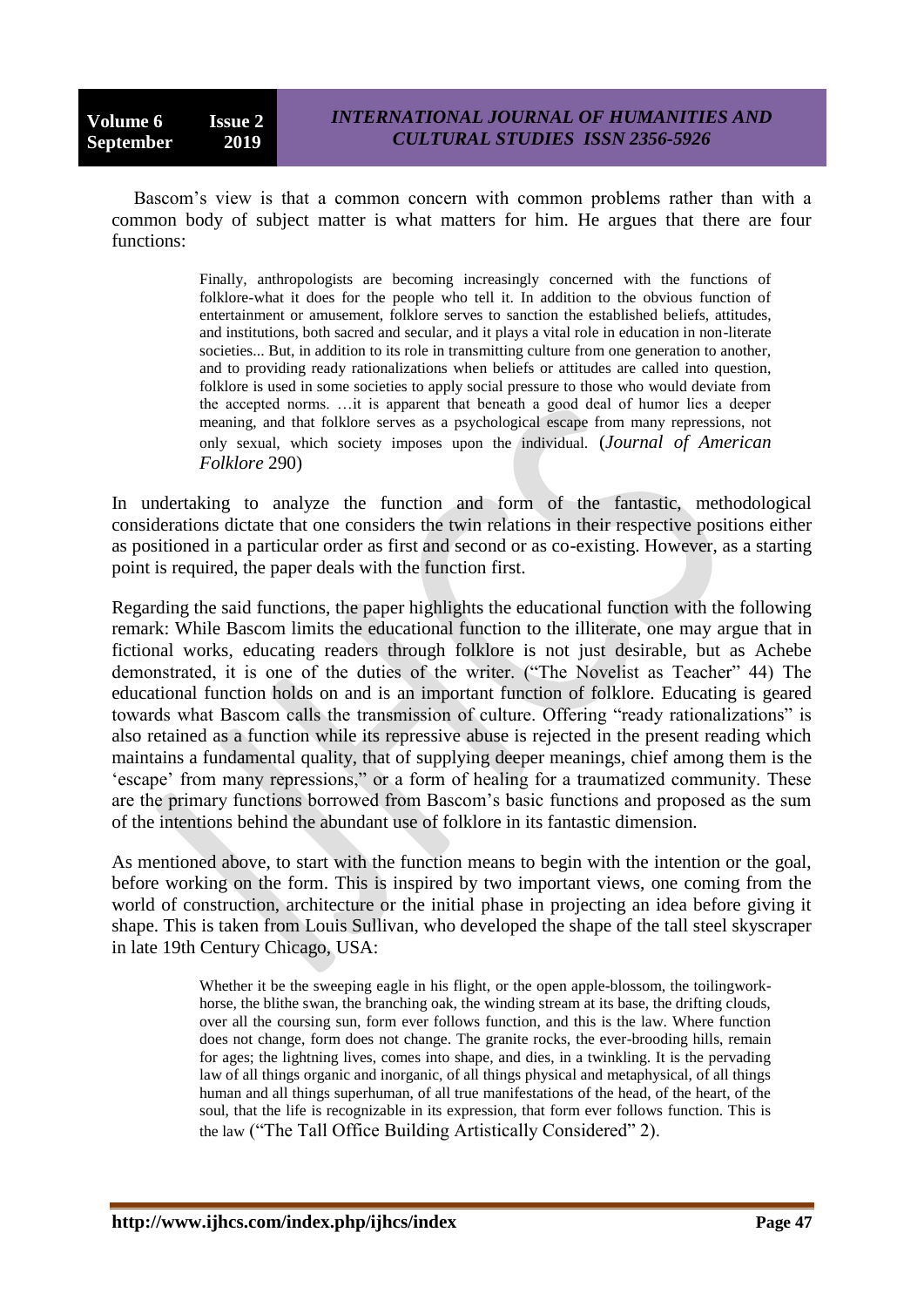The precedence of the function over the form comes as a natural law in creating, whereby the starting point is an idea to be followed by implementation rather than the chaotic scribbling of form seeking a purpose. In literary matters, and particularly in the relation between the shape or form and the idea, Edgar Allan Poe uses the word "construction" to signify the careful process of building stages. A construction is the result of an idea or intention followed by shaping or mapping. Poe"s philosophy of composition remains a valuable document that sets the stages in the process of achieving a product. He too advocates that there is no such thing as jotting down chunks of words and ideas and then going back to arrange them. The beginning is the intention when he writes "We commence, then, with [the] intention" (*The Philosophy of Composition* 2).

In the process of the implementation, Poe"s second stage is what he calls "the choice of an impression, or effect, to be conveyed" before moving to aesthetic considerations, or beauty, then tone, the length, the refrain, forming a beginning and a close. Unfamiliar things are paramount as when Poe says, "My first object (as usual) was originality." His originality lies not in the individual uses of the elements but in their unusual combination: "Now, each of these lines taken individually has been employed before, and what originality the "Raven" has, is in their combination into stanza; nothing even remotely approaching this has ever been attempted. The effect of this originality of combination is aided by other unusual and some altogether novel effects, arising from an extension of the application of the principles." Then the locale. "I have availed myself of the force of contrast" (*The Philosophy of Composition* 7- 8).

What Poe announces is useful for the reader's understanding of the existence side by side of the fantastic, which is here a mode rather than a genre, and the concrete or real or what he sees as the tone: "The effect of the denouement being thus provided for, I immediately drop the fantastic for a tone of the most profound seriousness." However, in dropping the fantastic, there is a certain complication to be achieved which he calls "complexity, "along with "some amount of suggestiveness- some under-current, however indefinite, of meaning." (*The Philosophy of Composition* 9) The contrast is not just between the fantastic and the down-toearth matters, but also between the complex and the simple, the not easily comprehensible, not quite available to the common and ordinary and that which is the daily stuff of life.

# **4. The Function of the Fantastic**

# **a. Knowledge, Education and Wisdom Transmission**

References to the Abiku pervade in Okri"s trilogy. The Abiku Azaro is the narrator, the major character and the agent that helps the action progress. These are conventional roles which Azaroplays from beginning to end. He dominates the narrative features of the trilogy as the representative of the creatures who are waiting to be born and wavering between staying on earth and rejoining the world of the spirits they descend from. Azaro acts as the representative principle of knowledge/sanctioning beliefs/and alternatives to daily life. His narratives about his origins, his role on earth, and his instable situation wavering between two or more worlds are evident, often repeated as reminders of the mythical about his people"s roots in a distant past where the world of the living is in constant communication with the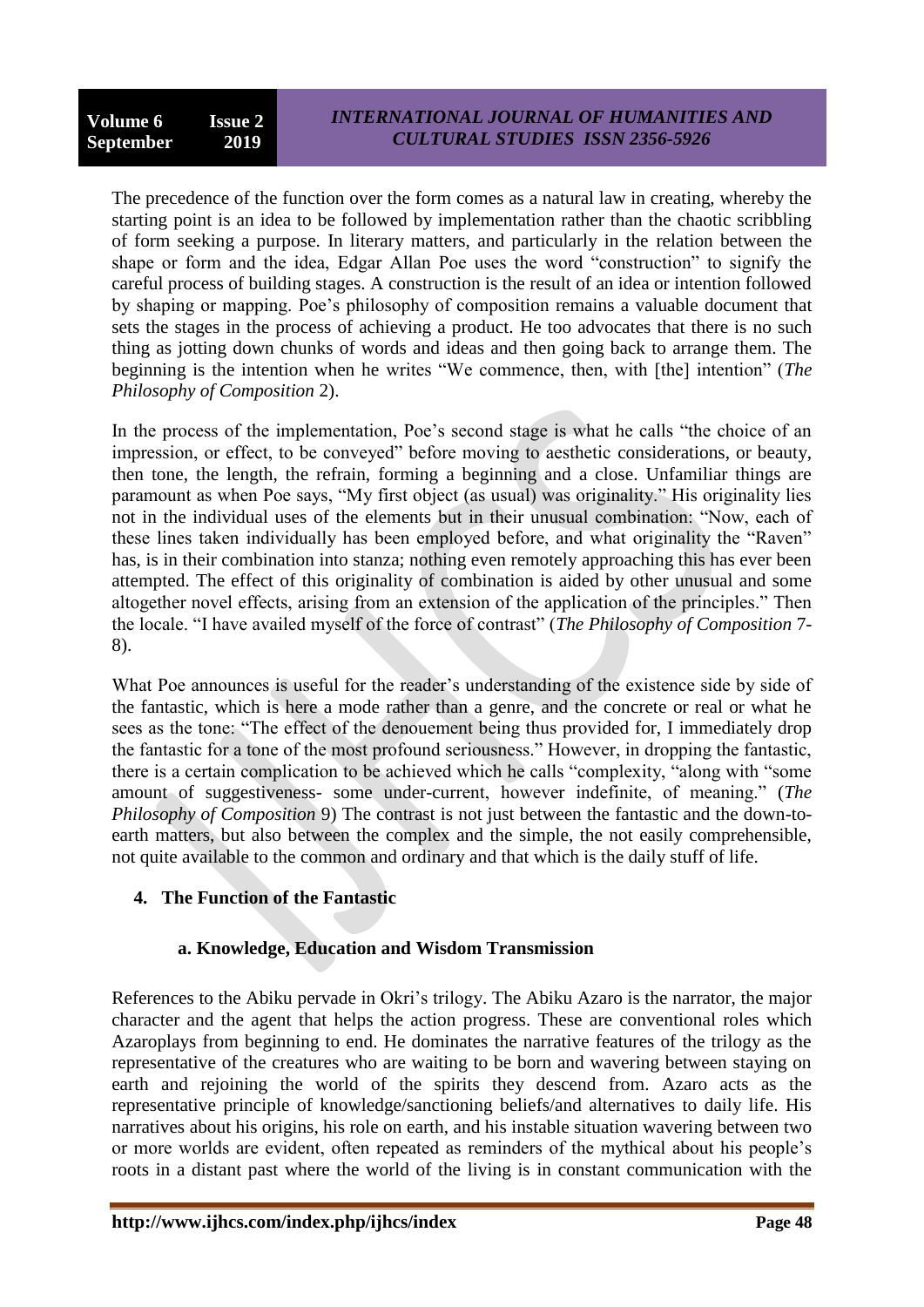worlds of the dead and the spirits to be born. In the present paper, the focus is on his function as purveyor of knowledge, transmitter of traditions, and wisdom.

An examination of the trilogy shows that these educational functions are either transmitted by him or by characters he, as the chief sole narrator, rotate around him. Some of the narratives educate the reader on deep seated beliefs of his people. They are narrated by Azaro himself, while other narratives, whose educational thrust is evident are told by his mother, his father, or other characters. They all share a common intention or purpose, that of transmitting cultural heritage and by so doing, educate the listener and the reader alike. An Abiku is a "phantom" but an ideal historian for Africa due to his privilege of approaching "other lives behind and in front" and of knowing "people actually living their futures in the present." (Wilkinson 83) As a first-person narrator whose point of view dominates the novel, Azaro is more a receptacle for dissimilar visions, telling stories through his abiku life and experience as well as through other people"s dreams. Azaro"s narratives are characterized by a combination of the four functions announced by Bascom. They do not feature the order followed in this paper as the educational comes rather at the end of the narrative. However, concerning the four functions, one can assert that they are well present in the trilogy. The at length below quoted passage may be said to be representative of the mode in which Azaro's narratives operate.

> We didn't see the seven mountains ahead of us. We didn't see how they were always ahead, always calling us, always reminding us that they are more things to be done, dreams to be realized, joys to be re-discovered, promises made before birth to be fulfilled, beauty to be incarnated and love embodied. We didn"t notice how they hinted that nothing is ever finished, that struggles are never truly concluded, that sometimes we have to re-dream our lives, and that life can always be used to create more light. We didn"t see the mountains ahead and so we didn"t sense the upheavals to come, upheavals that were in fact already in our midst, waiting to burst into flames. We didn"t see the chaos growing; and when its advancing waves found us we were unprepared for its feverish narratives and wild manifestations. We were unprepared when our road began to speak in the bizarre languages of violence and transformations. The world broke up into unimaginable forms, and only the circling spirits of the age saw what was happening with any clarity. This is the song of the cycling spirit. This is a story of all of us who never see the seven mountains of our destiny, who never see that beyond the chaos there can always be a new sunlight. (*SOE* 3)

To start with the educational, Azaro wants his narrative to be a story for all. Knowing the importance of storytelling for Okri, but also for the community and the whole people of Nigeria, what is being offered is a lesson from which a number of things can be learnt. The whole novel is an expansion of the bigger story he intends for the community and the readers at large. His use of the plural "we" is associative and inclusive. The fantastic framing the narrative with the seven mountains that require sight and insight purports to enlarge the horizons of his people and is an invitation for them to wake up to the grandeur, the unfamiliarity, and the revelation of the mysterious.

The educational function is enhanced by the verb 'see' and the negative structure associated with its use. "We didn't see" is repeated throughout the whole page creating a parallelism whereby it signifies blindness to the real issues like those of living in harmony with the environment, achieving dreams, and struggling not just to survive but also to be creative. The second function is well present in the narrative as the unbelievable is rationalized. In this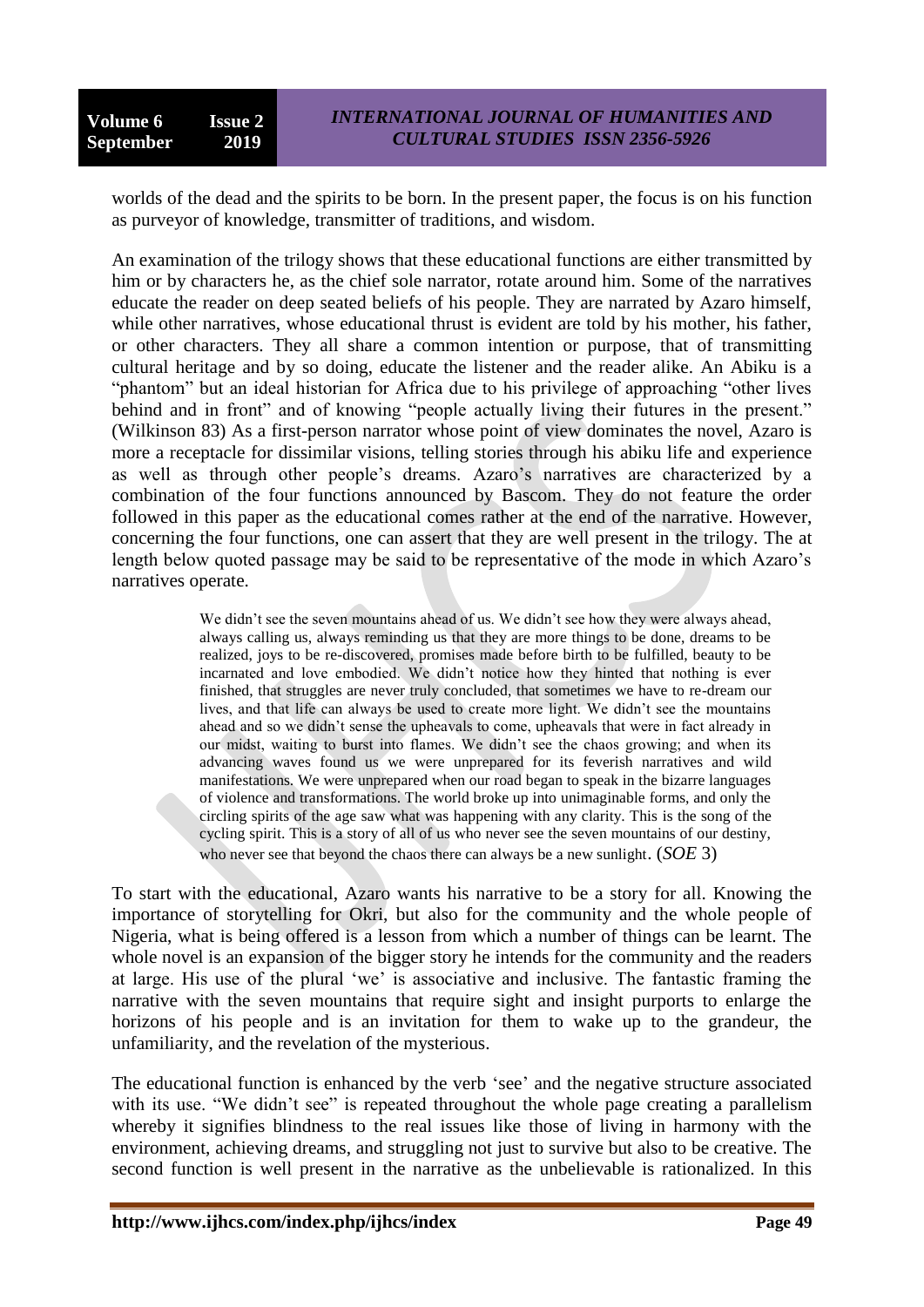sense, the seven mountains are personified and endowed with the vocal power to call on people to see and beware of their condition. They are reminders of traits of a cultural identity that internalizes the belief in the inanimate as part of one"s life. The presence of the seven mountains causes the people and nature to come together into an inseparable whole. The very existence of the mountains dispels any doubts about the severing of man from the elements of nature.

Regarding the maintaining of cultural identity, it is achieved through the conjunction of the two preceding functions as by strongly holding to the belief in the coexistence of the human and the non-human, the worldly and the spiritual, there is a validation of the claim made about the inseparability of the two realms or orders. It is by rooting this belief into times immemorial and the present and the future that a continuum is established.

The above selected passage is echoed towards the end by reference to the mountains where the novel ends with the following: "Maybe one day we will see the mountains ahead of us. Maybe one day we will see the seven mountains of our mysterious destiny." (*SOE* 297) The uncertainty of the ending with the use of the modal "may" leaves the door open to all sorts of interpretations and lack of resolution. What is significant in the whole narrative is the immutability of the mountains, the eternal existence of the "we" of the people, the possibility of seeing and learning, and the extension of the field of vision past the order of the ordinary.

When Azaro is not the narrator of a story, the teller of an anecdote, or a tale, older characters are invited by him to tell a story as in: "the elders have often responded in the true African way of […] telling a story laden with wisdom and lessons for the youth." ("Postcolonialism as a Reading Strategy" 52) The functions of the stories and the tellers mingle into purveyors of wisdom which is drawn from past experience and which is owned through transmission by elders, who in turn are bound to pass it on as cultural heritage. The term "lessons" functions at two levels, one is purely pedagogical, and the other is moralistic, the way fables have functioned since the beginning of times.

What seems to be unique in the trilogy, is the sense of fusion in the educational function between the narrator and the story being told. The former is identified with the latter and the story acquires the status of function the same way its narrator does, so that teller and tale become one. The tale is not just a vehicle as it acquires the status of an attribute of the teller and instead of considering them as separate entities having separate functions, they become one educational purveyor of meaning. Azaro asks his mother to tell him a story about white people:

> When white people first came to our land,' she said, as if she were talking to the wind, 'we had already gone to the moon and all the great stars. In the olden days they used to come and learn from us. My father used to tell me that we taught them how to count. We taught them about the stars. We gave them some of our gods. We shared our knowledge with them. But they forgot all this. They forgot many things. They forgot that we are all brothers and sisters and that the black people are the ancestors of the human race. The second time they brought guns. They took our lands, burned our gods, and they carried away many of our people to become slaves across the sea. They are greedy… Learn from them but love the world. (*TFR* 282)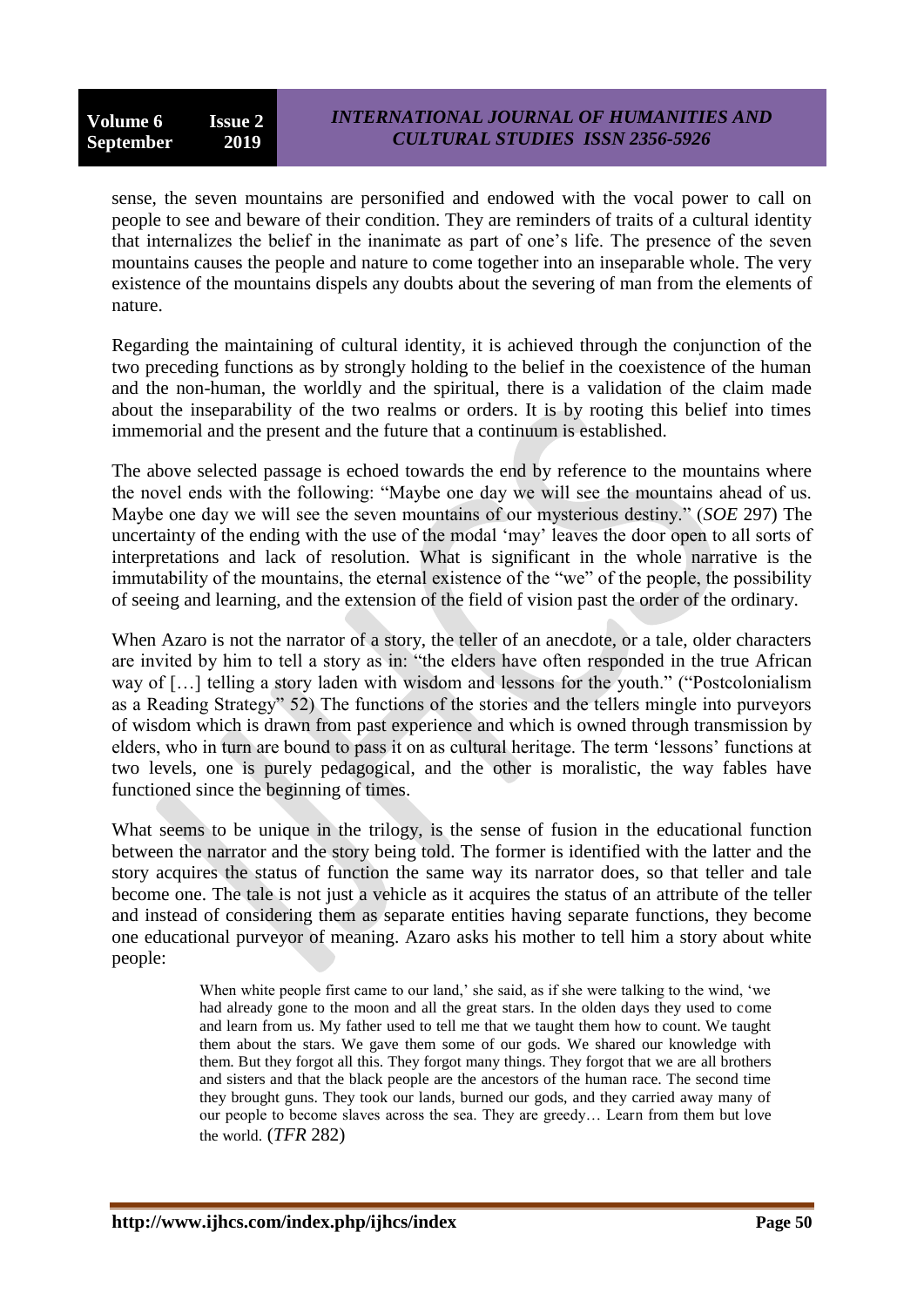The tone of the narrator is indicative of her status as an elder full of wisdom and readiness to impart knowledge that is transmitted pedagogically from one generation to another as she confesses that the information being delivered was transmitted to her by another elder, her father. Neither the time nor the circumstances are disclosed. It is the fact that the information is passed on from her father that is stressed.

Learning and teaching are the key concepts associated with the narrative as the white people were taught the basics (how to count), more complex things like astrology, and cosmography. This is carried out in an embedded story within the story whose framework is the transmission of knowledge. The educational function is best seen as working in the merging of the content with the story deliverer: A teacher, teaching about the transmission of teaching. Finally, the educational function takes the form of a clear fable a la Fontaine or a la Aesop, where the purpose behind the narrative is the truism "learn from them but love the world." (*TFR* 282) One notes the presence of humans rather than the usual animals that act as the carriers of the moral lesson. As to the structure of the narrative or fable, it is the most common one in La Fontaine's and Aesop's structures whereby the moral lesson or truism occurs at the end of the narrative crowning it with the urge to learn from the story or fable.

The story quoted above subverts the Western version of colonial history, in which the colonizer justifies colonialism by the idea of the white man"s burden, and which depicts colonialism as a beneficial mission for both the colonized and the colonizer, a mission which educates the colonized and develop their countries. However, in this story, Azaro"s mother presents a different (hi)story, in which the white people first came and took what they needed from the African cultures and knowledge, and then came back and destroyed it all. Margaret Cezair Thompson argues that Azaro's mother does not merely reverse the binary opposition but she "replaces her narrative of colonial violence and betrayal with a narrative of selfrenewal. […] Thus, colonial history is retold as part of a larger, timeless, indigenous discourse which acknowledges but does not stagger under the weight of Europe"s colonization of Africa" ("Beyond the Postcolonial Novel" 43). Azaro"s mother completes her story by saying that "Justice will rule the world." (*TFR* 283) Her story validates the economic exploitation of the colonies by the colonizer during the colonial period, but for Mum this is merely a temporal success, as it is justice that should be truly sought after. To use the terms of Cezair-Thompson, Okri "refrains from the angry, displacing mood that some postcolonial literature expresses, and instead presents the regenerative forces of replacement." ("Beyond the Postcolonial Novel" 34) He rewrites the story of colonialism not merely to reverse the Western version of this (hi)story, but also to signal that justice is the true objective.

At the very moment, the reader believes the story ended, a supplement is added announcing a closely related vision Mum had in one of her dreams: "Do you know what my mother said to me in a dream?"" […] "She said there is a reason why the world is round. Beauty will rule the world. Justice will rule the world." (*TFR* 283) It is the beginning of another story, the concluding of a previous one or rather a soft transition from a mode to another, more serious as they "went on in silence," we are told. Justice and beauty are elevated to the highest positions and with them the narrative reaches its moral peak. And it is another elder who possesses the magical power of telling, of teaching and inculcating wisdom to students who are eager to "ask her a lot of questions." (*TFR* 283) It is as if a lesson is triggering another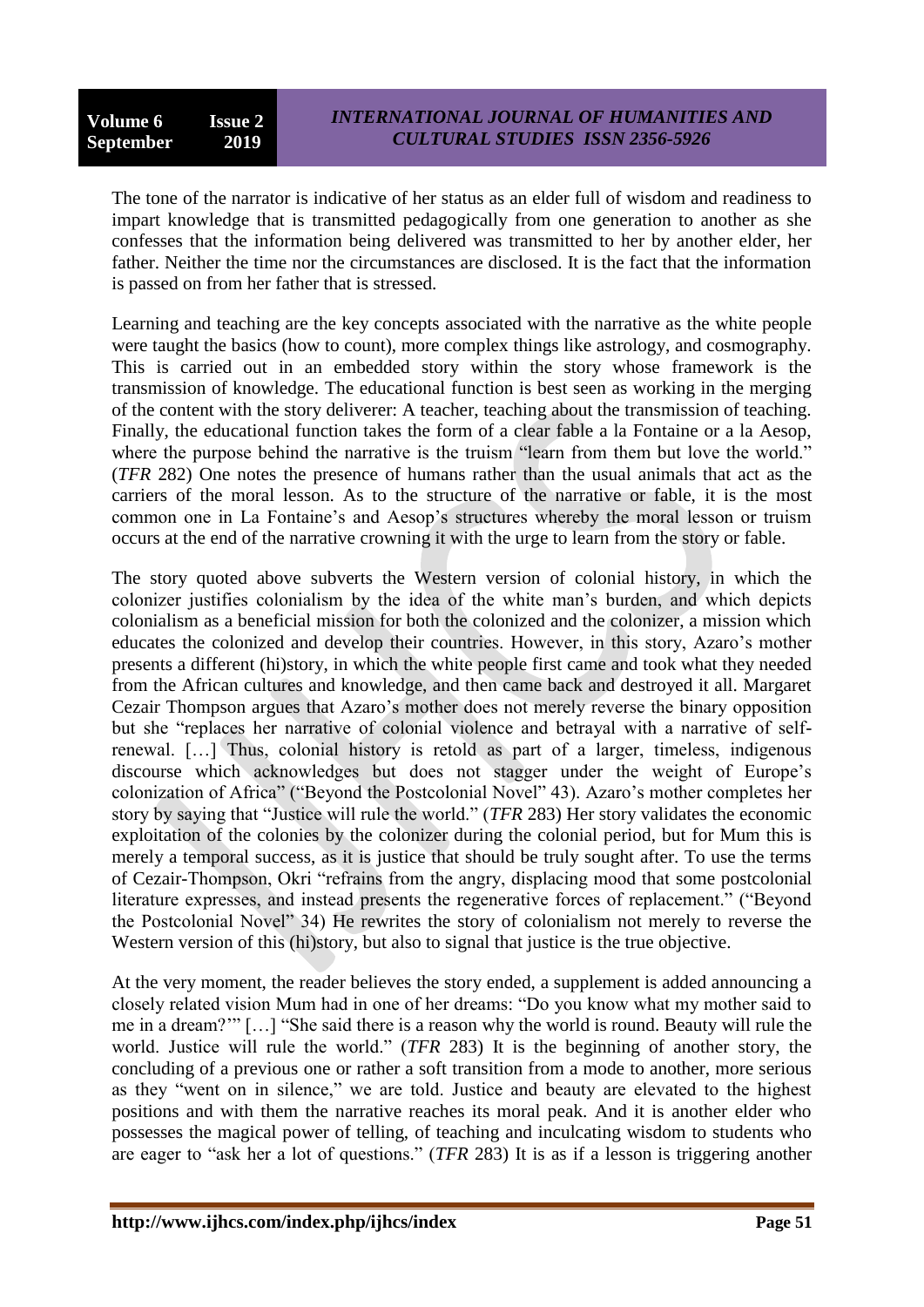lesson, interrupted only by the arrival of another elder, Dad, this time who is bearer of news that would in their turn teach more lessons.

Dad acts as a true elder, entrusted with the educational treasure of the elders, inherited from his father. To both his wife and son he recounts a story or a vision which he saw in his sleep: "My wife and my son, listen to me. In my sleep, I saw many wonderful things. Our ancestors taught me many philosophies. My father, Priest of the Roads, appeared to me and said I should keep my door open. My heart must be open. My life must be open. Our road must be open. A road that is open is never hungry. Strange times are coming." (*TFR* 497) There are the ancestors and his father. He claims he had a vision of them about keeping his door open. So far, the narrative may be considered as a telling of a personal dream to his closest members of the family. However, the very invocation of the ancestors and his own father, whose status is as dignified as that of the ancestors sends the listener to an order of people, an elite the title of which rings as very respectable and veneered. They hold such a position as a result of a cultural and spiritual heritage that demands respect and admiration. What he learned from them is wisdom (philosophies) taught to him and which it is his duty to transmit to his kin. The educational function is similar to that where the mother stands as the transmitter of knowledge. The content of that knowledge or "philosophies" as he calls it is only important as long as it advances the educational function of the narrative. It is not of a common type as it calls forth issues related to identity, relationships with the others, a worldview based on openness, all of which are abstract modes of global thinking reminiscent of Socrates inculcating philosophy to his listeners.

Dad"s narrative turns into a pamphlet about knowledge, or rather true knowledge. The elevated sense of wisdom is reached when he stresses the power of 'seeing' and 'hearing' capitalized in the text as follows: "People who use only their eyes do not SEE. People who use only their ears do not HEAR." (*TFR* 498 emphasis in original text) It serves as the ultimate objective behind the telling and the listening. Its function is educational like the story told by Mum. Like that story, it works at an identification between the content of the tale and the personality of the teller. They are inseparable. This is not the first or the last story/vision/ that dad sees and recounts. The same is equally true about Mum"s storytelling full of wisdom, which at times is being completed by Dad's voicing of sublime songs, combining solid teachings with pleasure.

# **b. Ready Rationalizations**

The function of narrators and narratives help characters and readers "escape accepted limitations of our culture, that is "providing ready rationalizations when beliefs or attitudes are called into question," argues Bascom. ("Folklore and Anthropology" 290) This is his second function. One of these limitations has to do with the difficulties in dealing with a spirit child who keeps 'wandering' all the time in unknown territories. Azaro's parents feel bewildered by their son"s escapades and the only way they manage to cope with him and them is by way of resorting to the herbalist who is the only one character who can find out about the truth of the matter. The herbalist is not primarily a man of medicine as an intermediary between the world of the living and that of the spirits.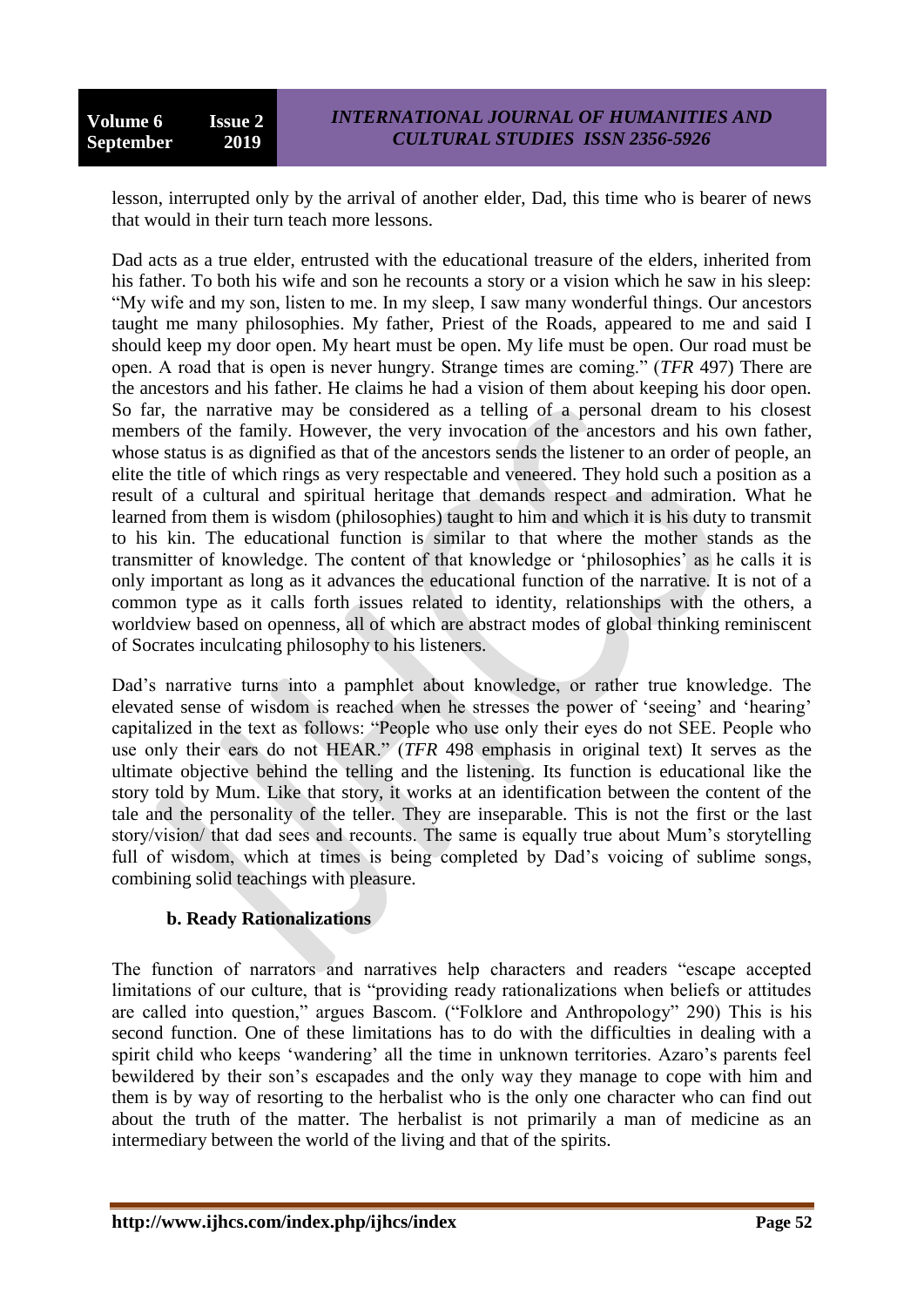Mum and Dad call him for help to decipher the secrets about Azaro. There are instances where they display the limitations of their society and the constant search for comforting rationalizations which turn around the idea that the interference of the world of spirits in the world of the living is naturalized, accepted and much sought at times. The herbalist had difficulties in the beginning or feigned to have some. Finding out what the newborn baby suffered from but ended up diagnosing the case: "This is a child who didn"t want to be born, but who will fight with death." His recommendation that the parents perform a ceremony and that his "special tokens of spirit identity" be found otherwise he would "die before the age of twenty-one" is accepted as a part of the cultural continuum and surprises nobody (*TFR* 8).

Another herbalist, a female this time, unveils the secret about Azaro"s disappearance as she manages to spot whereabouts. On her friends" suggestion, she consults an herbalist, Mum hesitated we are told. (*TFR* 30) Her hesitation is understandable as prior to that she manages to find her husband in a police station and frees him. This is explained in a down to earth manner as the result of an unyielding search and by bribing the police to get him released. The explanation is easily acceptable as it is rational. However, when it comes to Azaro"s disappearance, the issue is much more complicated. It is almost a matter of magic and requires the appropriate magical remedy which consists in resorting to some sort of diviner or soothsayer. This role is played by the herbalist who has supernatural powers that enable him/her to solve the riddle. Right from the beginning, the herbalist's powers are announced as we are told that "Mum had hardly stepped in when the herbalist, a fierce-looking woman with one eye that glittered more than the other, told her from the shadows that she knew the purpose of Mum"s visit." (*TFR* 30) The description focuses on two related aspects; the notion of far-sightedness through the one eye that is more glistening than the other and the knowledge about the unknown to ordinary humans.

The story line is expected: Mum consults the herbalist, she requires some ingredients for her divination work, the answer to the queries is either delivered immediately or left to mature for some time, then, depending on the difficulty of the case, the diviner may require more things or not, to finally deliver the much awaited for answer. The process is recounted by the narrator as follows: "She told Mum to leave. She wanted to sleep on her divination. Mum came back the next morning and without any preamble the herbalist told her that the fee would be very expensive because the case was very difficult." (*TFR* 30) The community has already internalized the process and its outcome. It passes as logical with the waiting, with the aura, and the ultimate deliverance from the pains of waiting for answers.

Everything about Azaro"s disappearance is digested and the very fact that the diviner found the answer becomes unquestionable once that answer obeys a certain logic, no matter how little probable. The herbalist is respected, her instructions obeyed, and her know how is confirmed. Providing rational answers for unlikely happenings causes the happenings to be accepted, believed, and likely to happen. Such answers dispel incredulity and the fantastic merges with the real and becomes an undistinguishable fact co-existing with it. Beliefs are not put into questions and when they do so, they are comforted by rationalizations, the way Bascom saw the second functions of folklore.

The story progresses in such a way that Mum is visited by a relation who came to see the picture of Azaro on a newspaper, which leads to the fact that he is alive, to be found by the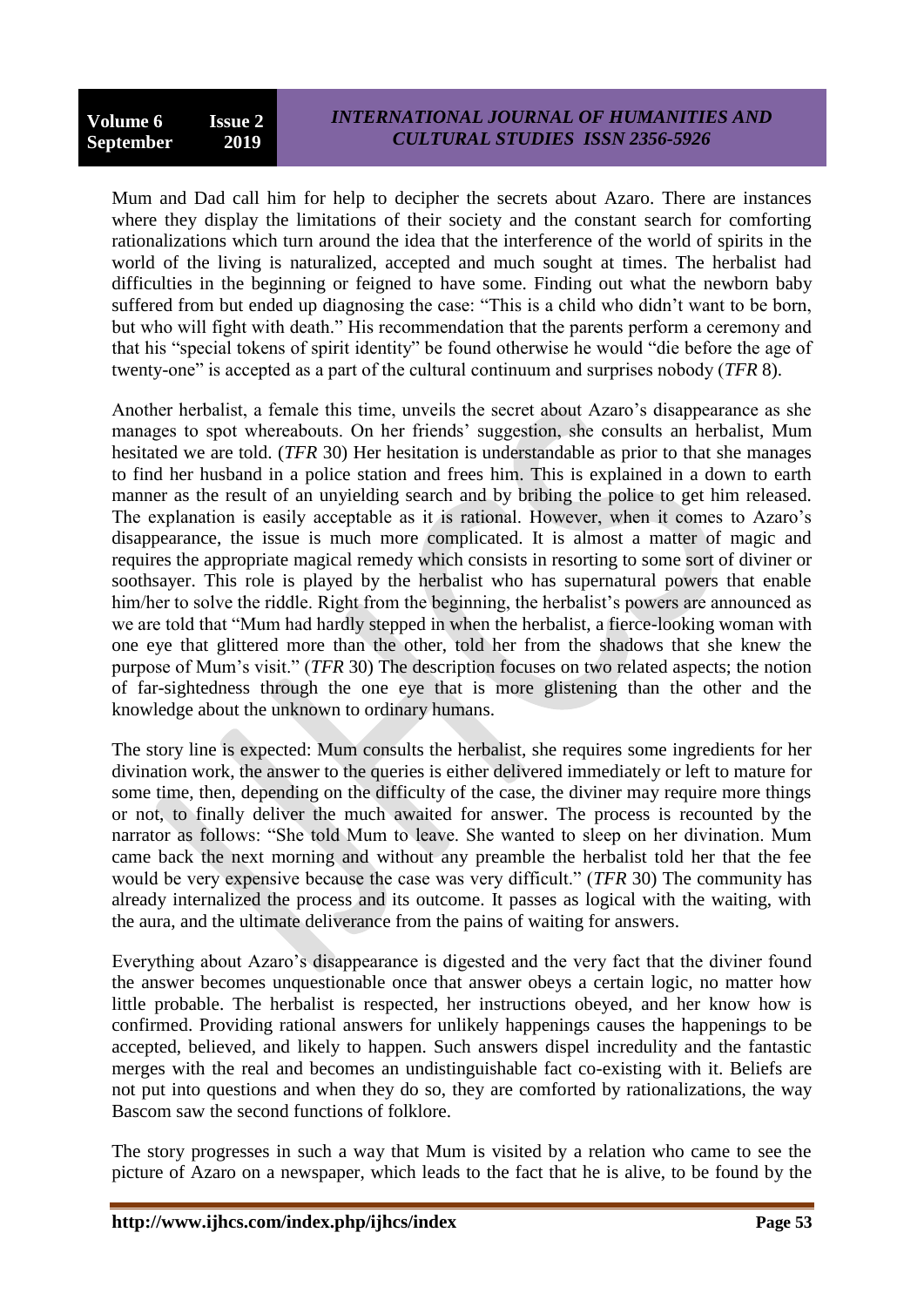police, who in turn leads her to the officer with whom Azaro is staying, and to his final recuperation by his mother. The fact that on instructions given by the herbalist, Mum had to wait for the lightening to strike before she takes him home, is internalized in turn as the weather conditions with thunder and lightning and rain, make the herbalist instructions perfectly believable rather than remote from reality and common sense. It becomes a matter of verisimilitude for the actors and the readers alike. Both readers and actors are facing the same question of plausibility. Instead of disbelief, one can argue that it is rather a suspension of belief that is lifted as soon as a readiness to accept the seemingly irrational occurs.

#### **c. Maintaining Cultural Identity**

According to Saul Macleod "social identity is a person"s sense of who they are based on their group membership(s)." He adds that according to Henri Tajfel "groups give us a sense of social identity: a sense of belonging to the social world." ("Social Identity Theory" 34) Another important dimension is associated with Stuart Hall. According to Hall, there are two approaches to understanding a cultural identity. "One is to assume that a cultural identity is the essence of one's true self. It is fixed, cannot be replaced," and is "hiding inside the many other, more superficial or artificially imposed "selves", which people with a shared history and ancestry hold in common." This approach is essentialist since it focuses mainly on what is shared by a community where the stress is on the underlying essence, of "a people" ("Cultural Identity and Diaspora" 111-12). From this point of view, the formation of a "cultural identity" strengthens the links between the "existing self" and what is regarded as one"s "authentic" or "original" culture.

According to Hall, the second approach to cultural identity denies the existence of any authentic cultural identity. This approach understands cultural identity "as relational, incomplete and always changing in the context of the political, economic and social environments." To put it differently, this approach considers cultural identity "as a matter of always 'becoming' rather than of 'being'." That is, "cultural identity is not something which already exists or has been fixed. It is something that is always in process." (Chu 93) Henceforth, cultural identity is inexorably complex, impure and contradictory. Cultural identity in this regard is neither fixed nor inclusive, it is rather free-floating.

A very important attribute Hall dwells on is that of an "authentic cultural identity, a "true self", which "people with a shared history and ancestry hold in common" ("Cultural Identity and Diaspora" 111) The signifiers of the cultural identity that are maintained may be summed up in a number of ways, chief among them the belief in the paramount role of storytelling, in the spiritual world, in the coexistence of the spiritual and the worldly, and the set of rules of conduct to which the community is expected to conform, despite individual interests. These are found in the easily accepted belief in the spiritual world whereby, at no time, the world of the spirits and ancestors is questioned.

The role of the story telling in keeping the compactness of the community is attested in the multiple needs of Azaro to hear stories not just for educational purposes but to have a stronger sense of belonging to a line of thinking about the world as made up of narratives woven throughout the long spans of time and transmitted from one generation to another thus perpetuating origins, experience and common and shared worldviews. Stories retrieve a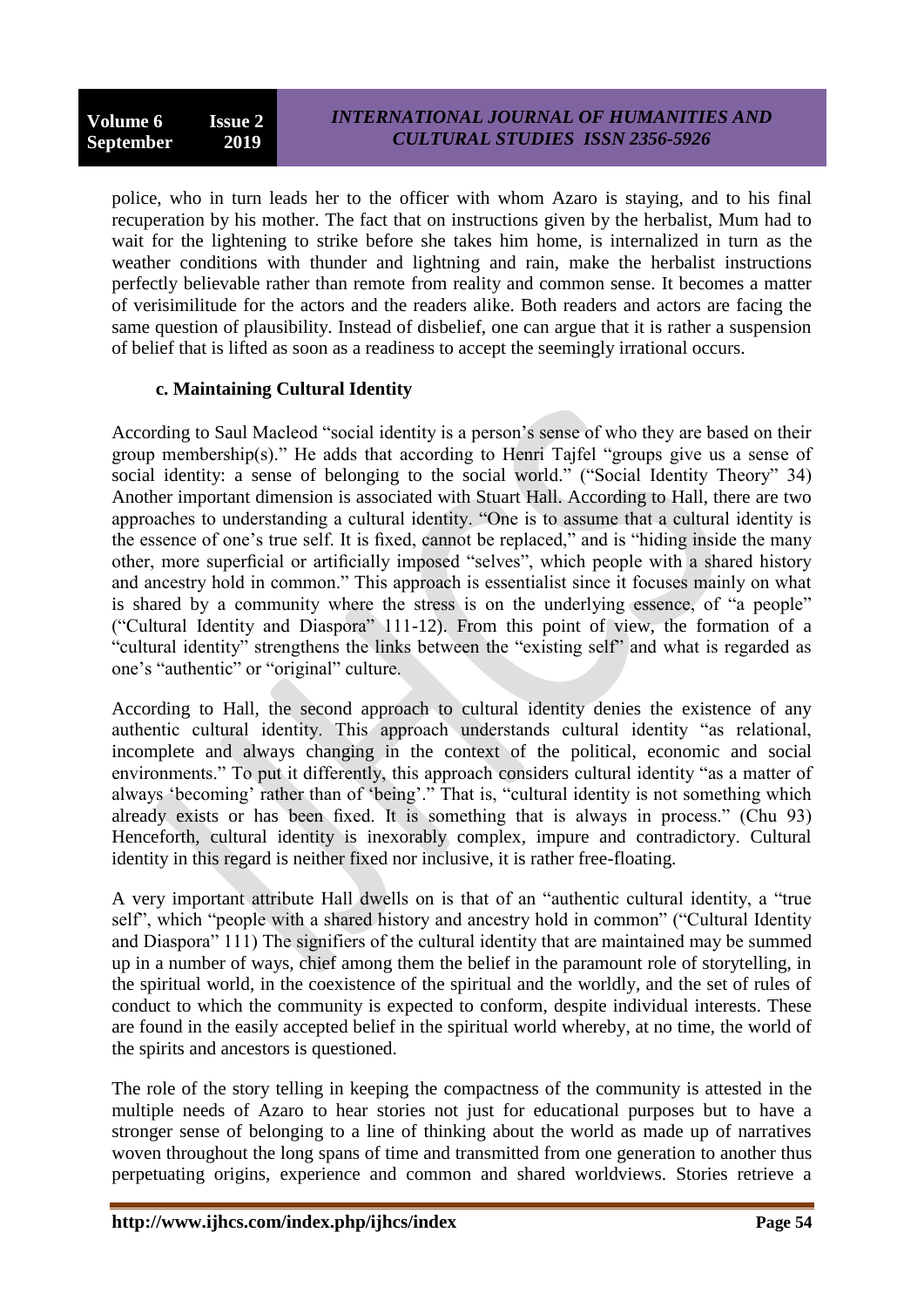world of the unknown and cause it to still mix with the present of the community so that coexistence rather than exclusion is the landmark of everyday life past and present.

In his defense of storytelling, Okri sees the sense of continuities in the human experience because in the absence of storytelling, there are "no magical places resident in us." ("The Joys of storytelling" 29) He argues that there is a fractured view of history which is based on what he calls 'certainties' which he sees as the sources of all of humanity troubles. (30) Storytelling brings the magic that checks uncertainties and makes a return to the "primordial waters' possible. (34) It was possible because "the earliest storytellers were," according to him "magi, seers, bards, griots, shamans." In his representation of storytellers, Okri sees them as ancient, sometimes fearful, but mostly transformers of mysteries into myths which helped the community understand the world as coded where life became possible with its paradoxes as people live into "darkness, with eyes wide open, and with hearts set alight" ("The Joys of Storytelling" 35).

Okri"s reference to the masters of storytelling like Homer and Cervantes, Ovid, Boccacio, Schehrazade, Aesop, and the "African enchanters" indicates his desire of belonging to a world of the fantastic, "where stories are journeys into the forgotten dreams of the centuries." ("The Joys of storytelling" 45) Affiliation does not shun him from advocating a line of storytelling following the western tradition because telling is a worldwide endowment.

If, as Okri argues, "the universe began as a story", then its continuation must be carried out by storytelling. ("The Joys of storytelling" 113) The past of the community is modelled as a story to tell about how it began echoing the beginning of the trilogy: "In the beginnings there was a river." (*TFR* 3) Its historical stages are told as stories like the recounting of the first encounter between the community and the white men, the second one, when the latter did violence to the Africans, and the present one, when the white men are leaving and the members of the community are left with the task of rebuilding a cultural identity that survives and is maintained thanks to its deeply rooted beliefs in ancestry and a particular worldview the story is at the heart of.

Stories loom large in the three dimensions of past, present, and future and there is no escaping them. Having been at the beginnings, they generate not just the present, frame it, explain it, and give its actors a meaning, they "resonate our beginnings and intuit our endings," our mysterious origins and our numerous destinies, and dissolve them into one" argues Okri ("The Joys of Storytelling" 114). According to him, the sense of fusion of the three parts in the lives of the community merges them into one. "Stories are reservoirs of views and values, a way for people to know themselves and associate themselves with (or distinguish themselves from) others, and are reflective of the past, present, and future their culture holds "true."" "This last is particularly crucial: classic stories are those which resonate with our origins ('real' or, perforce, imagined/created) and would seem to foreshadow our future as we hope it will be; at their most powerful, they dissolve past and future into one." Okri conceives stories as "a reservoir of values", though he understands them as a "secret reservoir" (*Birds of Heaven* 21).

Stories bring people together and cement their sense of belonging to common denominators. They transform them into a compact whole, unified despite their individual differences. This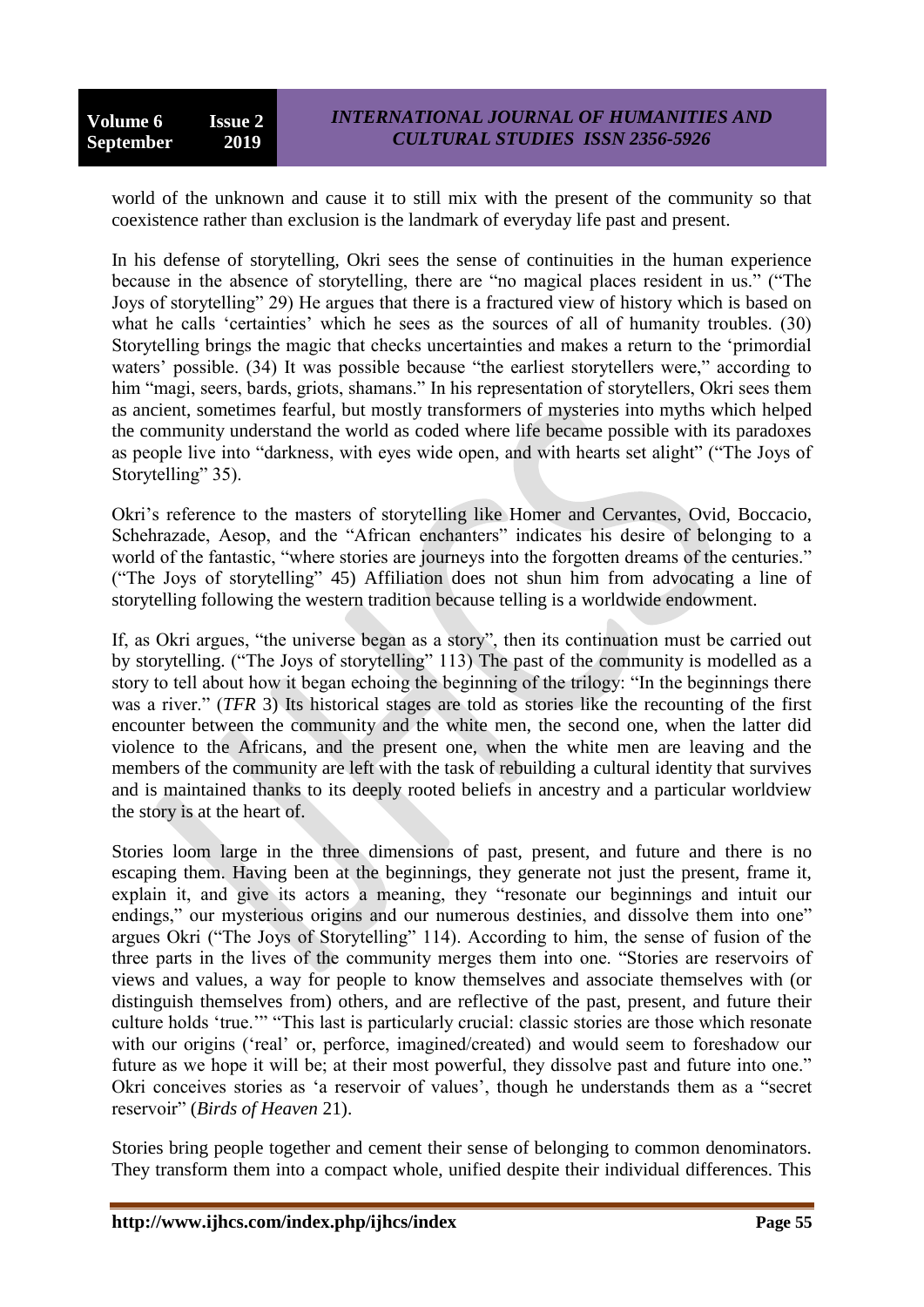# *INTERNATIONAL JOURNAL OF HUMANITIES AND CULTURAL STUDIES ISSN 2356-5926*

"oneness," argues Hall in his definition, articulates a "stable, unchanging and continuous [frame] of reference and meaning" whose very attributes "make up the broad, shared cultural beliefs and common historical experiences of a people" ("Cultural Identity and Diaspora"111). This is how cultural identity is maintained throughout the ages. It is natural, freely adhered to, and defended because of its authenticity. This "Authentic" cultural identity is an essence common to the community and shared by all its members. "It is foundational to a people" as Hall put it. Its existence is realunwavering and lies "beneath the shifting divisions and vicissitudes of [their] actual history." ("Cultural Identity and Diaspora" 111) As a matter of fact, no matter how Dad differs from Madame Koto, or Mum from other women from the compound people, or Azaro is the opposite of Ade, the other Abiku, what they share is stronger than what divides them. This is clear towards the end of *The Famished Road* when Dad is 'redreaming "the world." The use of "black people" "our people" "our history" stresses common history and destiny, common fears and preoccupations with clear whquestions like "WHAT MUST WE DO?... WHAT IS THE BEST WAY?... WHAT IS THE FIRST STEP?" (*TFR* 494 emphasis in the original text) The plural does not just signify the many, it also conveys a sense of togetherness bound by a common past. The present adopts that past, adheres to its organizing principles, and works towards consolidating it by maintaining its cultural components and perpetuating them.

The belief in the spiritual world is evident in the very nature of the narrator who happens to belong to the world of spirits. If the reader or the community finds it difficult to admit the existence of such world, there are compelling evidence of its existence through the multiplication of Abiku children like Ade whose existence and decision to go back to the world of spirits is plausible in that Abiku children are not necessarily the same as some like Azaro decide to stay on in the world and others like Ade, seeing that he is unwanted, decides to join the other spirits. The spiritual informs almost everything in the life of the community as herbalists reinforce the existence of such a world by creating channels of communication with them and trying to solve everyday preoccupations by resorting to a dialogue with them. This is evident whenever a character falls ill, gets lost, or enters the world of the unknown. The various instances about Azaro"s disappearance and his illness, Dad"s illnesses and Mum"s are recounted with the firm belief in the world of the spirits.

The very existence of Azaro is proof that not only his parents believe in the other world, but also other members of the community like Madame Koto who realizes that Azaro enters her dreams, knows things about her like when she is pregnant and the number of babies to be born to her saying "I saw that Madame Koto was pregnant with three strange children. Two of them sat up straight and the third was upside down in her womb." (*TFR* 464) Azaro details what he sees but the relevant issue here is that she guesses what he is capable of seeing and his super powers that she simply admits saying "why are you staring at my stomach like that with your bad-luck eyes?" (*TFR* 464) The belief in the world of the spirits is just shared and natural to the members of the community.

Another strong belief that is equally shared is the fact that there is no clear cut between the world of the living and the world of the spirits and ancestors. They co-exist in the imagination of the people, and their co-existence is the source of the singularity of the community. It draws on its ancestors, wisdom like Dad who constantly refers Azaro to his Grandfather, the King of the Road. The sense of continuity between the ascendants and the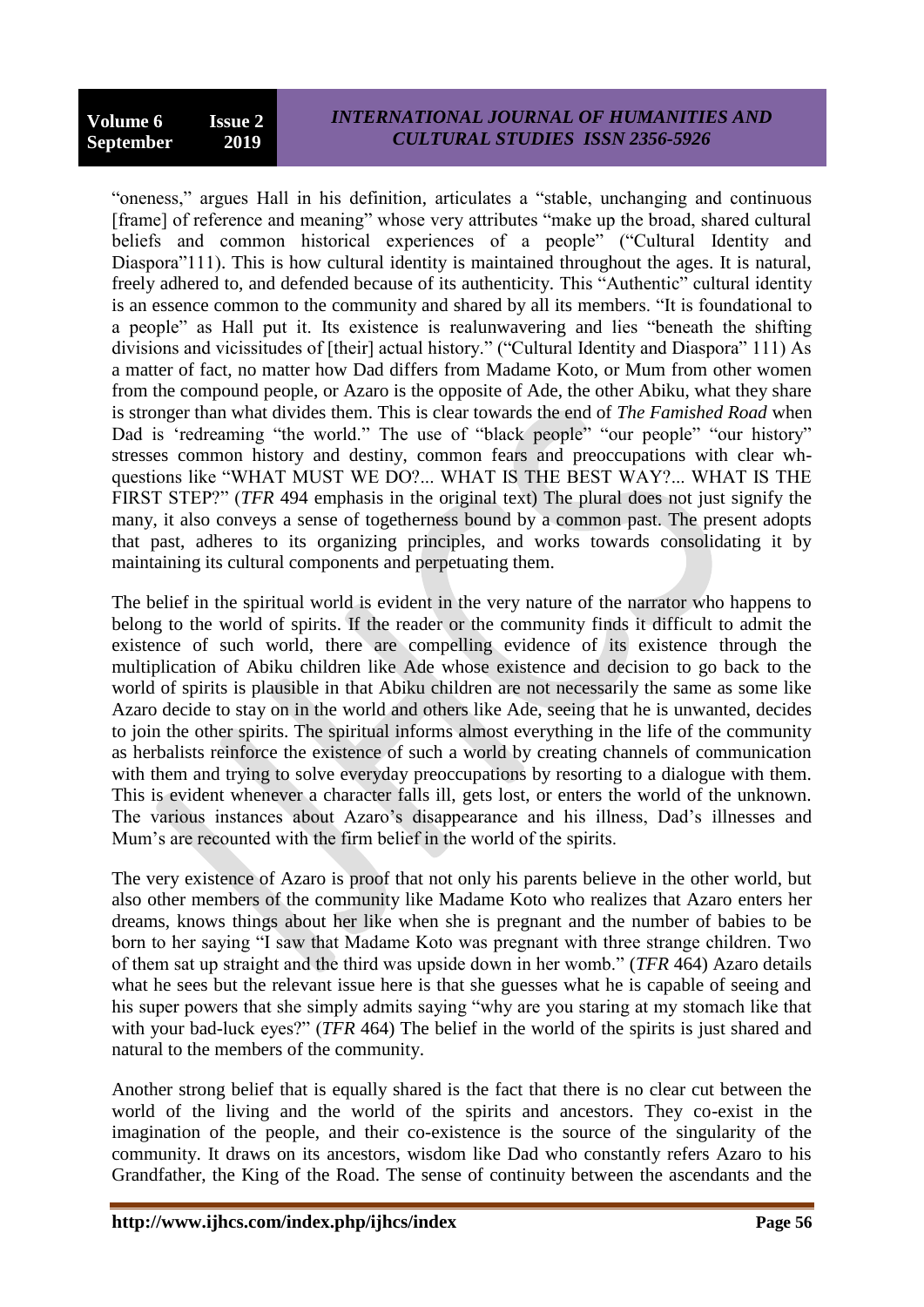descendants is so strong that it becomes the defining principle, one built on affiliation. Azaro is equally entangled in a long-established relationship between the two worlds and acts as the embodiment of that relationship.

The world of the living is illuminated by the world of the spirits through providing the necessary rationalizations to strange, magical phenomena that could only be understood through the inevitable proximity of the two worlds, their real- fantastic embrace, and their incessant contact. Okri"s trilogy articulates the connectedness and display it as a normalized one. The connectedness pervades every aspect in the novels from the plot, the characterization, the setting, to the nature of the stories embedded in the novels.

### **d. Validation of Claims**

Finally, the validation of the said claims about the cultural identity is worked out in such a way that it becomes next to impossible to refute existing claims about the need to apprehend the world in a multilateral way, where that which exists on earth is never cut off from the world of the spirits, that the two worlds are complementary rather than competing for prominence and one excluding the other. This is evident statistically where an almost equal portion of the text is devoted to the other world, that of ancestors, of spirits, of talking animals, and animate objects.

The validation is motivated by the strong will to present a community of ordinary people living both ordinary and extraordinary moments of their lives. The environment facilitates such coming and going as next to the compound and the city, the forest is that space where one can have access to the world of the imagination and the fantastic. The latter world does visit the world of the living and does interfere in its everyday events. Dreams and visions compete with stories to enforce its necessary coexistence with the other world. It may inspire a sense of awe, but it is accepted, and sometimes cherished as whenever Dad is in a critical situation or musing about the present and the future of the community, the invocation of the other world brings comfort, alleviation of pain, and most importantly a sense of certainty that dispels possible doubts. Tradition is reflected through the image of an elderly man who is Azaro"s grandfather. He is considered the priest of the God of Roads and he is described as a very powerful man. Though completely blind, he can walk without any help. Dad, who is Okri"s mouthpiece in this case says, "our old people are very powerful in spirit… We are forgetting these powers. Now all the power that people have is selfishness, money and politics" (*TFR* 84).

# **5. Form and the Structuring Nature of Stories and Dreams**

Chapter one of *The Famished Road* is ended with Azaro"s reflection on his short narrative of the beginning: "These are the myths of beginnings. These are stories and moods deep in those who are seeded in rich lands, who still believe in mysteries." (*TFR* 6) The ending seems to sum up the nature of the story, considering it as "myths of beginning," to further explicate it as stories and "moods." The narrative begins in a linear form with some sense of origin (river) to be transformed into a (road) "branching" the world. The world in question is already presented as fantastic in that a river, not necessarily drying up, becomes a road. While the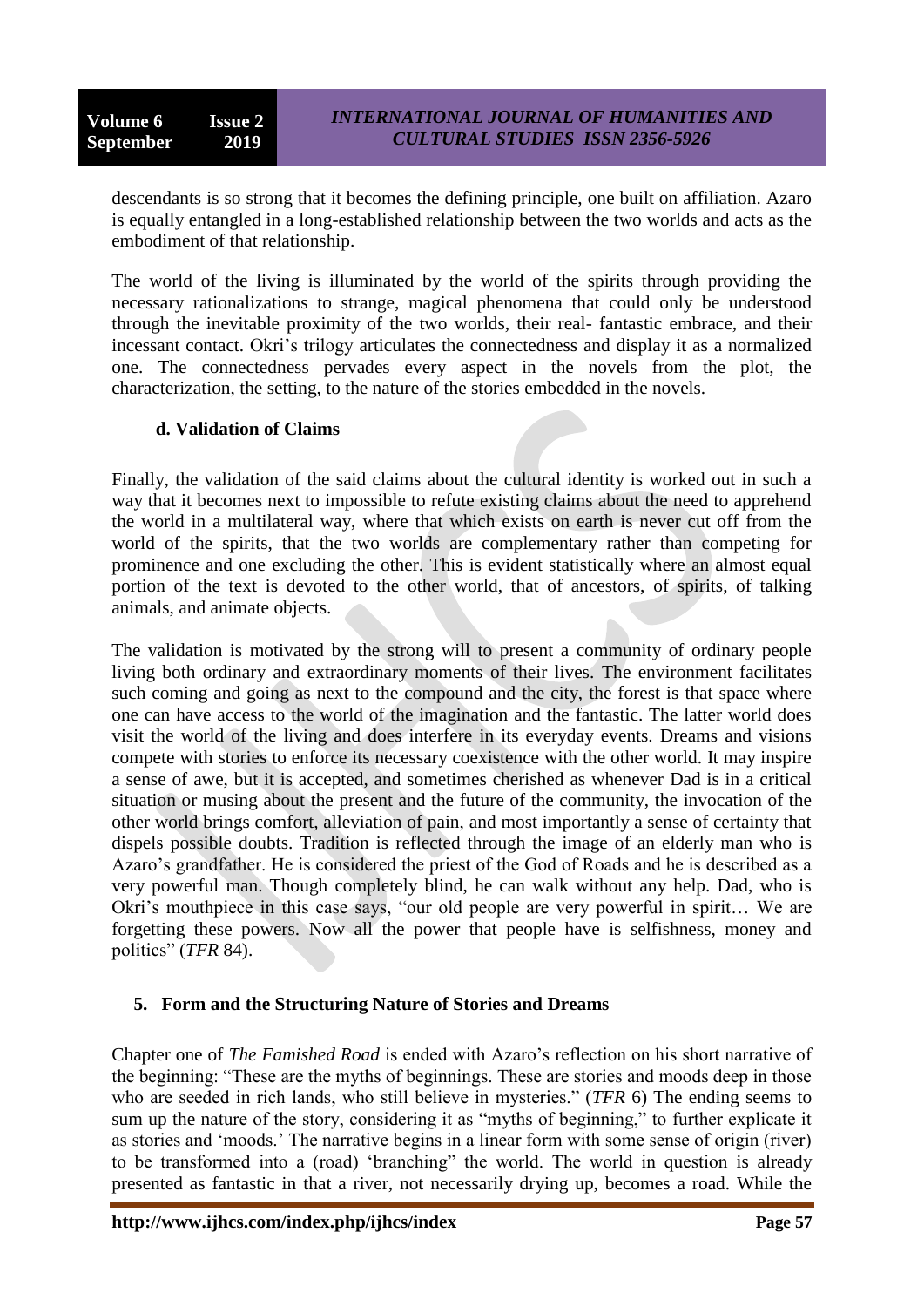reader may accept the transformation as logical given certain circumstances, that the river dries up to become a linear space for walking, the change remains fantastic as mutability whereby a phenomenon gives way to another one different yet akin to it. For, in the two cases, the river and the road share a common element that of routes for travelling, to be taken by human travelers. It is the hunger of the road, which as a personification, that may strike the reader by its unlikelihood, at first glance.

The road is hungry is a metaphor that becomes easily acceptable as one thinks of death striking travelers on their way to a certain destination. Today, for instance, it strikes us as familiar to speak about the road or the highway as swallowing travelers through accidents and instead of saying the road killed so many people, one may comfortably use the metaphor "the road has eaten so many travelers." The substitution of kill by eat comes as a natural act, whereby the eating is synonymous with causing to disappear, eradicating, or erasing. What seems to be fantastic, at first contact, proves to be easily internalized as two orders of things are made to coincide through language in a use: the metaphorical one.

The story takes the form of substitution and mutability. The latter is evident in how the 'unborn' could "assume numerous forms" like those of birds. Substitution works at the level of using metaphors whereby creatures take form of animals, and certain fowls like birds with a layer that attaches freedom to birds in their chief characteristic, that of flying and floating in the air, yet capable of landing on earth. Their story is an enactment of the fantastic in the sense that it is at once remote from the palpable, down-to-earth real and the otherwise distant, abstract, and unreal. It fuses the two orders by resorting to substitution producing metaphors which are highly symbolic and organic as they propose a worldview where the fantastic is part of the real and the real is internalized as crossing borders of the fantastic.

The story which constitutes chapter one of the trilogy keeps drawing the two orders one towards the other. From the land of beginnings and the imaginary, the reader is taken to the lands of the real with all "the rigours of existence, the unfulfilled longings, the enshrined injustices of the world, the labyrinths of love, the ignorance of parents, the fact of dying," as opposed to "the Living in the midst of the simple beauties of the universe." (*TFR* 3) This constant drawing of the two worlds, their colliding and their co-existence form the nature of the story, its contents and its forms: the fantastic and the real, the concrete and the symbolic, and the unceasing of the coming and going from and to them.

From the state of bliss with the world of the spirits and the unborn, their king described as "a wonderful personage" the limitless space and the "beautiful terrors of eternity," the story descends into the realms of the real like the painful birth of babies and their coming into a life that is bitter-sweet. It is a life described as of the "exile" of creatures "seeded in rich lands" and therefore capable of coping with the mysterious and the concrete, both sad and smiling, forming the "enigma" of landing and yet yearning for remaining high well above this world. (*TFR* 2-3)

The story has a beginning, a middle, and an end. It helps the reader follow it. It does have a top-down structure whereby the top, a time and space of bliss has a downward trajectory, that of the descent into the world down here, which by definition lacks mystery, the fantastic, and the wonderful. The downward movement is marked by a sense of linearity where beginning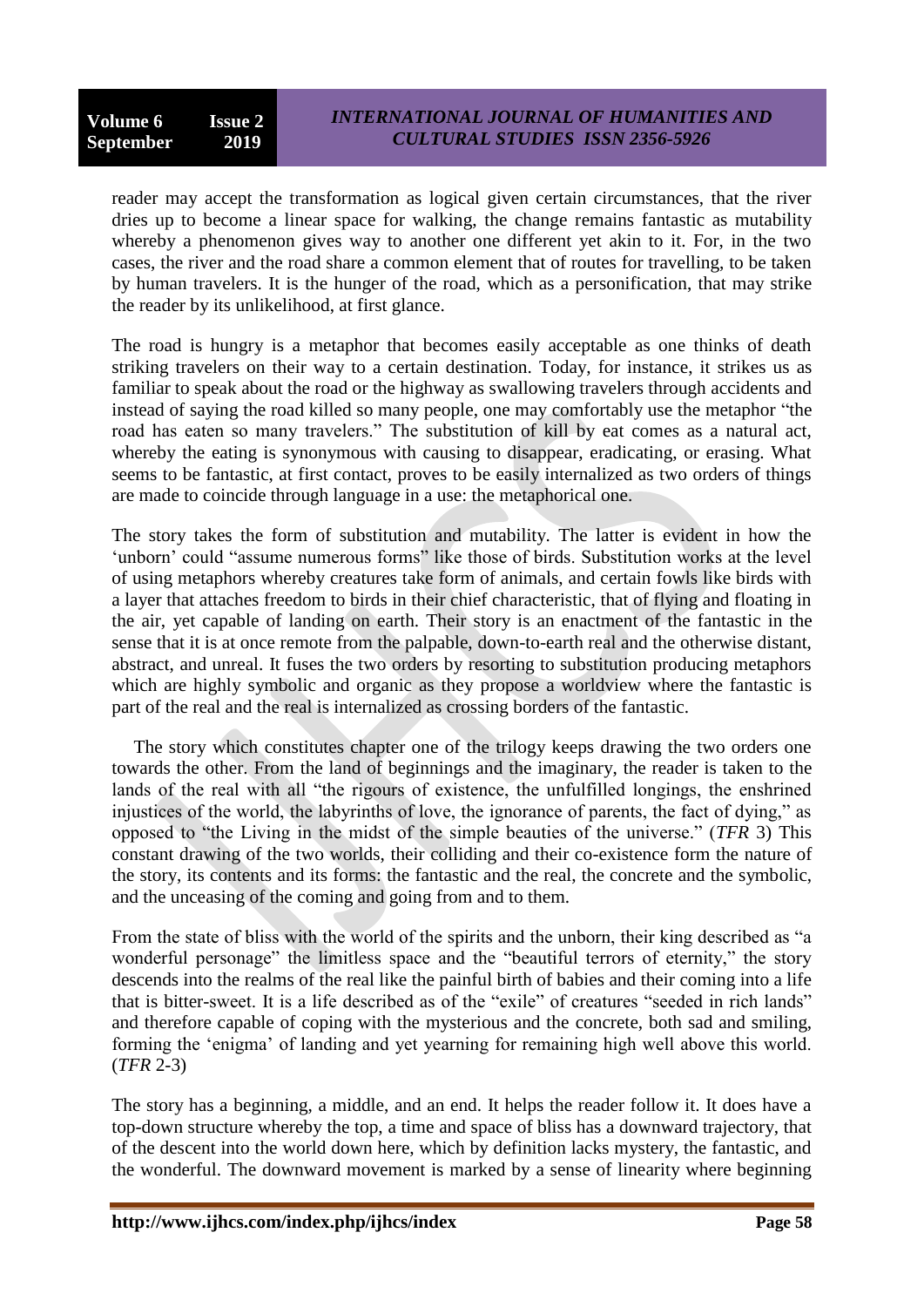is a starting point somewhere in the distant past moving in time and space into a middle and landing on earth. Time and space are fused to convey this movement based on origins and developments. However, the movement is not just one-directional from top to bottom, from a point of origin to a point of arrival. It is also a two-way movement as the relationship between the two worlds is never clearly cut off. On the contrary, it is one whereby one world or order is constantly talking to the other, inter-penetrating the other, enriching the other and made meaningful through it. The duality is established in such a way that any stability is denied, any fixity is impossible, and indeterminacy and ambiguity are the dominant characteristics.

This is further evidenced in the images he sees in chapter two like that of his father "swallowed up by a hole in the road" which is synonymous with death or his mother "dangling from the branches of a blue tree." (*TFR* 7) the father and the mother belong in the world, yet their relationship with the fantastic is also made evident through the images of the road and the dangling which is a form of swinging and vacillating in a sort ofin-betweenness. The whole is wrapped up in a vision which brings together the living and the immaterial. The question is whether this structure of the story is similar to that of the remaining stories recounted by Azaro and the other characters in the trilogy, and what function they have and how unified their structures or forms and functions are.

In comparison with the first story, chapter two of Book five of *The Famished Road* presents a story of Abiku's traveling with the three-headed spirit. Azaro is angry at his father's punishing him and after four days of fasting, he came to "leave the world" as he says. His journey lasted for less than two weeks. As opposed to the first journey down to earth, this one is that of ascending to the world of spirits. Led by the three-headed spirit, Azaro starts by leaving the world of his own will "singing the song of departure", a song only his companion spirits could sing. His recounting spots the time of the events as the three-headed spirt joins him on the fourth day of his initial decision to depart. From then on, the spirit who has always been there offers to take him on the journey for a 'feast' of homecoming. The space is clearly configured as after some distance, they came to "a blue terrain," where birds were singing and "the trees were golden" till they reached "a mighty green road." (*TFR* 326)

Structurally, the travel is clearly delineated as a route with the road leading to nowhere and everywhere, to "heaven and hell", worlds unknown to them. The story of their travel is interrupted by the father (*TFR* 327-29) the mother weeping (*TFR* 331, the rain) until they reach a chasm (*TFR* 333) and they resumed travelling (*TFR* 334) seeing a bird (Mrs. Koto's), a lizard, the blind man"s, green rocks, and a great river bank, a canoe, interrupted by Dad, a woman with the feet of a lioness and a collusion between the figure of the woman and the three-headed spirit leading up to lightning interrupted by Dad. (*TFR* 336) The form of the story of Azaro"s desired departure from the world of his parents to that of the spirits is a one of an upward movement. It consists in leaving the downtrodden world of humans and "flying" to that of the spirits without joining them. It may be translated into a loss of consciousness resulting from his physical weakness due to his rejection of food and drinks to sustain him. He speaks of an amnesia which leads him to forget the world and wander in between this world and the world of the dying without completely vanishing. As such it is an incomplete journey as he never reaches the dwelling of the spirits of the dead.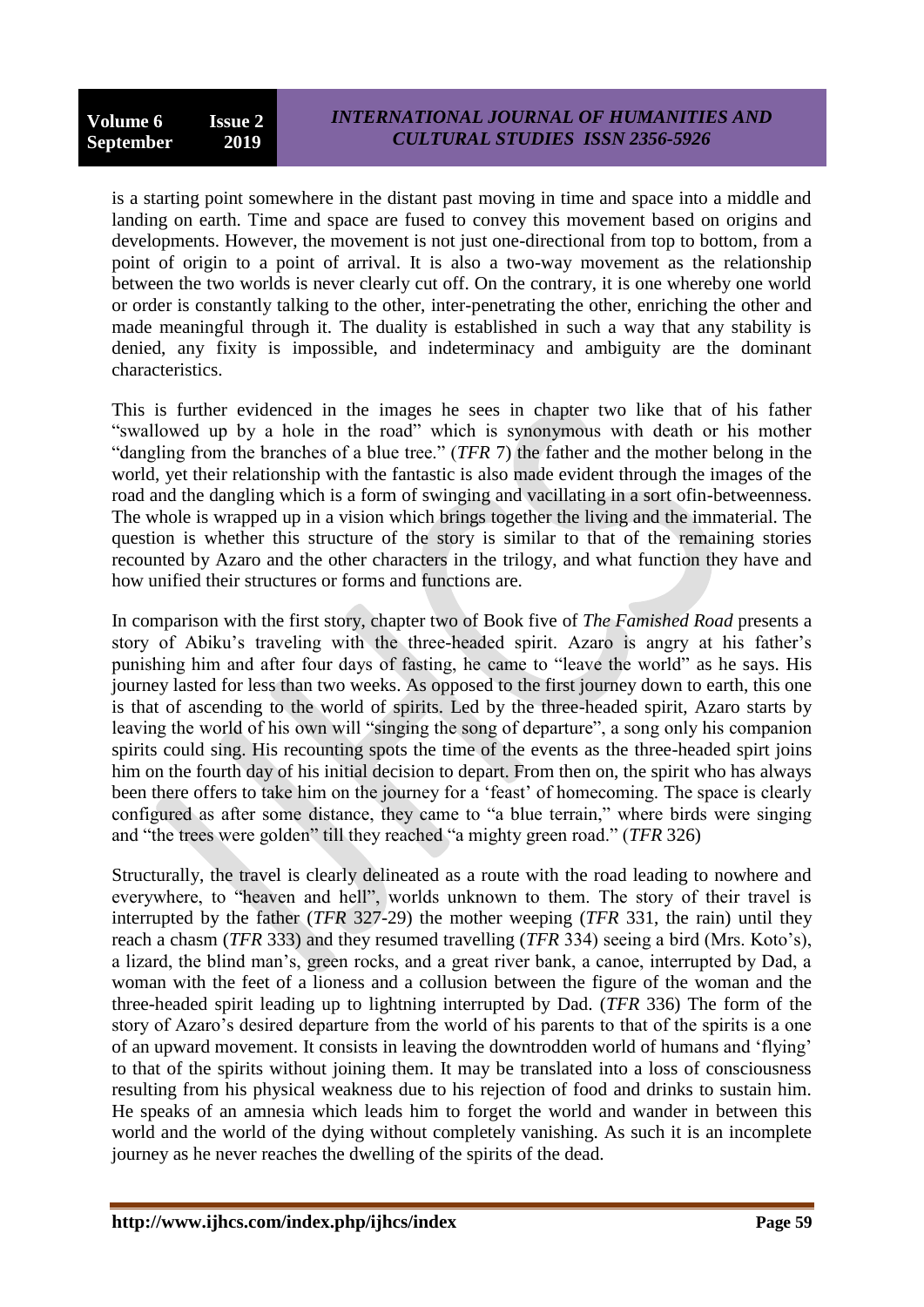The story is interrupted by Dad"s vision, resumed by the fight between the woman and the three-headed spirit and the whole sunk into confusion bringing worlds together, that of the spirits, that of human with Azaro in-between, seeing and recounting the multiple facets and the inexorable momentary ending of a story which goes back to its beginning about leaving the earthly world and venturing in the world of spirits. It is also a story of confrontation between the two worlds.

The downward movement is not meant any form of elevation or aloofness. It is a trajectory that configures the world of the spirits as located somewhere above the present world of human. It could be below geographically, under the earth. Its elevation is more poetic than real as in that world, the unimaginable seems to occur, the beautiful is everywhere, and the far-fetched is at hand. As opposed to this poetic elevated realm, the world, is down, less poetic, vulgar with all its miseries, and suffering. However, it remains accessible to the poetic, the elevated in that it is constantly measured against it. The stories, by being structured in terms of upward and downward movements configure the two spaces, construct them as opposites yet intermingling, excluding yet inclusive, warring yet longing to a peaceful co-existence. Mum recounting a story towards the end of the trilogy is presented the way traditional stories are told around a cozy place with Mum rocking Dad"s chair and smoking. It begins by "One day…" (*TFR* 482) Ingredients like time and space are present and the actors are clearly delineated: There is the narrator, the tortoise (endowed with speech) and the riddle.

As far as dreams are concerned, one of them occurs to Dad after his fight against Green Leopard and his exhaustion. He spoke of terrible experiences he had been having and of his state between sleep and waking. He narrates how he was fighting "seven spirits' who wanted to avenge Green Leopard and how they even wanted to assault his wife. (*TFR* 404) He defeated them before a seven-headed spirit appeared to him who wanted to avenge his comrades. The fight resulted in his own father intervening and offering to take Dad"s place, that is die instead of him. In the end, Dad manages to free himself, saw an eagle turn into a woman and then three women wearing black like the women in his house. (*TFR* 406-7) The structure of the dream is one that has a beginning with Dad fighting spirits, a middle with the seven-headed spirit, and an end with a recovery that links the last stage of the dream with the real world. It is a transposition from the world of the living to that of the spirits, a story of confrontation and of victory of Dad. The movement is that of a two-way travel between two worlds, of a fierce fight for survival.

What may be of significance is the sightseeing whereby in that fighting realm, Dad saw other things such as the black rocks which tasted good, and Mum dancing naked, and several other fantastic things. (*TFR* 407) The question to be raised is whether these were part of the dream or visions that run parallel to the dream without a clear structure, beginning or end. One of the most intriguing visions has to do with "listening" to his Dad"s thoughts (*TFR* 441). Starting from the scope of the thoughts described as "wide" he moves on to their movement described as "spinning" and "bouncing off everything in the room." (*TFR* 441) From scope to the nature of the movements of the thoughts Azaro moves inside his father"s brains where he is taken to the "beginnings." However, the visions or the hearings are rather short this time and they mingle with seemingly real events like the knocking on the door and the beggars, among whom the gentle girl and the total confusion with Mum fighting for husband until the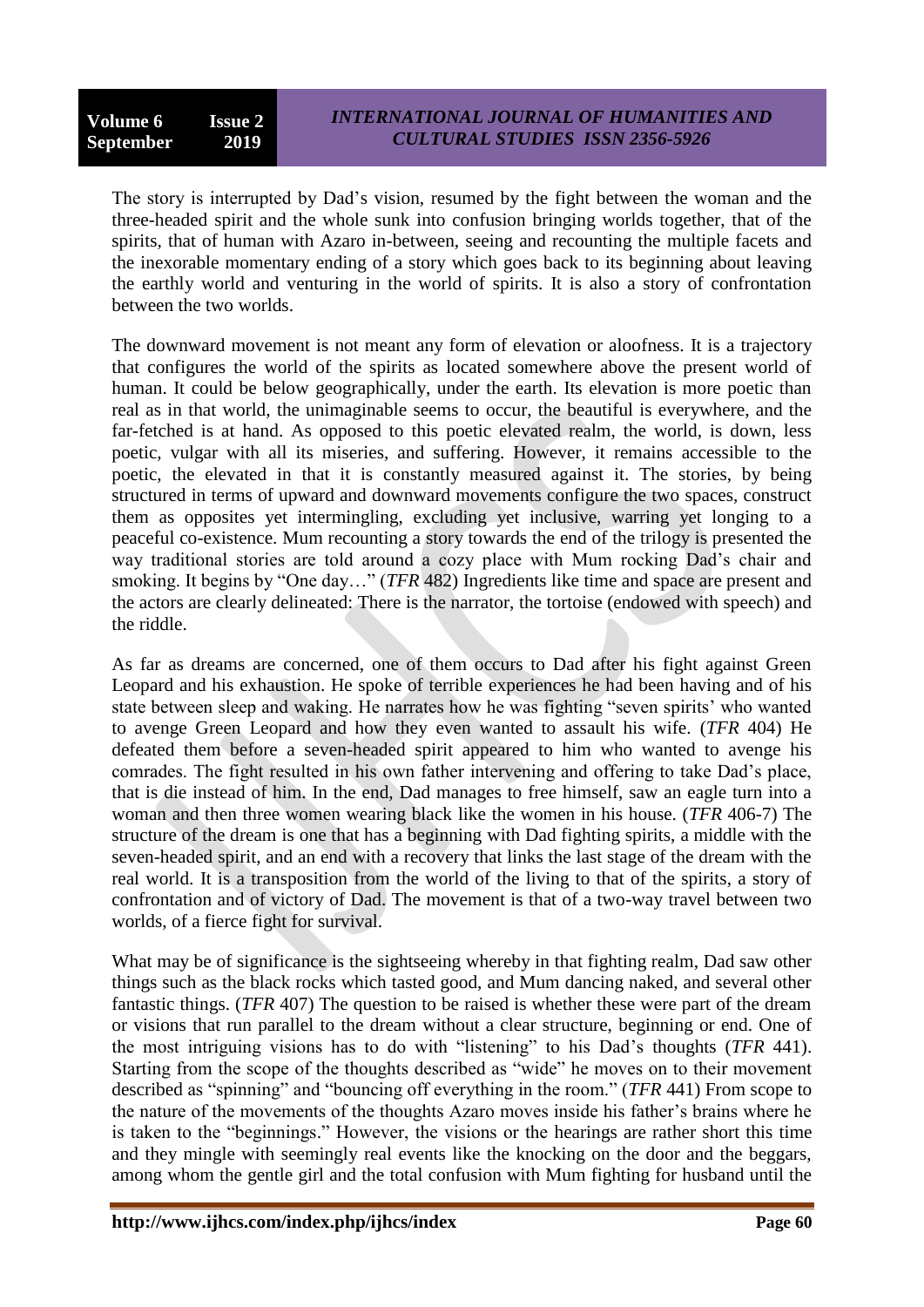chapter ends with the real morning and an orange left for Azaro after his parents left for work. The vision melts into the real like all short seeing, a glimpse of the psyche into the worlds of others. The trajectory starts with a backward movement into a distant past to fuse into the present linking past and present, real and perceived rather than just imagined.

The second sentence begins with the verb to see: "He saw the world." (*TFR* 492) the following sentences repeat the same structure bringing forth a parallelism which organizes the dream as seeing and seeing as becoming conscious of. He saw, the world, explained or narrowed down to 'our' world, to 'our people (repeated twice) then the category of the rich, followed by the "divisions; the women, the wars, the "emergence of tyrants." (*TFR* 492) The funnel shape of the structure of the tale supposes a descent from the general to the particular, from the people to categories of people singled out as the responsible for the suffering of the rest of the nation.

Seeing is followed by reactions chief among them is arguing one's case for justice in courts of the spirits, which are presented as supreme courts. Then to the static and panoramic view, a movement is initiated with the verb to travel through rain, through diseases, and deaths ironically set off against the politicians' lies about the dawn of the future nation. In his journey seeing becomes meeting with "forms of chaos." (*TFR* 493) There is in the recounting of Dad"s dream a double movement whereby the dream enters in dialogue with the vision that Azaro has at the same time so that the dream becomes a trigger for the latter character's own visions since Azaro in following his father"s steps sees for himself "other spheres" that lead to the same conclusions as those of the father. They turn around the need for justice and truth with questions like why, how, what? in the midst of a coming together of the father, the grandfather, and the son. (*TFR* 404) Dad is constantly seen between two states (awake and asleep) dreaming and not dreaming. Azaro dreams constantly but dreams are also moments of seeing.

Another vision is described by Azaro during his dancing with the midget woman. This leads back to Azaro whose "circling in the dreams of the spirit children and the dead carpenter allows him to SEE a number of unshared things." (*IR* 10 emphasis in original text) First, the carpenter"s roaming in the compound, then Mum"s dream with her mother. Circling and circling, Azaro is able to enter others dreams and get out of them. The more the distance, the more the dreamers, like the politicians twenty miles away and the Governor-General, thirty miles away. What about the distance? And the characters? And the waking up under the form of an interruption by the arrival of Dad. (*IR* 11-12) His dreams or the capacity to see in the dreams of others is recounted several times.

It maintains that while some of the most general aspects of myth are present and others are rather absented, myth is characterized by flexibility in use, structure, and finality. First, Okri devotes a chapter to the notion of circling. (*IR*10-12) Circling is the product of restlessness says Azaro. His circling enables him to eye the whole community and to zoom in into characters" dreams. From the community, he is going to circle in the dreams of the "spirit children", the dead carpenter, then his mother, the "future rulers of the nation" (*IR* 11), then from a longer distance a "richer part of the city" then the "English Governor-General" and then he had a pause where he saw his father. (*IR* 12) Because circling is an unceasing movement in the novels, Okri decides to add more circlings and more chapters. In "Circling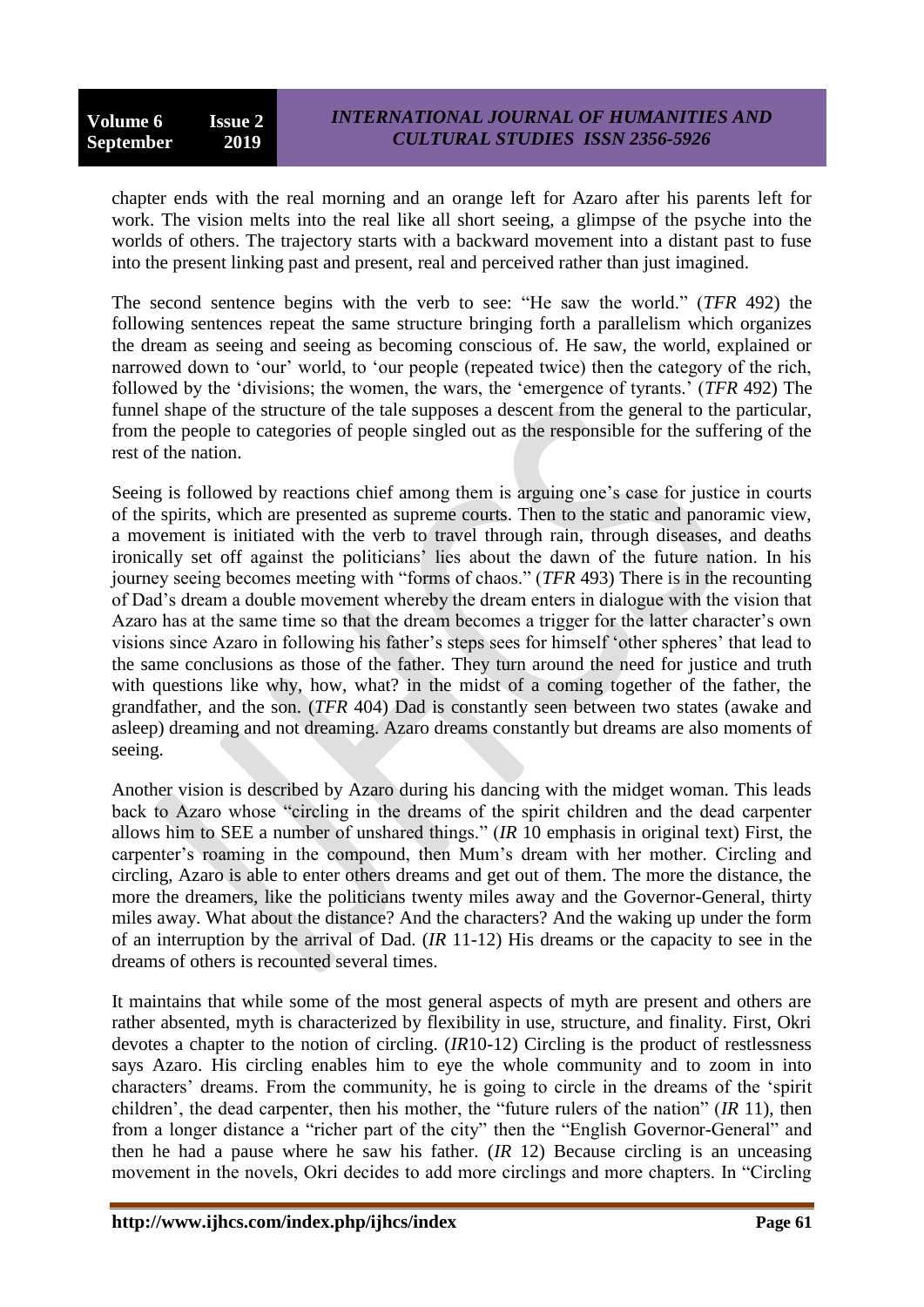spirit (1)," the story recounted by Mum regarding a famous story about a "chief who ordered all the frogs to be killed because they disturbed his sleep." (*IR* 83) The story goes on with the killing of the frogs and the coming of mosquitoes whose uncontrolled presence (frogs are all dead) brought diseases and the land was deserted by all its people. Azaro remembers that "long afterwards toads and snakes appeared" in their street. (*IR* 83) Spiders and wolves and hyenas made their appearance, too. The narrator starts associating the happenings with the events of the story Mum told. Circling is related to the wandering from one story to another, one happening triggering a series of other related ones, always connected, never ending.

Circling is an attribute of the stories and the happenings in the novels. It is a pattern which lends mystery and indeterminacy. The narrator indicates this when saying "Our stories were patterned and circular, trapped in history." (*IR* 105) The reader may recognize a pattern which is cyclical like history, which keeps returning. However, what Azaro means is that the "stories are "trapped by the things we wouldn"t face," unresolved and "unable to rise above a problem older than millennia." (*IR* 105) Hence the circling is never ending, leading to nowhere but the aging of the old woman, the diviner and storyteller.

Indeterminacy is not just closely related to the stories but equally a prevailing characteristic of "contending dreams." In *Infinite Riches* Book Five, three chapters are devoted to dreams, how they are contending and the way their circularity is enhancing indeterminacy with the sense of paradox. Chapter ten deals with flowing contending dreams where Azaro finds himself "circling Madame Koto's room." *(IR 201)* Circling and spinning "in the voices of her illness, her erupting nightmares, her agony" conveys the narrator's wandering in the mind and body of Madame Koto. He can recount her dreams and the dreams of others. All of them are different, competing for the birth of a nation. They are unique to their dreamers, varied, and impossible to reconcile. The chief characteristic uniting them is their multiplicity, their lack of similarity, and above all their circular nature without a clear direction as he asserts that "the river of dreams was without direction":"The dreams were too many, too different, too contradictory." (*IR* 202) Such dreams about the nation are so violent for Azaro that he needed a place for resting, for a pause, but then again, his roaming leads him to the dreams of the Governor-General, which he finds totally opposed to those of the people, with signs about Africa as the "heart of world" or "Brave New darkness" (*IR* 204-5).

Azaro's circling takes him away from the Governor-General's dreams to the old woman in the forest. His wanderings are best caught in his views of himself "floating in the air of dreams, circling in the crowded spaces of the atmosphere." (*IR* 207) By now, circling is better understood to mean rotating, wandering, moving in various directions or being multidirectional. The forms of the stories remain open-ended, nowhere searching for closure. They definitely fulfill one of the functions of the fantastic as used by Okri, that of opening the gyre of possibilities and may accommodate the thrust for the search for an identity.

Baldick defines indeterminacy as "a principle of uncertainty invoked to deny the existence of any final or determinate meaning that could bring to an end the play of meaning between the elements of a text." (*The Concise Oxford Dictionary of Literary Terms* 125) McHale stresses the "partial indeterminacy, the "gappiness" of fictional objects, […] and characters." (*Constructing Postmodernism* 36) He argues that characterization is never complete "it is always as if a beam of light were illuminating a part of a region, the remainder of which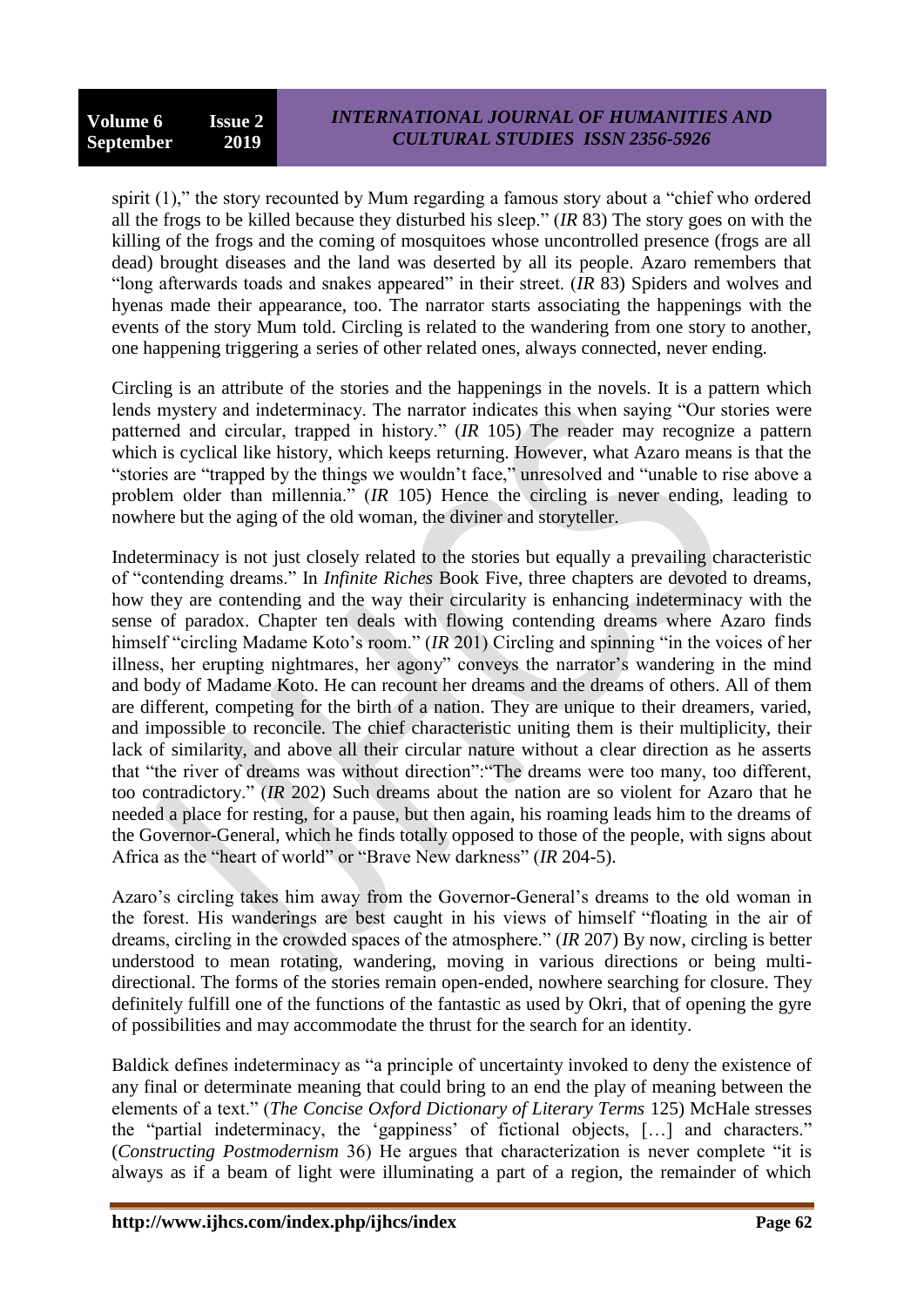disappears in an indeterminate cloud." (*Constructing Postmodernism* 36). McHale distinguishes between two types of indeterminacy. The first he calls permanent indeterminacy where there are always gaps. The second form of indeterminacy is temporary; the author leaves a gap on purpose for the reader to fill in, by the "process of realizing or concretizing the text." (*Constructing Postmodernism* 36)

An examination of the indeterminate nature of the narratives displays what McHale calls permanent indeterminacy, whereby there is no gap left for the reader to fill in. There is no ambiguity in Dressler and De Beaugrande terminology. There is abundant incoherence, which when pursued at length takes the form of a deliberate and conscious play working at an instability of meaning. The fact that narratives happen to recount dreams or visions, fabulations, and stories related to what the characters are made to imagine they see form a pattern of indeterminate happenings. The fact that they occur in a chronotope that is mostly ill-defined contributes to their indeterminacy. Between sleep and waking, the stories have no fixed setting. The text hovers between non-related spaces.

Indeterminacy occurs at a second level where abikus like Azaro and Ade are constantly on the move, wandering, floating, and landing, just to take off again. "Wandering" as a concept occurs several times. In *The Famished Road* alone, it is used seventy one times. Most of Azaro"s wanderings take place in the forest, a location that is presented as most natural for him as he feels at ease there: "And then I wandered. I wandered for a long time in the forest." (*TFR* 241) However, Azaro"s wandering takes place in the city streets as when he says, "[i]n the morning I wandered up and down the streets of the city." (*TFR* 15) His description focuses on real sights which run as follows: "Houses were big, vehicles thundered everywhere, and people stared at me." (*TFR* 15) Other spirits are made to wander in the city much like him: "Spirits and other beings come there too. They buy and sell, browse and investigate. They wander amongst the fruits of the earth and sea." (*TFR* 16) Whether they wander in the forest, in enchanting environments, or in the city among humans, spirits in general, and Azaro, in particular, seem to wander aimlessly. Like the stories about them, they remain indeterminate and circular the way Azaro explicitly confirms it when he says "FOR A WHILE I wandered up and down the street, not sure of where to go" (*TFR* 277 emphasis in the original text).

Another concept used as a substitution for wandering is "journey." As a concept, it is used twenty-eight times in *The Famished Road* alone and mostly in a figurative sense whereby following and travelling are close to the circling and circulating as in the following example which is worth quoting at length:

> I followed Dad sometimes in his cyclical dreams. I followed him in his escape into the great realms and spaces, the landscapes of genius, the worlds before birth, the worlds of pure dreams and signs. I followed him sometimes in his brief reunion with his own primeval spirit and totem, in his fleeting contact with glimmerings of his true destiny. I saw angels erasing some of the memories of his journeys. He travelled far and his spirit ached and as he sweated in our room, dampening the bed, it poured with rain outside and the floods rearranged the houses of the road. The rains were sporadic. Frogs and bugs and diseases roamed in our lives and children died in the mornings when the politicians on their trucks announced the dawn of our new independent destiny. (*TFR* 493)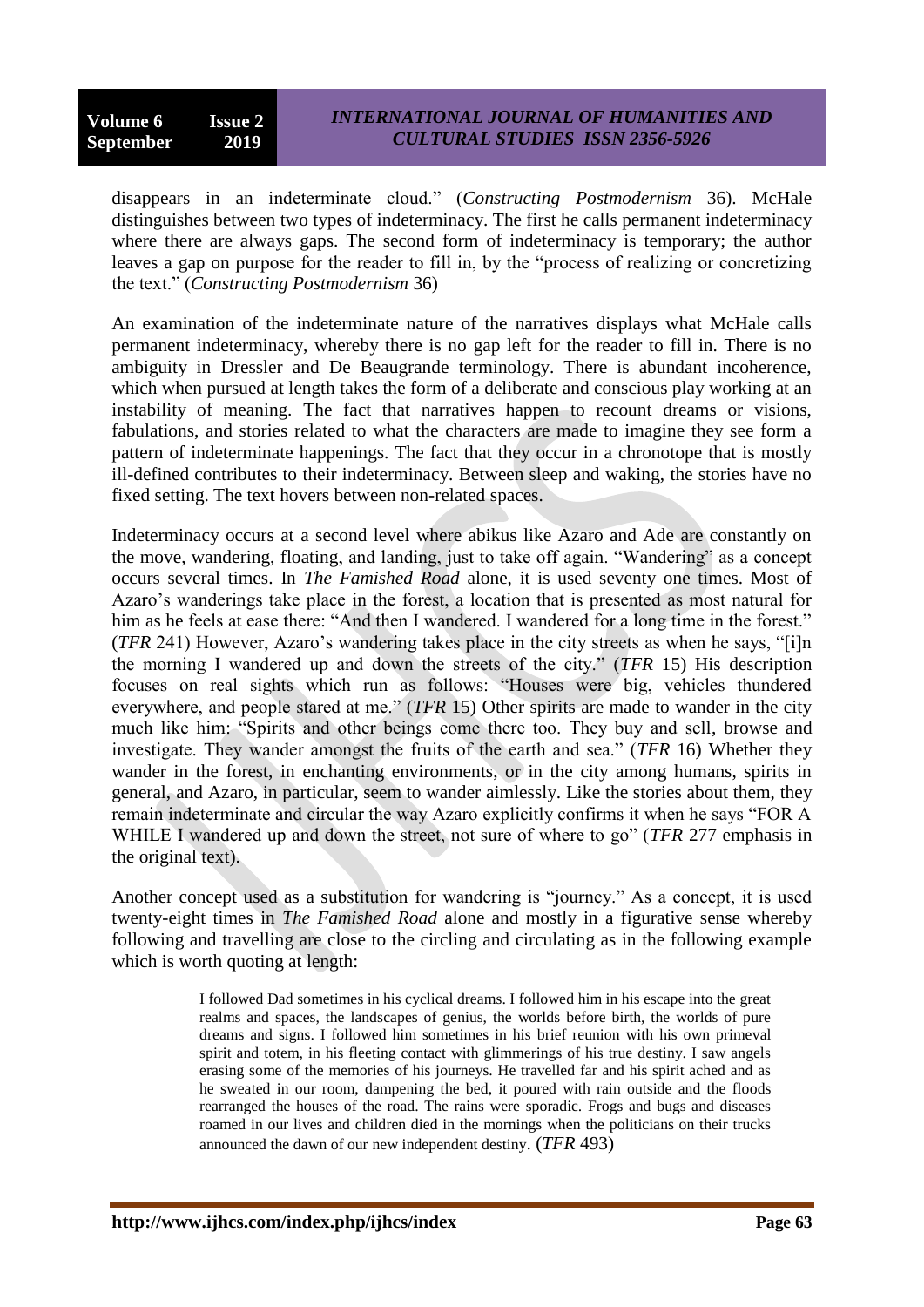Key travelling concepts are "followed" and "travelled" which organize the passage in a framework of movement of the father and the narrator Azaro. The following is associated with the perception of what goes on in Dad's dreams and therefore remains immaterial or palpable. However, by the end of the passage, the fantastic soon gives way to the real with the sweat, the bed, the room, and the rain outside. The descent into the realms of the real are simply momentary as the spiritual returns with the concatenation of concepts associated with staying on, that is itself just momentary.

In *The Famished Road*, "staying" as a concept is repeated one hundred seventy four times not so much in its affirmative form as in its other forms related to hesitation to stay on, refusal to stay on (mainly Ade"s), and wavering between two worlds, those of the spirits and of the humans. Azaro's staying on is motivated by some sense of exhaustion because of his coming and going when he says "I was born not just because I had conceived a notion to stay, but because in between my coming and going the great cycles of time had finally tightened around my neck." (*TFR* 6) This may be called his forced staying on which is explained by his fatigue, on the one hand, and his love of his mother. It is something not shared by his fellow abiku Ade.

Staying on is perceived as tragic and terrible as it brings hatred from the spirit world and estrangement among humans as he correctly diagnoses the issue: "Our cyclical rebellion made us resented by other spirits and ancestors. Disliked in the spirit world and branded amongst the Living, our unwillingness to stay affected all kinds of balances." (*TFR* 5) Hatred and resentment are the product of an unstable position which abikus occupy and which is characterized by its terrifying consequences on them as he argues "It is terrible to forever remain in-between." (*TFR* 5) This in-betweenness is at the heart of the texts' indeterminacy. It is a choice that is didactic, in keeping with the first function of folklore announced by Bascom. It is also in keeping with the other three functions, the validation of claims, the maintaining of cultural identity, and the ready rationalizations.

As to the notion of indeterminacy, the stories and the dreams which form the basics of the narratives embedded in the novels, one can argue that beginnings are never prepared, and endings have no sense of ending indications. Indeterminacy is characteristic of the very origins of the world of spirits and that of the living. Ending(s)feature the same indeterminacy which is more marked. As stronger concept may be used to qualify the quality of the indeterminacy examined above is paradox as defined by Abrams: "A paradox is a statement which seems on its face to be logically contradictory or absurd, yet turns out to be interpretable in a way that makes good sense. (*A Glossary of Literary Terms* 267) Abrams adds that the New Critics used the concept to "encompass all surprising deviations from, or qualifications of, common perceptions or commonplace opinions." (*A Glossary of Literary Terms* 267) The definition is naturally applicable to the systematic use of what Okri calls contradiction and paradox at the same time when he writes that "from a certain point of view the universe seems to be composed of paradoxes. But everything resolves. That is the function of contradiction" (*TFR* 327). The sense of ending in *Songs of Enchantment* is similar to that of the other two novels as it takes place on earth, mixed with comings and goings, yearnings for another day, for a dream, for the realization of a dream, but definitely a choice is made; live among trodden down paths of humans and keep sight of the other worlds. Translated in historico-political and literary terms, there is no escape from the suffering down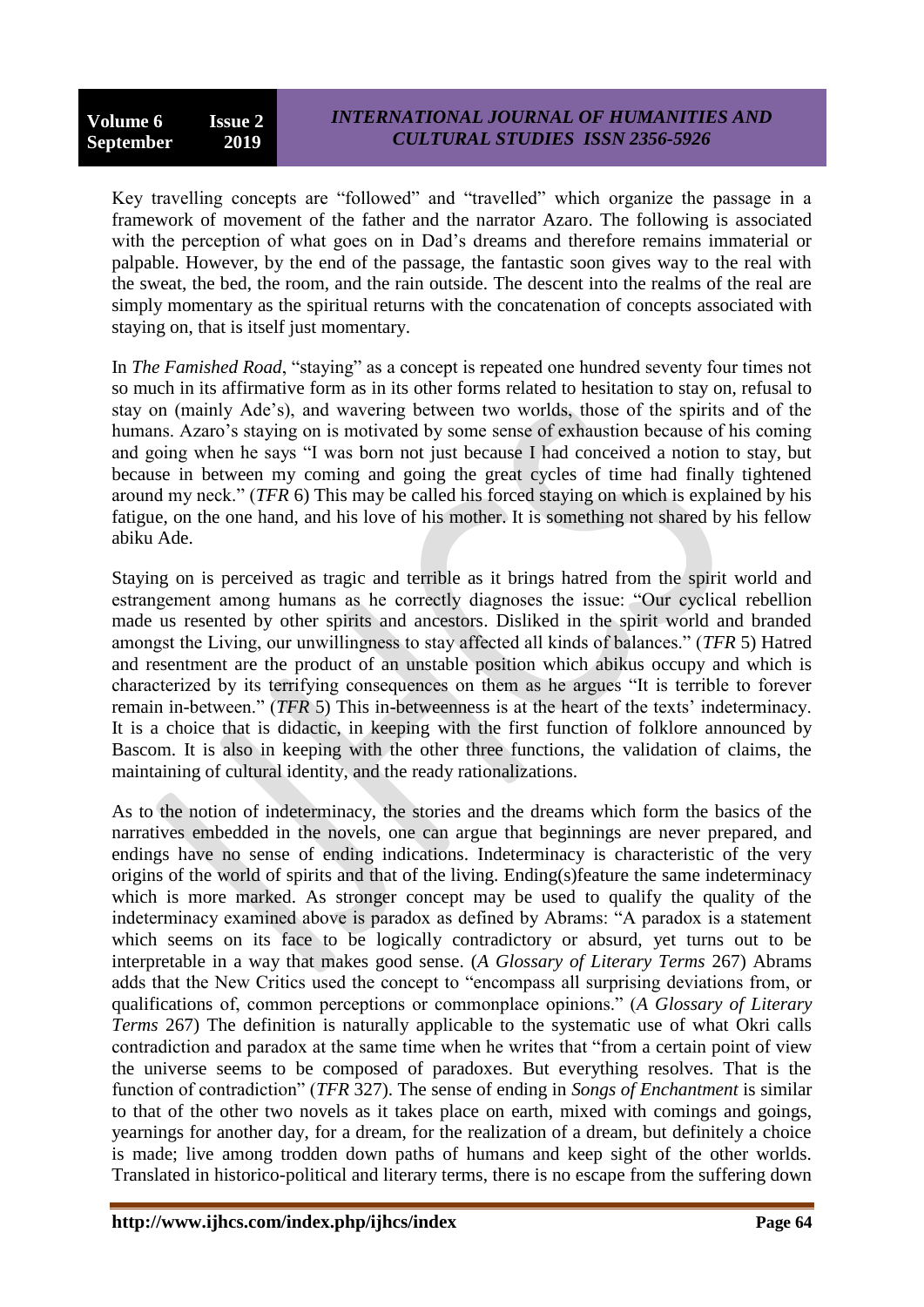here and no escape from the lingering belongings to other worlds: Nigeria is floating between worlds.

### **6. The Healing Dimensions of the Fantastic**

It is in this respect that the fantastic and the mythical metaphorically articulate the trauma and elusive nature of the peoples" experience. It is traumatic since it leaves traces of fear and anxiety and it is difficult to fix because of its slippery nature, owing to the governing principles of the context. Todorov's conceptualizing of the fantastic is relevant in this context. Before considering the effects of the use of the fantastic, issues related to the generic labelling are discarded as in the present paper, the focus is more on the psychological or cathartic effects ofthe fantastic. The fantastic has been examined in generic terms that are beyond the scope of the present paper as the focus is on how the fantastic is related to traces of fear and anxiety. However, some clarification about the use of the term by Todorov is required as it touches on the notion of effects.

In Todorov's work, there is a guiding principle in the use of the fantastic and its primary effect is that of hesitation or indecision. According to Stanislaw Lem, the hesitation is one of "a being who knows only natural laws in the face of the supernatural. In other words, the fantastic character of a text resides in a transient and volatile state during the reading of it, one of indecision as to whether the narrative belongs to a natural or a supernatural order of things." Lem cites Todorov as stressing the fact that, the "pure uncanny amazes, shocks, terrifies, but does not give rise to indecision" (Lem 229).

In his book *The Fantastic: A Structural Approach to a Literary Genre*, Tzvetan Todorov offers the following definitions of fantastic fiction:

> In a world which is indeed our world, the one we know, a world without devils, sylphides, or vampires, there occurs an event which cannot be explained by the laws of this same familiar world. The person who experiences the event must opt for one of two possible solutions, either he is the victim of an illusion of the senses, of a product of the imagination... or else the event has indeed taken place, it is an integral part of reality. The fantastic occupies the duration of this uncertainty. Once we choose one answer or the other, we leave the fantastic for a neighboring genre, the uncanny or the marvelous. The fantastic is that hesitation experienced by a person who knows only the laws of nature, confronting an apparently supernatural event. (25)

Todorov argues for the integration of the reader in the event as it is not the characters alone who are involved when he writes that "that world is defined by the reader's own ambiguous perception of the events narrated." (31) The reader"s hesitation is as important as that of the characters.

Hence, when talking about the effects of the fantastic, hesitation or indecision opens up a space for pauses and reflection which are so wide as to include a seemingly different attitude which in a different context, Samuel Taylor Coleridge calls "a suspension of disbelief." Coleridge coined the phrase "suspension of disbelief" in 1817 when he wrote: "[i]t was agreed, that my endeavours should be directed to persons and characters supernatural, or at least romantic, yet so as to transfer from our inward nature a human interest and a semblance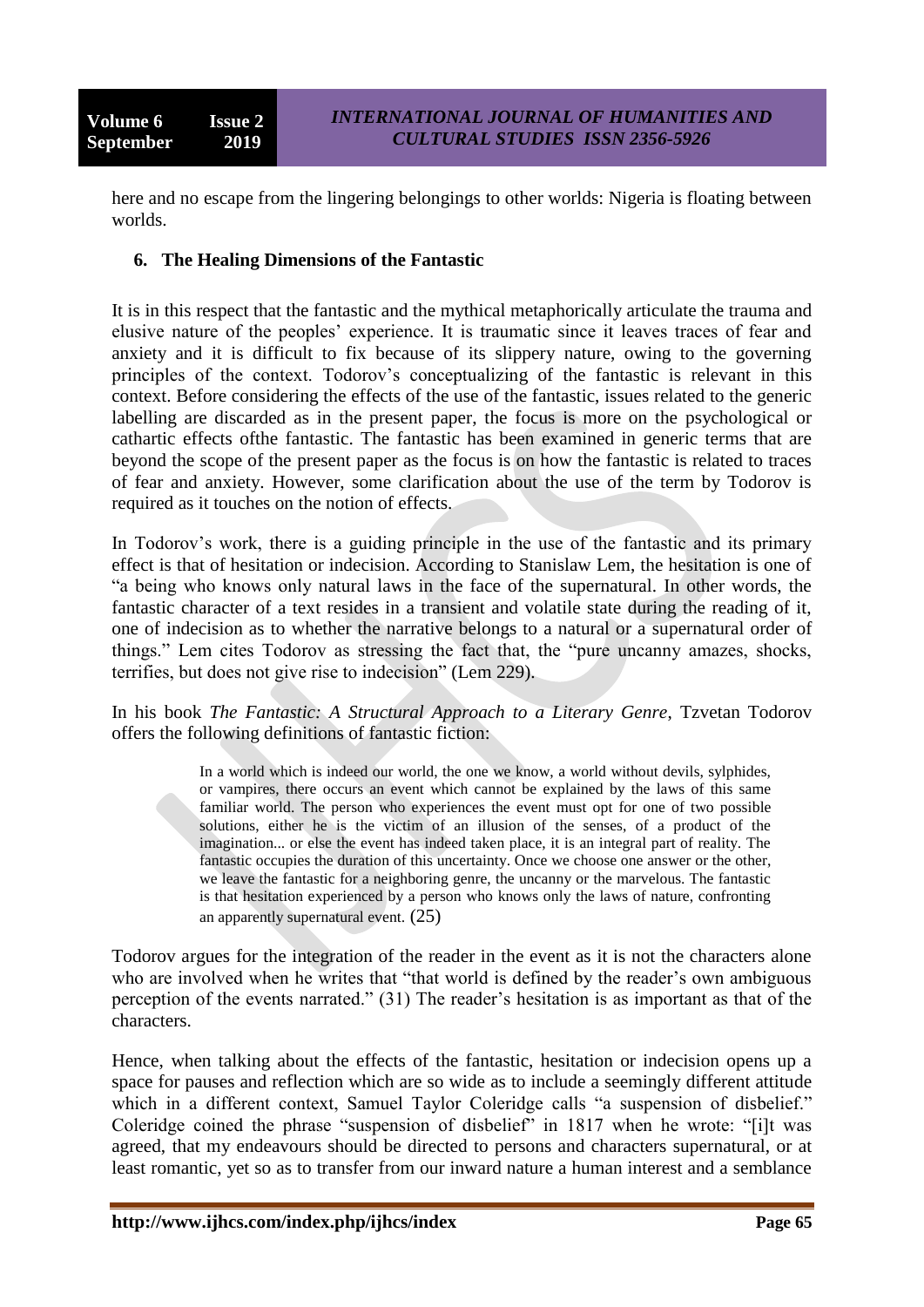of truth sufficient to procure for these shadows of imagination that willing suspension of disbelief for the moment, which constitutes poetic faith." (*Biographia Literaria* Chapter XIV) Coleridge"s suspension of disbelief is that state of mind which ignores fantastic elements in a literary work to enjoy what is being read.

I mentioned the adjective cathartic to speak about the effect or the outcome of the use of the fantastic. While hesitation might be the first of the series of effects, a concatenation of effects follows the primary attitude. One can consider that the feeling of fear when facing the fantastic is gradabale as it ranges from actual fear to anxiety. Hence the characters' attitudes will differ in several ways. The fourth effect which is undoubtedly connected to the mentioned ones has to do with uncertainties of an age, that of the post-independence Nigeria.

# **7. The Sense of Hesitation Leading to Fright, Fear, and Anxiety**

As I mentioned above, hesitation is a first understandable reaction. It is a reaction to an occurrence that is characterized by its strangeness, to say the least. The characters do seem to hesitate when confronted with the case of Azaro, the abiku child in the beginning, despite the fact that the existence of such children is not totally strange to them. The hesitation has to do with a form of disbelief in the beginning when Azaro is on the verge of disappearing. His father and mother clung to him and did whatever they could to get him to survive. Hesitation is equally felt by the herbalist who is supposed to know such matters as abikus. In the case of Azaro, hesitation is followed by a sense of surprise at his survival. Even if there is a sense of admiration, the hesitation is not occasioned or accompanied by wonder. The hesitation is a matter of testing of whether the phenomena in question are still within the boundaries of the real or not and whether they "permit an explanation of the phenomena described," as Todorov put it. (42) In case, they do not permit that, then the hesitation is further motivated by the search for other means of understanding.

The fantastic is not the uncanny as Todorov put it because the latter offers an explanation within the boundaries of reality. And it is not the marvelous which requires that "new laws of nature must be entertained to account for." (*The Fantastic* 42) The hesitation is the site of indecision and that is why Todorov sees it as an in-between phenomenon when he writes: "The fantastic therefore leads a life full of dangers and may evaporate at any moment. It seems to be located on the frontier of two genres, the marvelous and the uncanny, rather than to be an autonomous genre." (42) I would add that the frontier is also that space of crossing borders and it is this unique characteristic that provokes hesitation. The hesitation is expressed in wondering whether Azaro would stay on or go away. The question is envisaged by the reader, too. It has to do with the degree of plausibility.

Hesitation triggers a wide and gradable range or responses. The Merriam-Webster Dictionary presents fear or the reaction to a danger in comparison with synonymous connects as follows: "fear, dread, fright, alarm, panic, terror, trepidation mean painful agitation in the presence or anticipation of danger. Fear is the most general term and implies anxiety and usually loss of courage." (*Merriam-Webster*n.p.n) Gradability is not that grammatical concept associated with adjectives to which an adverb of degree like very, extremely, etc. is added to distinguish their degree from others. Gradability in this context has to do with degree at the level of synonymy with nuances and degree or force. For instance, fright is stronger than fear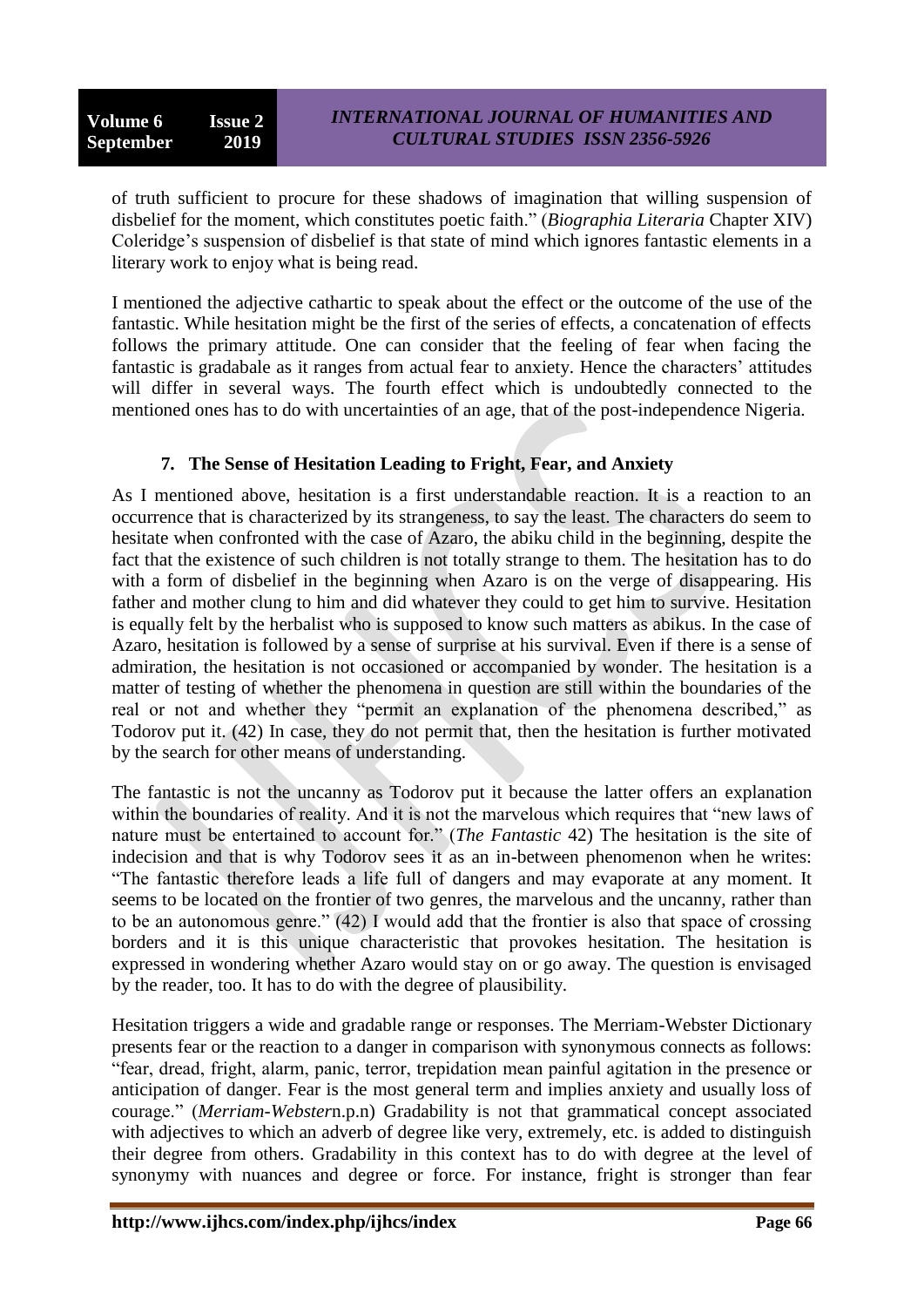whereby "fright implies the shock of sudden, startling fear." (*Merriam-Webster*n.p.n).There is an evident passage from the state of fright to that of anxiety. Freud argues that the main cause behind traumatic neurosis is "the factor of surprise, of fright," which is different from fear and anxiety in that it is accompanied by surprise (*Beyond the Pleasure Principle* 6). A case in point in the trilogy may be the reaction of the herbalist who uttered the word "horror" which is close to fright *(TFR 8)*, something that mothers felt dread whenever the nature of boys like Azaro is revealed. This astounded his parents who "did not really believe that [he] was a spirit-child" (*TFR* 9).The notion of recurrence is also evident, and it is the one that causes the fright or dread to be transformed into an anxiety as Azaro is going to be almost lost to his parents.

Azaro's mother's fretting and his father's irritation convey this sense of anxiety whereby, they live constantly with the fear of losing him. Freud provides an explanation of the mental process involved in facing trauma, arguing that "traumatic neurosis" dreams have the characteristic of repeatedly bringing the patient back into the situation of his accident," which creates a traumatizing cycle (*Beyond the Pleasure Principle* 7). The trilogy represents these recurrences which structure the novels as a series of stories and dreams and visions whose role conveys the transformation of fright into a constant fear into a sense of pervading anxiety because of the unstable and chaotic condition of Nigeria during the colonial and postindependence eras.

The gradation is visible in the fact that fright becomes internalized into a lesser degree of apprehension which is fear once the element of surprise disappears as a result of a projected knowledge of the phenomenon.The more the recurrences, the lesser the degree of apprehension, which becomes a lasting anxiety. Dreams mix with reality, fright is intertwined with fear to settle into anxiety, and that is the undecidable dimension about these reactions. The process of the internalizing of fright and its transformation into fear, to settle into anxiety has to do with the passage of a state of complete unpreparedness to face a traumatic experience to that of preparedness with repulsion to accept the experience. Freud does sum it up in what follows: What triggers traumatic neuroses "seems to rest upon the factor of surprise, of fright" (*Beyond the Pleasure Principle* 6) and he goes on noting the difference of fright from fear and anxiety. Fright is that response to a situation of danger when one is not prepared for it. Anxiety, on the other hand, has to do with the fact that the known or unknown threat is expected.

For Freud, fear implies being afraid of a specific object (*Beyond the Pleasure Principle* 6). The fact that Azaro's status and possible disappearance have become known is now a source of anxiety for his parents. Shall he stay on becomes the recurrent response to his life among them. Continuing in the same vein as that of Freud, it is natural that a stage of acceptance takes place after some acquaintance with the traumatic experience. It is what Freud calls the latency after experiencing the traumatic events. He explains the stage as one "period void of any symptoms or reactions," as Caruth put it (*Unclaimed Experience* 17). Attempts at understanding are ceaseless and yield no fixed meaning or resolution.

#### **Conclusion**

This paper demonstrates that in *The Famished Road* trilogy Ben Okri creatively uses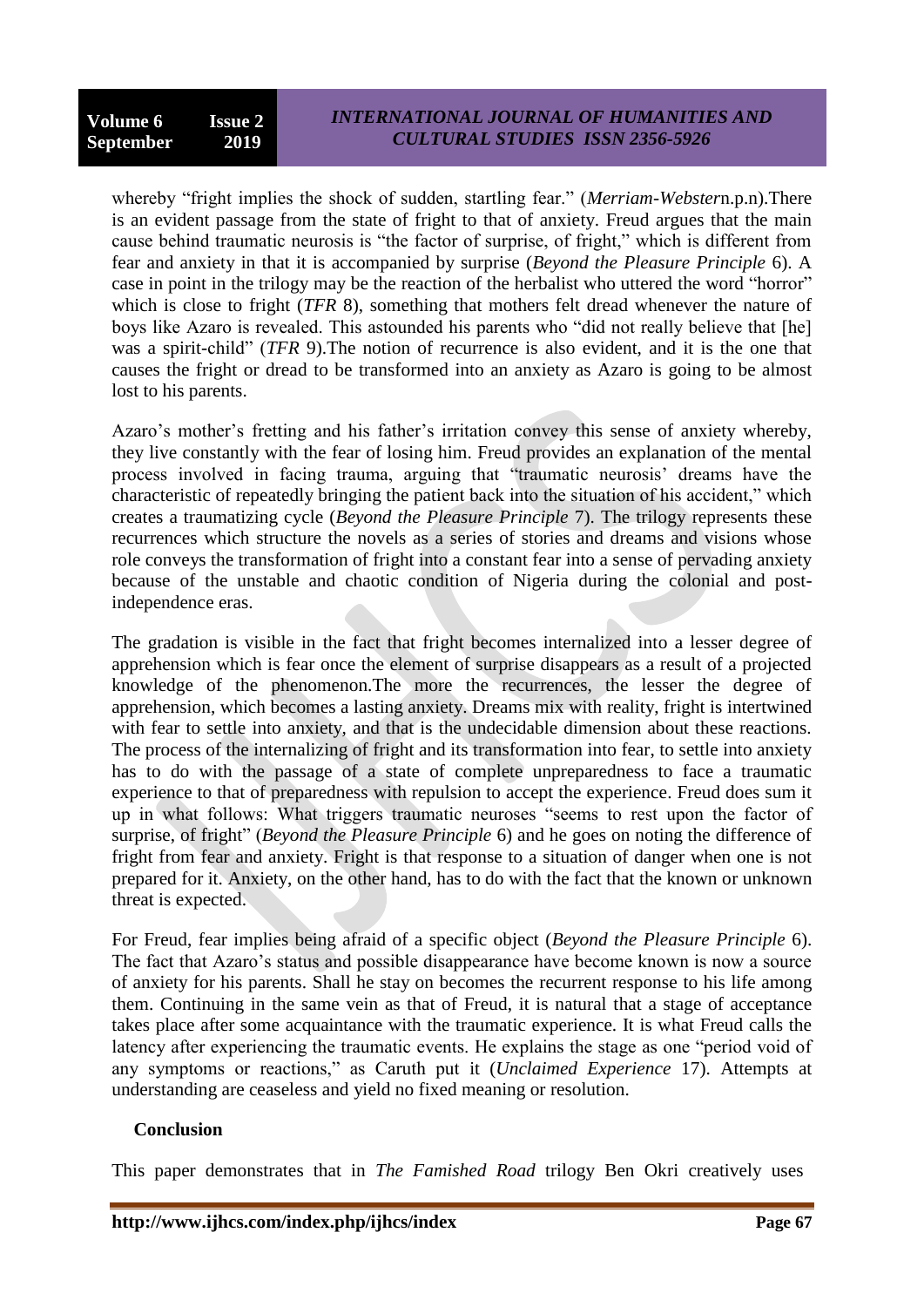elements from an indigenous traditional oral culture for the construction of his narratives. The appropriation of oral cultural elements in constructing the literary narrative results in the showcasing of a Nigerian identity expressed through myths and rituals instead of conventional realism. The interlocking of the fantastic with the real opens up possibilities for the treatment of content in an appropriate form. At times, Bascom"s functions of the oral lore and the fantastic may seem to frame the stories and dreams in a container that is educational and cultural. However, this very container remains flexible as it does bring the past to bear on the present and the future rather than collapse them in a single fixed entity. The functions lend shapes to the stories that remain open, ambiguous giving rise to a multiplicity of otherwise fragments belonging to different orders.

### **Endnotes**

<sup>1</sup>Ben Okri's abiku trilogy, which comprises *The Famished Road* (1992) and its sequels *Songs of Enchantment* (1993) and *Infinite Riches* (1998). Later referred to in the text/in-text citations as *TFR*, *SOE*, *IR*. Abiku: The word Abiku is Yoruba for "spirit child. It refers to the phenomenon of a child who is caught up in an unending cycle of births deaths, and re-births, the term being literally translated as "one who is born, dies". For further details on abiku see Sola Afolayan"s "ABIKU" in African Literature, Culture and Politics.

<sup>2</sup> In writing back to the center, Okri does not fall prey to the age-old colonialist binary paradigm of colonizer/colonized. Instead he attempts to go beyond this binary opposition to observe the world through a "Third Eye" and to create a "Third Space" beyond the binary opposition of colonizer colonized. (see Aldea Eva"s *Magical Realism and Deleuze* (2011) and Cooper, Brenda. *Magical Realism in West African Fiction* (2004). It could also be argued that this confinement within an inherited paradigm has created a further binary opposition, that of colonial/postcolonial. This is the paradigm which critics like Stephen Slemon, for instance, use in their mis/interpretation of magic realism. Although Slemon professes to the binary nature of magic realism as a postcolonial discourse, ironically in a later article on postcolonialism, he criticizes the theory for its inability to escape "the binarism of Europe and its others, of colonizer and colonized, of the West and the rest, of the vocal and the silent." ("Unsettling the Empire" 34)

**<sup>3</sup>**Georg Lukacs, *The Theory of the Novel*, translated by Anna Bostock (Cambridge, Mass., 1971). For further discussion of the use of totality in Lukacs" aesthetic work, see Roy Pascal, "Georg Lukacs: The Concept of Totality" in *Georg Lukacs*, *The Man, His Work and His Ideas*. or Jameson, Fredric. *Marxism and Form: Twentieth-Century Dialectical Theories of Literature*. Vol. 312. Princeton UP, 1974.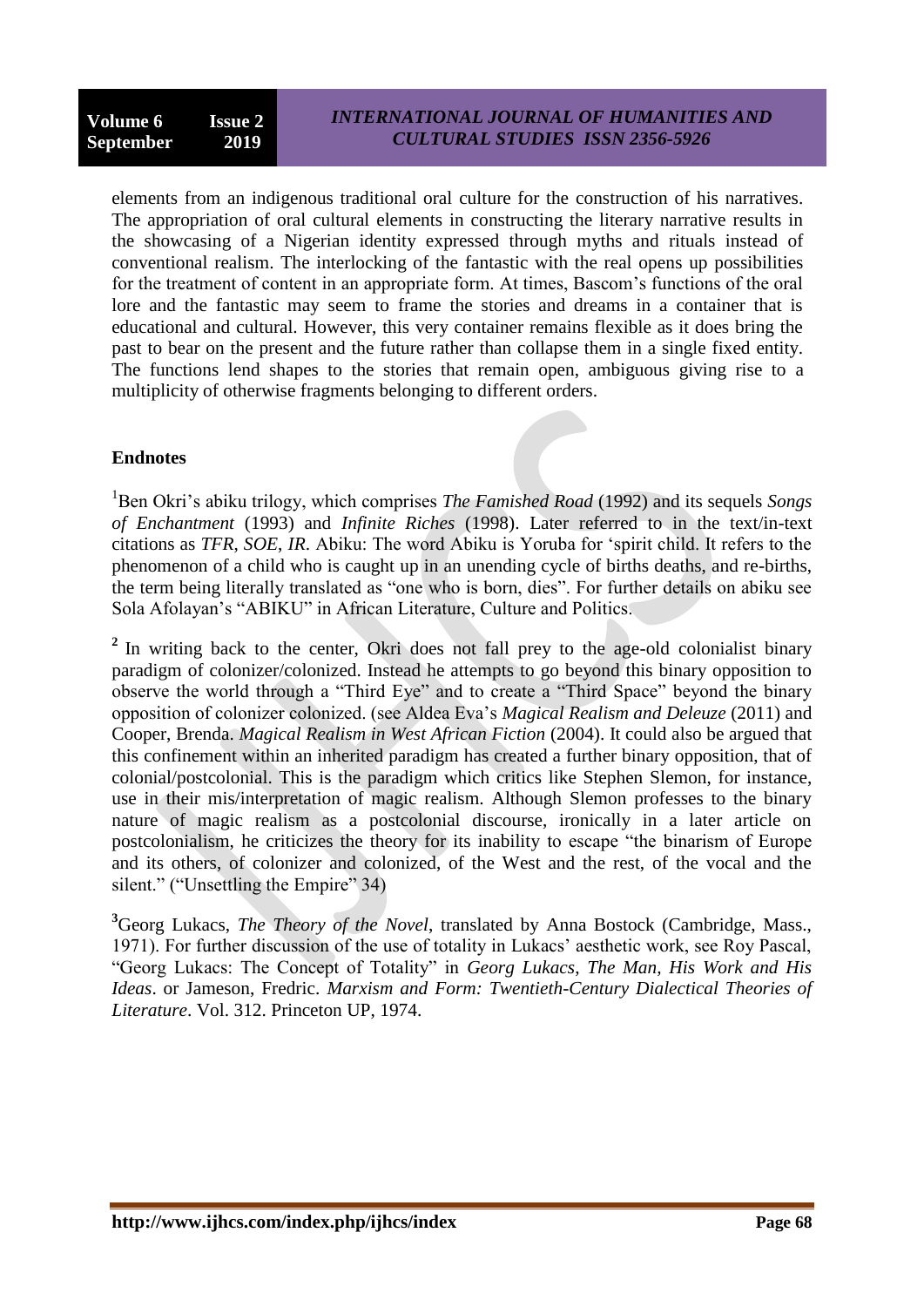#### **Works Cited**

Abrams, Meyer Howard. *A Glossary of Literary Terms*. 7th ed., Boston: Heinle and Heinle, 1999.

Achebe, Chinua, and Catherine Lynette Innes, editors. *African short stories*. Heinemann, 1985.

- ---. "The Novelist as Teacher." *Morning Yet on Creation Day*, London: Heinemann, 1975, pp. 42-45.
- Adeniji, Abiodun. "The Interface of Myth and Realism in Okri"s Setting." *Lagos Papers in English Studies*, vol. 3, 2008.
- Appiah, Kwame Anthony. "Spiritual Realism." Rev. of *The Famished Road*, by Ben Okri. *The Nation*, vol. 3, no. 10, 1992, p. 146–48.
- Baldick, Chris. *The Concise Oxford dictionary of literary terms*. Oxford University Press, 2015.
- Bascom, William R. "The Forms of Folklore: Prose Narratives." *The Journal of American Folklore*, vol. 78, no. 307, 1965, pp. 3-20.
- ---. "Four Functions of Folklore." *The Journal of American Folklore*, vol. 67, no. 266, 1954, pp. 333-349.
- Bortolussi, Marisa. "Introduction: Why We Need Another Study of Magic Realism." *Canadian Review of Comparative Literature*, 2003, pp. 279-93, *academia.edu/29499515/Introduction\_Why\_We\_Need\_Another\_Study\_of\_Magic\_Reali sm*. Accessed 24 Jun. 2019.
- Caruth, Cathy. *Unclaimed Experience: Trauma, Narrative, and History*. Baltimore: The Johns Hopkins UP, 1996.
- Cezair-Thompson, Margaret. "Beyond the Postcolonial Novel: Ben Okri"s *The Famished Road* and its "Abiku" Traveller." *The Journal of Commonwealth Literature*, vol. 31, no. 2, 1996, pp. 33-45.
- Chu, Yingchi. *Hong Kong Cinema*: *Coloniser, Motherland and Self*. Routledge, 2003.

Coleridge, Samuel T. *Biographia Literaria*. Oxford: Clarendon Press, 1907.

De Beaugrande, Robert, and Wolfgang Dressler. "Text linguistics." *Encyclopedia of Language and Linguistics*, Oxford: Pergamon Press, 1994, pp. 4573-8.

Derrida, Jacques. *Of grammatology*. Johns Hopkins University Press, 2016. Dundes, Alan. *The Study of Folklore*, Alan Dundes. Englewood Cliffs: Prentice-Hall, 1965.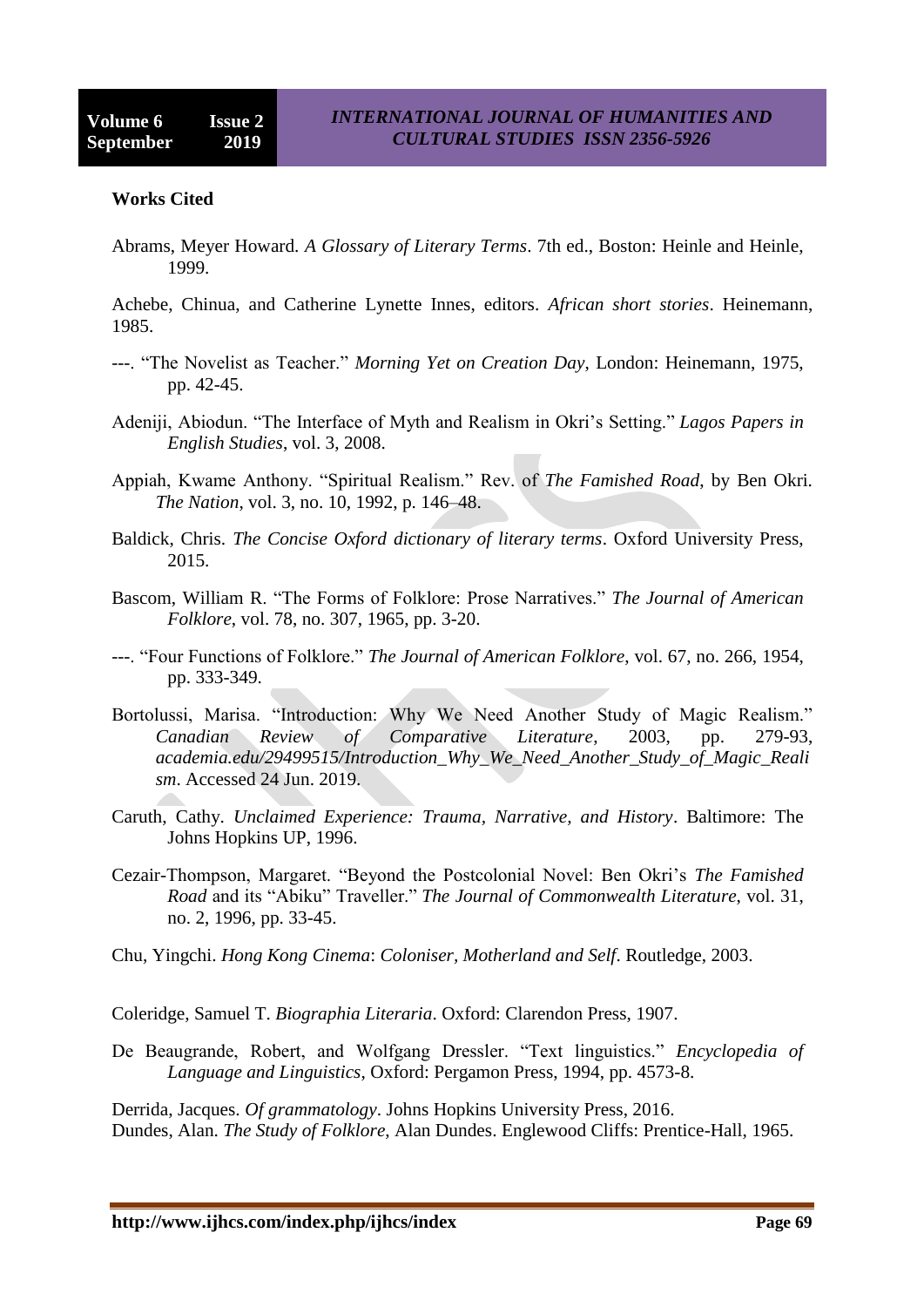- Emrich, Duncan. "Folk-Lore": William John Thoms." *California Folklore Quarterly*, vol. 5, no. 4, 1946, pp. 355-374.
- Faris, Wendy B. "The Question of the Other: Cultural Critiques of Magical Realism." *Janus Head*, vol. 5, no. 2, 2002, pp. 101-119.

"Fear". Merriam-Webster.com. Merriam-Webster, n.d. Web. 2 Jul. 2019. www.merriamwebster.com/dictionary/fear

Finnegan, Ruth. *Oral Literature in Africa*. Cambridge: Open Book Publishers, 2012.

- Freud, Sigmund. *Beyond the Pleasure Principle*. Edited by James Strachey, New York: W.W. Norton and Company INC, 1961.
- Georg Lukacs, *The Theory of the Novel*, trans. Anna Bostock (Cambridge, Mass., 1971
- Hall, Stuart. "Cultural Identity and Diaspora." *In Contemporary Postcolonial Theory: A Reader*, edited by Mongia Padmini, London: Arnold, 1996.
- Irele, Abiola, and Jeyifo Biodun, editors. *The Oxford Encyclopedia of African Thought*. 1st ed., Oxford University Press, 2010.
- Issifou, Moussa. "Hybridizing Political Criticism in the Postcolonial African Novel: Magical Realism as Aesthetic of Necessity." 2012. University of North Carolina at Greensboro, PhD Dissertation.
- Jameson, Fredric. "On Magic Realism in Film." *Critical Inquiry*, vol. 12, no. 2, 1986, pp. 301-325.
- Leach, Maria, editor. *Standard Dictionary of Folklore, Mythology and Legend*. Publisher Harper and Row, 1984.
- Leeming, David Adams. *The World of Myth*. New York: Oxford University Press, 1992.
- Lem, Stanislaw, and Robert Abernathy. "Todorov"s Fantastic Theory of Literature." *Science Fiction Studies*, vol. 1, no. 4, 1974, pp. 227-237.
- MacMillan, Harold. "Wind of Change." Cape Town, South Africa. Available at BBC Archive, 3 Feb. 1960, [www.bbc.co.uk/archive/apartheid/7203.shtml. Accessed 25](http://www.bbc.co.uk/archive/apartheid/7203.shtml.%20Accessed%2025%20Jun.%202019)  [Jun. 2019.](http://www.bbc.co.uk/archive/apartheid/7203.shtml.%20Accessed%2025%20Jun.%202019)
- Magoulick M. What is Myth? Folklore Connections. 2015. Retrieved from https://faculty.gcsu.edu/customwebsite/mary-magoulick/defmyth.htm
- Mahmutovic, Adnan. "History as the Road of Existential Struggle in Ben Okri"s *The Famished Road* (1993)." *Journal of Postcolonial Cultures and Societies*, vol. 1, no. 3, 2010, pp. 1-13.
- McHale, Brian. *Constructing Postmodernism*. London: Routledge, 1992.
- McLeod, Saul. "Social identity theory." *Simply Psychology*, 2008, *www.simplypsychology.org/social-identity-theory.html/*. Accessed 24 Aug. 2017.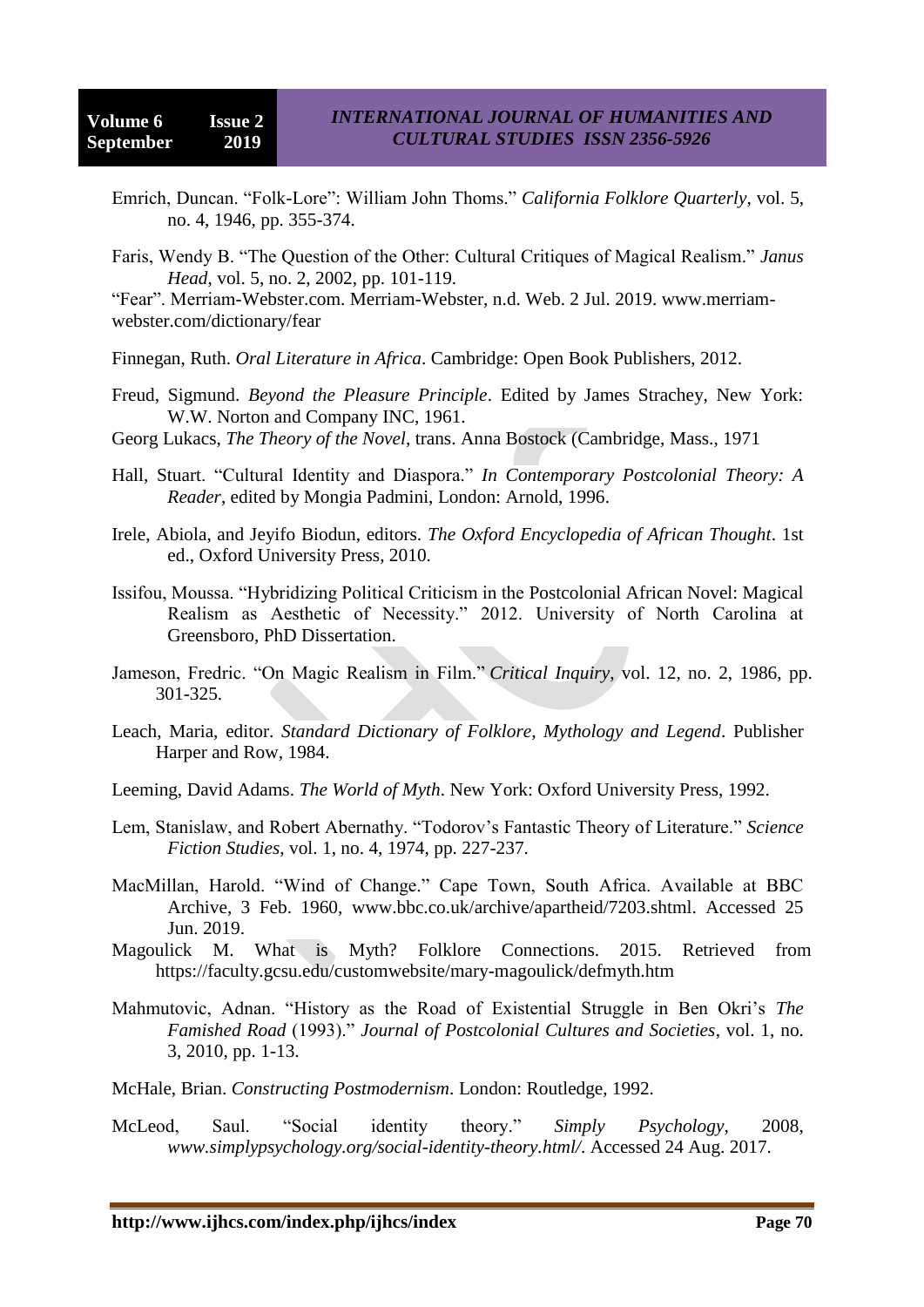- Obobolo, Vincent PA. "Postcolonialism as a Reading Strategy: Ben Okri"s *The Famished Road*." AfrrevLaligens: *An International Journal of Language, Literature and Gender Studies* vol.4.2 (2015): pp.45-64.
- O'Connor, Maurice, *From Lagos to London and back Again: The Road from Mimicry to Hybridity in the Novels of Ben Okri*, PhD dissertation, University of Cadiz, Spain, 2005.
- Okri, Ben. *Infinite Riches*.London: Phoenix House, 1998.
- ---. *Songs of Enchantment.* London: Jonathan Cape Ltd, 1993.
- ---. *A Way of Being Free*. London: Phoenix House, 1997.
- ---. *Birds of Heaven*. London: Phoenix House. 1996.
- ---. *Birds of Heaven*. London: Phoenix House. 1996.
- ---. *The Famished Road*. NewYork: Talese/Doubleday, 1992.
- Osofisan, Femi. "Warriors of a Failed Utopia: West African Writers Since the 1970s." *Leeds African Studies Bulletin*, vol. 61, 1996, pp. 11-36.
- Poe, Edgar Allan. "The Philosophy of Composition." *In Essays and reviews: Theory of Poetry*, edited by G. R. Thompson, New York: The Library of America, 1984, pp. 13-25.
- Scheub, Harold. "African Literature." 2013, pp. 1-5, *www.britannica.com/art/Africanliterature/The-influence-of-oral-traditions-on-modern-writers#toc280669*. Accessed 24 May. 2019.
- Scholes, Robert. "Fabulation and Metafiction." *Chicago Review*, vol. 31, no. 4, 1980.
- Sims, Martha C, and Martine Stephens. *Living Folklore: An Introduction to the Study of People and Their Traditions*. Utah State University Press, 2005.
- Slemon, Stephen. "Magic Realism as Post-Colonial Discourse." *Canadian literature*, vol. 116, 1988, pp. 9-24.
- Spindler, William. "Magic realism: a typology." *Forum for Modern Language Studies*, vol. 29, no. 1, 1993, pp. 75-85.
- Sullivan, Louis H. "The Tall Office Building Artistically Considered." *Lippincott's Magazine*, vol. 57, no.3, 1896, pp. 406-412.
- Todorov, Tzvetan. *The Fantastic: A Structural Approach to a Literary Genre*. Ithaca, New York: Cornell UP, 1975.
- Warnes, Christopher. *Magical Realism and the Postcolonial Novel: Between Faith and Irreverence*. New York: Palgrave Macmillan, 2009.